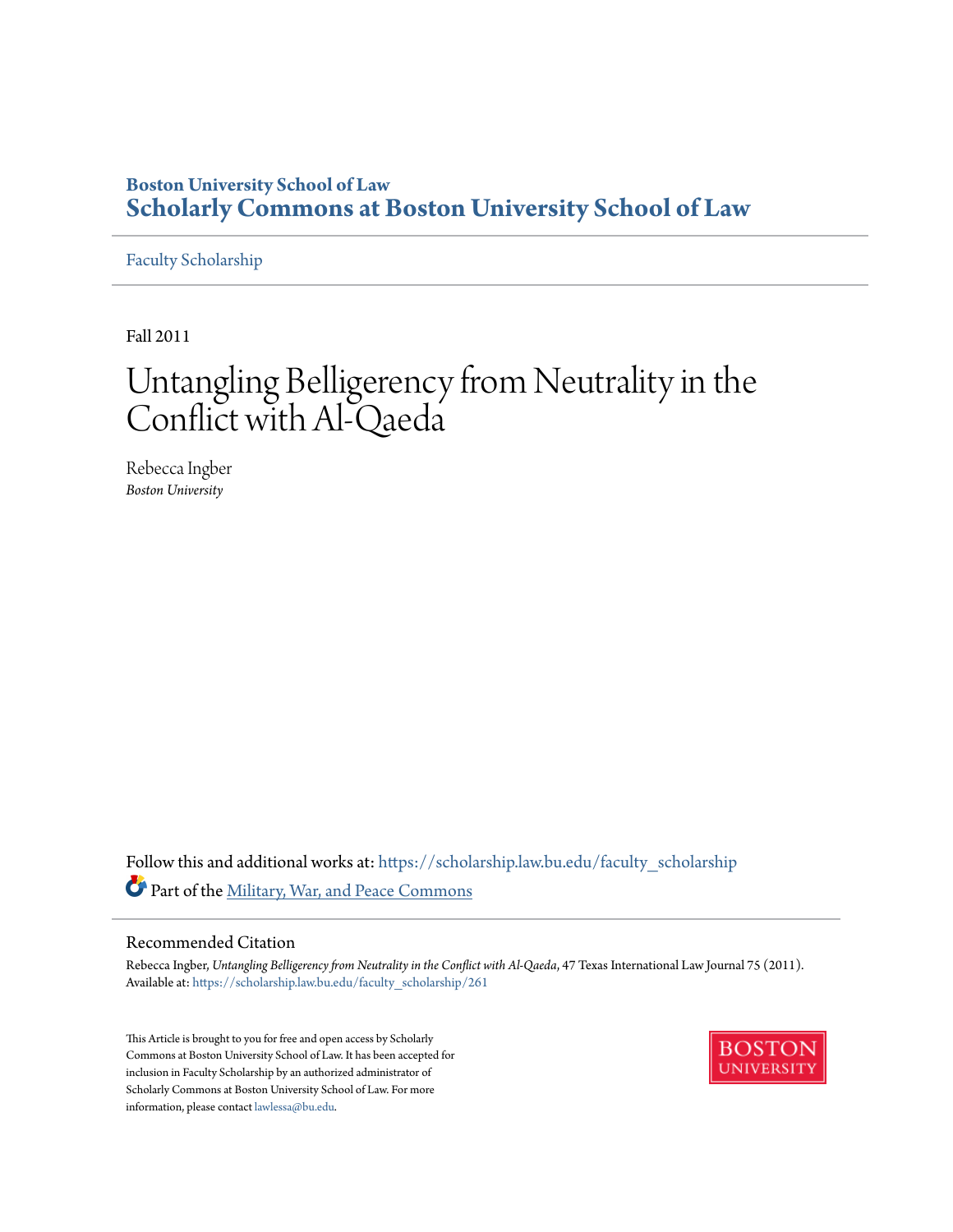# **Untangling Belligerency from Neutrality in the Conflict with Al-Qaeda**

REBECCA INGBER\*

#### *Abstract*

The legal architecture for the conflict with al-Qaeda and the Taliban has been the subject of extensive scrutiny through two presidential administrations, a decade of litigation, and multiple acts of Congress. All three branches of the federal government have to date defined the framework as one of armed conflict, and have looked to the laws of war as support for expansive authorities concerning the use of force, including detention. Yet the laws of war do not merely contemplate broad state authority; they also provide critical and non-derogable constraints on that authority. Nevertheless considerable debate rages on with respect to whether and to what extent the international laws of war inform and constrain the U.S. government's conduct in this conflict.

This Article provides a survey of the legal architecture currently governing the conflict with al-Qaeda and the Taliban, and—considering that operating framework—presents a defense of critical law of war constraints on state action. It responds to Karl Chang's Article, "Enemy Status and Military Detention in the War Against Al-Qaeda," which proposes a broad legal theory of detention based on the law of neutrality and divorced from core protective law of war constraints. In responding to this and other calls for broad authority, this Article supports the complex though crucial practice of applying *jus in bello* principles, such as the principle of distinction between belligerents and civilians, to modern armed conflicts such as that with al-Qaeda and the Taliban. To the extent the U.S. government and other states rely on an armed conflict paradigm to support broad authorities, they must likewise constrain themselves in accordance with the international legal regimes governing such conflicts.

<sup>\* 2011–2012</sup> Council on Foreign Relations International Affairs Fellow and Hertog National Security Law Fellow at Columbia Law School; currently on leave from the Office of the Legal Adviser at the U.S. Department of State. The views expressed here are my own and do not necessarily reflect the views of the Department of State or of the U.S government. Many thanks to Tess Bridgeman, Robert Chesney, Sarah Cleveland, Maegan Conklin, Jennifer Daskal, Ashley Deeks, Lara Flint, Thomas Heinemann, Harold Koh, Anton Metlitsky, Trevor Morrison, Alexandra Perina, Stephen Pomper, David Pozen, Phillip Spector, Julia Spiegel, Stephen Townley, and Charles Trumbull for their helpful guidance, discussions, and suggestions.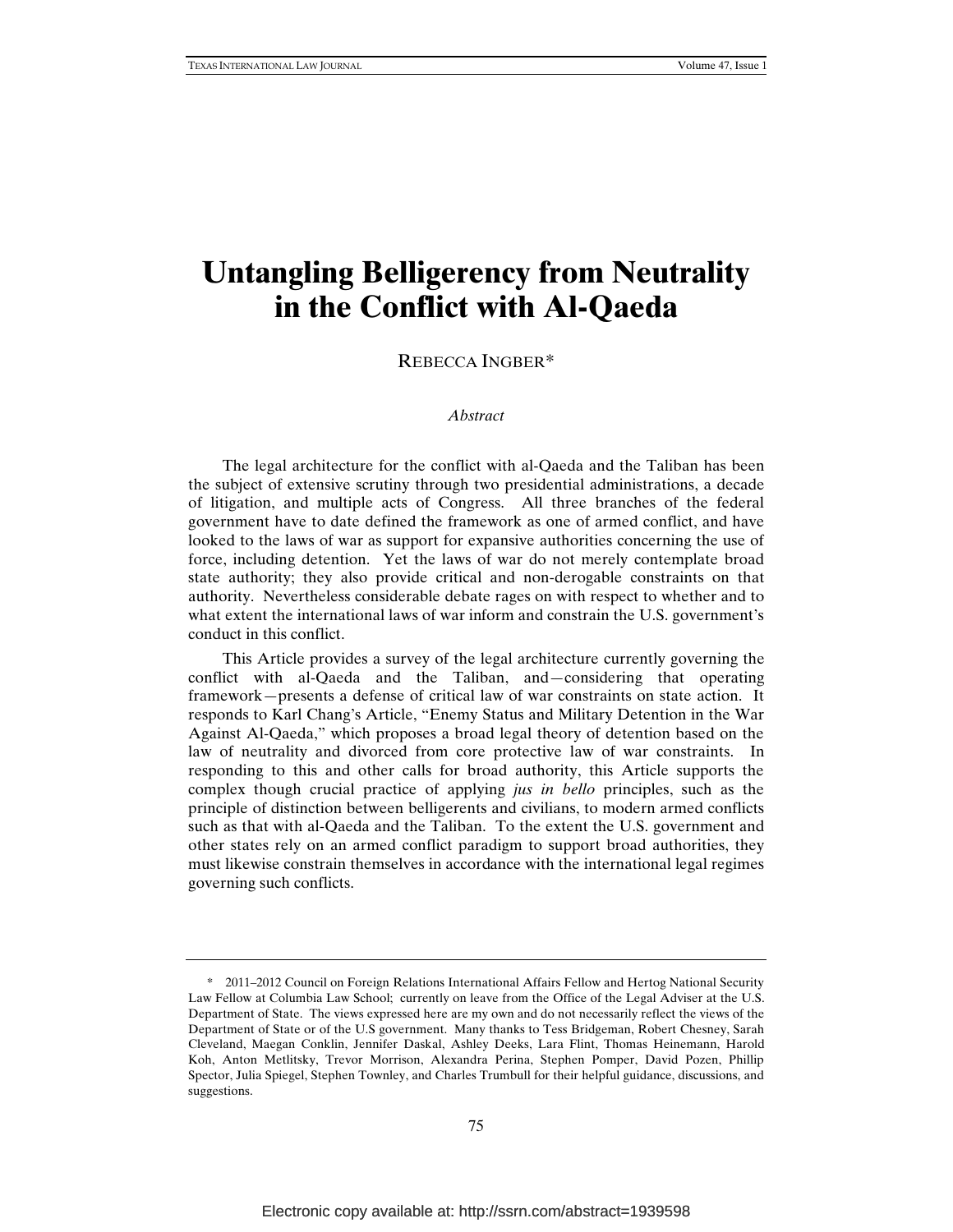# SUMMARY

| I.  |                    |                                                                   |  |
|-----|--------------------|-------------------------------------------------------------------|--|
|     | $\mathcal{A}$ .    |                                                                   |  |
|     | В.                 |                                                                   |  |
|     | C.                 | The Current Conflict: Domestic and International Law Issues89     |  |
| II. |                    |                                                                   |  |
|     | A.                 |                                                                   |  |
|     | В.                 |                                                                   |  |
|     | C.                 |                                                                   |  |
|     | D.                 |                                                                   |  |
|     | E.                 | How Would Chang's Theory Play Out in Practice? 100                |  |
| Ш.  |                    |                                                                   |  |
|     | A.                 |                                                                   |  |
|     | $\boldsymbol{B}$ . |                                                                   |  |
|     | $C_{\cdot}$        |                                                                   |  |
|     | D.                 | The Responsibility to Uphold the Laws of War Lies Ultimately with |  |
|     |                    |                                                                   |  |
|     |                    |                                                                   |  |

# **INTRODUCTION**

There have been many attempts over the last decade to provide legal justification for a broad system of detention authority in the conflict with al-Qaeda and the Taliban. The U.S. government, Congress, and the Supreme Court have construed state action in this conflict in "law of war"<sup>1</sup> terms, sanctioning long-term preventive detention of captured al-Qaeda and Taliban belligerents in accordance with "longstanding law-of-war principles."<sup>2</sup> Despite the flexibility in this framework,

<sup>1.</sup> Multiple terms exist to describe the fields of law relevant to armed conflict, such as "laws of war" (LOW), "law of armed conflict" (LOAC), and "international humanitarian law" (IHL), in addition to *jus in bello* and *jus ad bellum*. Although authorities may differ somewhat on the use of these terms, I employ the term "laws of war" in this paper to encompass both the concepts of *jus ad bellum*—the law governing the resort to force against other states or entities—and *jus in bello*—the law governing the conduct of hostilities within armed conflict. Neutrality law also may be considered a component of the "laws of war." I use "law of armed conflict" and *jus in bello* interchangeably.

<sup>2.</sup> *See, e.g.*, Hamdan v. Rumsfeld, 548 U.S. 557, 629–31 (2006) (applying Common Article 3 of the Geneva Conventions to the conflict with al-Qaeda); Hamdi v. Rumsfeld, 542 U.S. 507, 521 (2004) (noting that Congress's 2001 Authorization for Use of Military Force (AUMF) includes authority to detain for the duration of the relevant conflict "based on longstanding law-of-war principles"); Respondents' Memorandum Regarding the Government's Detention Authority Relative to the Detainees Held at Guantanamo Bay at 1, *In re* Guantanamo Bay Detainee Litigation, 577 F. Supp. 2d 312 (D.D.C. 2008) (Misc. No. 08-442) (Mar. 13, 2009) [hereinafter March 13 Filing] ("The detention authority conferred by the AUMF is necessarily informed by principles of the laws of war."); National Defense Authorization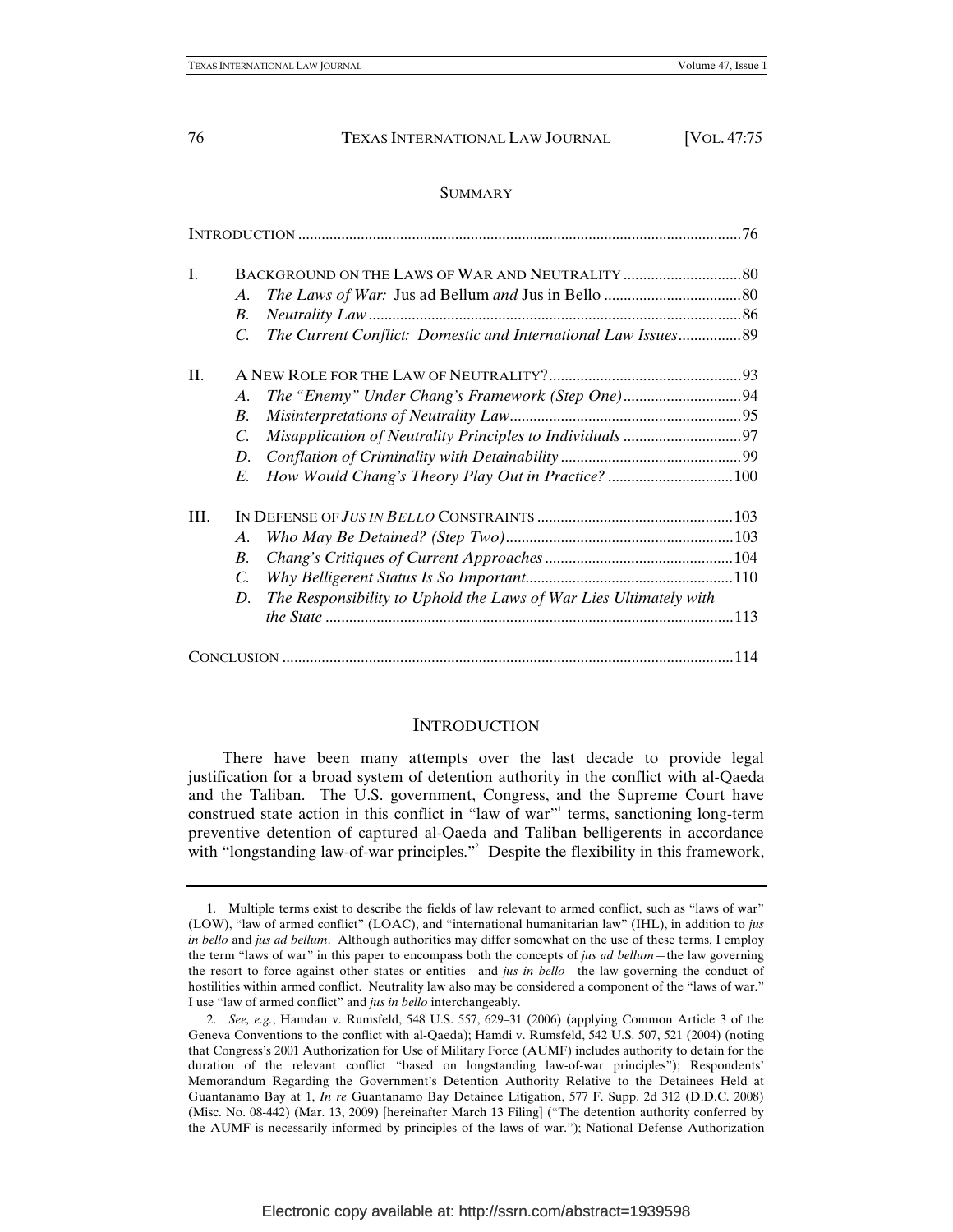some legal commentators and government officials have nevertheless over the years pressed for broader and broader interpretation of the state's authority. The Supreme Court has dismissed some of these more aggressive efforts, holding, for example, that Common Article 3 of the Geneva Conventions provides some minimum baseline of protection to detainees in the conflict with al-Qaeda.<sup>3</sup> However, after having laid the foundation for the framework and certain basic principles, the Court's intervention has become increasingly rare in recent years. The overarching legal architecture for this conflict is thus fairly well settled today and moored to recognized legal principles in the laws of war,<sup>4</sup> but there is significant work that remains in determining its application and the outer contours of the framework. Yet in seeking to demarcate these outer limits, Karl Chang proposes a new framework altogether, and it is one that yet again attempts to broaden the sphere of lawful state action in this conflict.

In "Enemy Status and Military Detention in the War Against Al-Qaeda," Karl Chang contends that the appropriate international law framework for determining the scope of the U.S. government's detention authority in the conflict with al-Qaeda is found primarily not in the law of armed conflict but rather in the historic law of neutrality. In his attempt to resolve unsettled questions regarding the government's authority under both international and domestic law, particularly the 2001 Congressional Authorization for Use of Military Force (2001 AUMF), Chang eschews reliance on the belligerent-civilian distinction currently employed by the government and drawn from the law of armed conflict. Instead, Chang argues that the contours of military detention should be constructed predominantly around a determination of who is the "enemy," which he views as defined by the law of neutrality.

Chang demonstrates creativity and ambition in seeking a new angle on one of the thorniest legal issues in the area of national security law that the U.S. government has faced in the past decade. He paints an effective and insightful picture of the incredibly difficult questions states and scholars are grappling with in ascertaining the nature of the "enemy" and the outer contours of military detention authority within modern armed conflict against non-state actors. And he rightfully highlights a spate of recent judicial decisions rejecting but failing to replace the proposed limits on the government's detention authority, $\delta$  decisions that in my view could muddy rather than clarify the government's authority. While I admire Chang's ultimate goal of achieving a workable system for detention in the conflict with al-Qaeda, I believe his approach is fundamentally flawed. Any attempt to overhaul the legal framework now entrenched through two presidencies and a decade of litigation—not to mention recently enacted legislation <sup>6</sup>—faces an uphill battle. Yet

Act for Fiscal Year 2012, Pub. L. No. 112-81, § 1021 (2011) (affirming the authority of the U.S. Armed Forces to detain individuals "under the law of war without trial until the end of hostilities . . .").

<sup>3.</sup> *Hamdan*, 548 U.S. at 629–31.

<sup>4.</sup> I do not address in this Article whether a law of war framework was or continues to be the most appropriate framework for addressing the conflict with al-Qaeda. It is the framework under which the U.S. executive branch, legislature, and the courts are currently operating, and thus this Article assumes that fundamental starting point. Nevertheless, whether the current law of war architecture will continue to be appropriate and the extent to which the U.S. government will be able to turn away from this framework are critical and worthwhile questions that merit further exploration.

<sup>5.</sup> Karl S. Chang, *Enemy Status and Military Detention in the War Against Al-Qaeda*, 47 TEX. INT'L L.J. 1, 5–6 nn.7–12 (2012).

<sup>6.</sup> National Defense Authorization Act for Fiscal Year 2012 § 1021.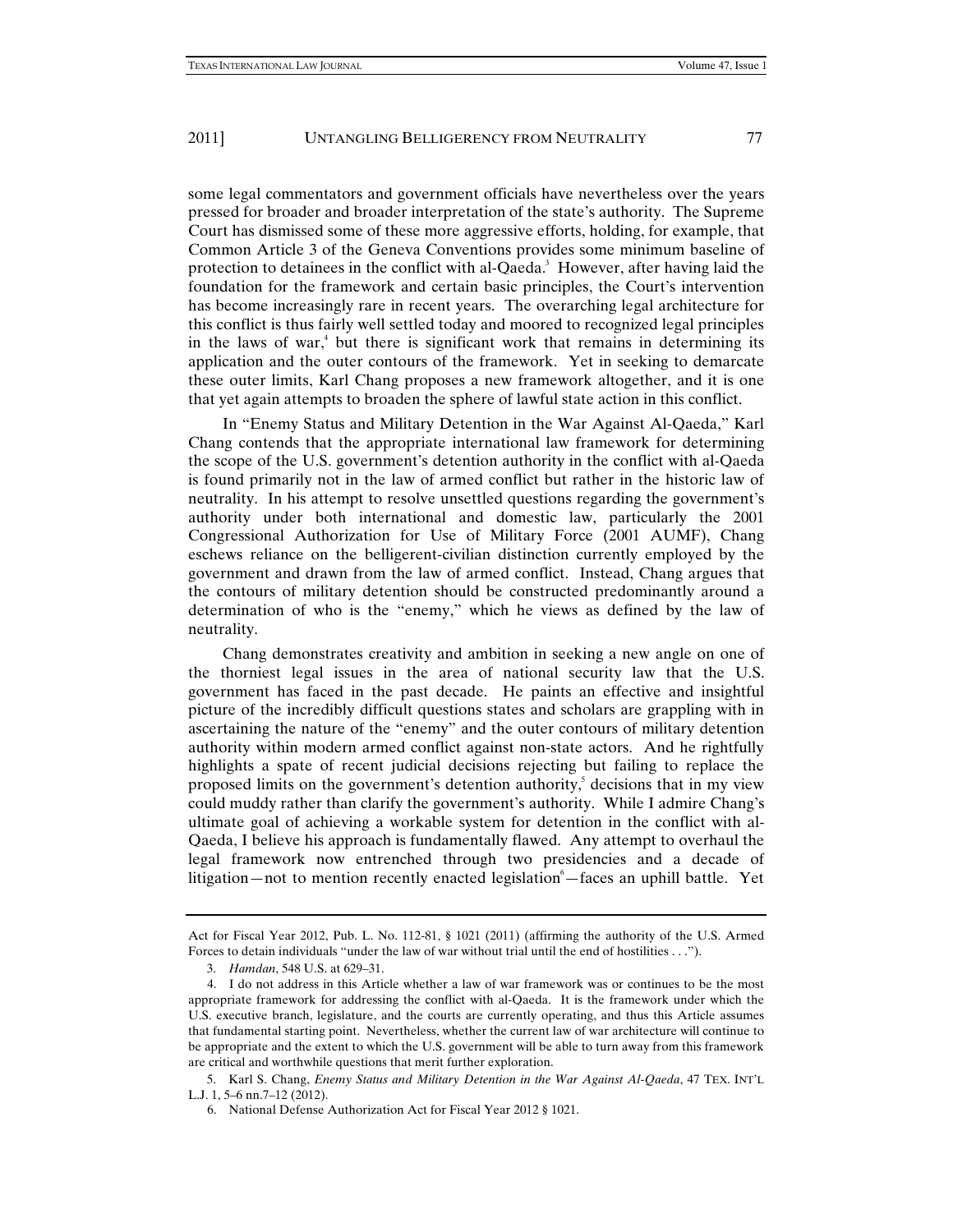in seeking to craft a detention regime around the law of neutrality, Chang makes critical errors. First, Chang's proposed framework does not resolve the problem he is trying to address. He argues both that the law of war approach of the government and certain courts is overly restrictive and analytically unsound, and that the broad approach taken recently by the D.C. Circuit requires new legal constraints. Yet he fails to establish fatal legal flaws with the law of war approach and overstates its practical problems (for example, by emphasizing judicial opinions that have since been overturned<sup>7</sup>). And his proposed replacement framework does not present the clear limits he seeks. Moreover, in proposing "enemy status" as the proper constraint on the government's detention authority in place of a regime that requires distinction between belligerents and civilians, Chang sets up a false choice. In fact, both of these constraints already operate to bind the government's authority, and a broad view of the former certainly cannot displace the requirements of the latter.

Second, in seeking to address what he views as analytic problems in the current framework, Chang proposes a solution that is itself analytically flawed. Chang misconstrues neutrality law and the repercussions that flow from violations of that law. To inform his broad views on how neutrality law shapes the legal framework for detention, Chang toggles between domestic and international law; obligations on states versus individuals; and conflicts between states and those between states and non-state actors. Chang derides current approaches for their reliance on analogy, yet himself seems to pick and choose century-old examples from a body of law and practice that was designed for relations between neutral and belligerent states, and then asserts with insufficient explanation that these often unrelated pieces can be pulled together to inform an extraordinarily broad scope of detention authority in modern conflict. But perhaps most problematic is that he fails to draw a clear line to distinguish between mere violations of neutrality and acts of belligerency: where this line is drawn is the most significant question the Article should answer, and yet it never truly addresses it.

Third, in the name of crafting a new, limited framework for detention, Chang's approach disregards the very principles embodied in the laws of war that states have developed to regulate—and cabin—the scope of the state's authority in armed conflict. Neutrality law appeals to Chang because, as he suggests, its "focus is broader than 'fighting' or 'combat'" and reaches into a party's indirect participation and material support.<sup>8</sup> But in relying so heavily on this body of law as the primary limit on the state's authority, Chang seems to abandon many of the laws and principles that actually do speak to the questions he seeks to answer. Chang does not address the principles states have developed to regulate *jus ad bellum*, to which states must look to determine when force may be lawfully employed against states or organized armed groups. And with respect to the *jus in bello* rules governing who can be militarily detained *within* an armed conflict, Chang proposes that a state may detain just about anyone as long as the military deems it necessary to do so including "senior government officials," "former members of enemy armed forces," "material supporters," "enemy persons present on their home territory at the outbreak of hostilities," "enemy civilians ... regardless of whether they have participated in the armed conflict," and perhaps even citizens who have provided

<sup>7.</sup> Chang, *supra* note 5, at 12.

<sup>8.</sup> *Id.* at 31–32.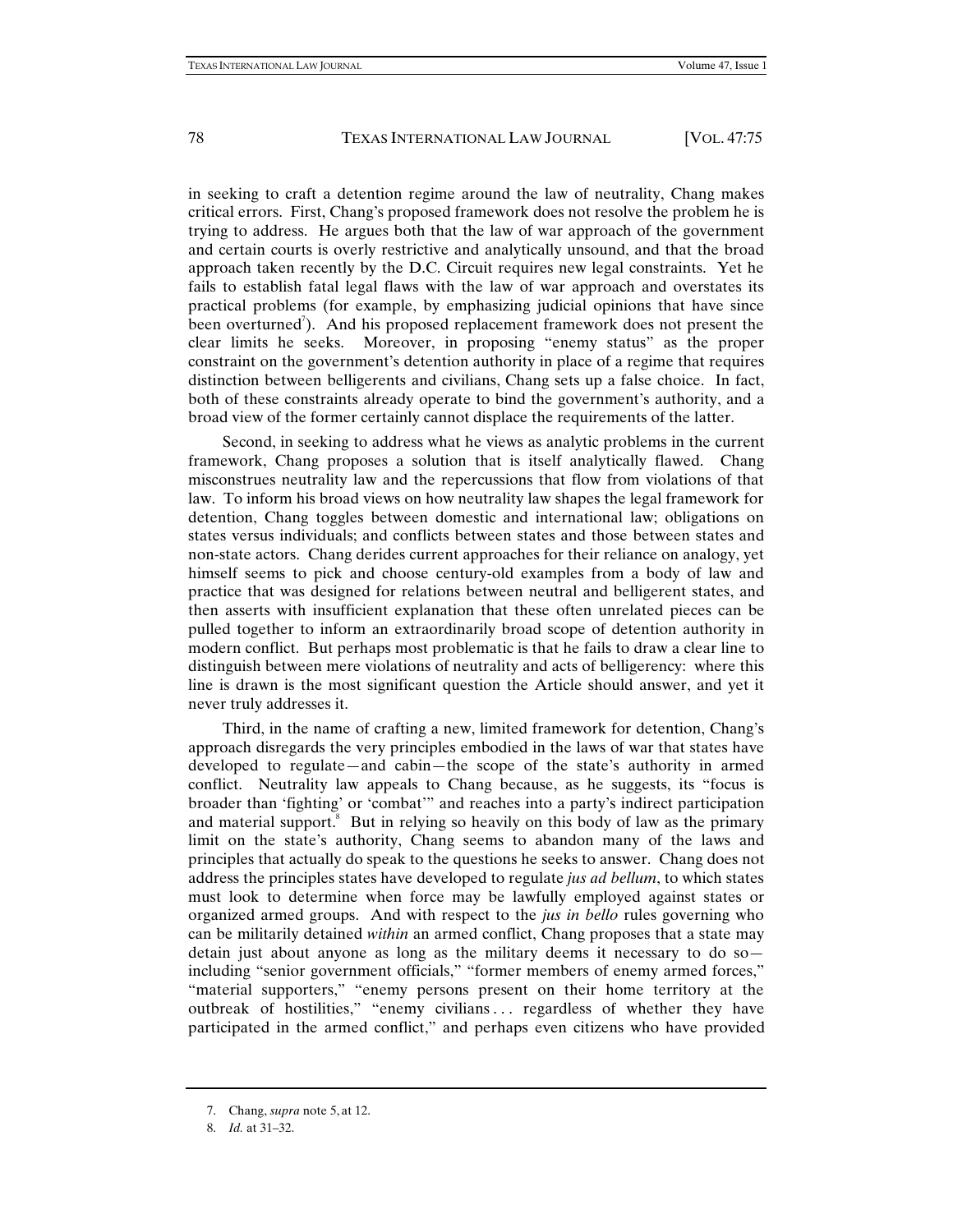unwitting support for al-Qaeda<sup>9</sup>—and fails to address critical *jus in bello* principles that regulate state action toward belligerents and civilians. Chang provides no persuasive reason to depart so dramatically from these bedrock principles and proposes a broad approach to detention authority that reaches beyond what the laws of war would permit.

Not surprisingly, perhaps, the neutrality law practice of the nineteenth and early-twentieth centuries is not the panacea Chang professes it to be. Nevertheless, as I explore further below, there may be useful principles that Chang or other scholars might draw from state practice during that time period—in particular, how states distinguished between mere violations of neutrality and other acts that rose to the level of belligerency. These principles could inform aspects of how states assess the legal contours of conflict with non-state organized armed groups as well as membership in these groups in the current conflict. The answer to the critical question Chang does not reach—namely, where was the historic line between mere violations of neutrality and acts of belligerency?—is one of the most relevant insights we might draw from neutrality practice. Review of the case law and literature on which Chang relies suggests that the answer would likely further support—rather than contravene—the current law of war constraints that Chang and others eschew.

In Part I, I provide an overview of the bodies of international law—neutrality law, *jus ad bellum*, and *jus in bello*—necessary to understand the current conflict, as well as a survey of the domestic case law and unsettled issues in military detention authority. In Part II, I address the application of neutrality law to the conflict with al-Qaeda. I assess Chang's proposed framework for determining the nature of the "enemy," and explain how Chang misapplies the laws of neutrality. In particular, he does not answer the one critical question his Article should explain: when do a state or entity's acts render it an "enemy" such that *jus in bello* takes effect? In Part III, I explain how reduction of the *jus in bello* principles to that of military necessity is inconsistent with the law, and I propose a defense of the tricky but essential continued practice of distinguishing between civilians and belligerents. I conclude that principles and practice drawn from neutrality law may shed some insight on current questions regarding the state's legal authority in armed conflict, but that a framework based on the laws developed to govern relations with neutral states cannot simply supplant the laws developed to inform and constrain actions between and against belligerents. To the contrary, neutrality law—to the extent it has continued vitality—is triggered by the existence of armed conflict and operates alongside and in complement to the laws of war that govern actions within and leading to that conflict. $10$ 

The United States' credibility in modern armed conflict turns in large part on its fidelity to recognized legal authorities and constraints. The trend in the U.S. federal

<sup>9.</sup> *Id.* at 17–18; *see also id.* at 18 n.86 (citing support for the proposition that a state may detain as prisoners of war "political leaders, journalists, local authorities, clergymen, and teachers"). His proposed framework would further suggest that the state could detain—as long as the military deemed it necessary—civilians who work in munitions factories, or for that matter any German citizen during World War II, or American citizens who *unknowingly* but unlawfully send money to a charity that has a military wing or that sends food to al-Qaeda fighters. *See id.* at 68 ("The underlying legal principle here is that when a person breaches a duty, whether he does so knowingly or purposefully matters little to whether we should hold him responsible for that action.").

<sup>10.</sup> *See infra* notes 99–101 and accompanying text.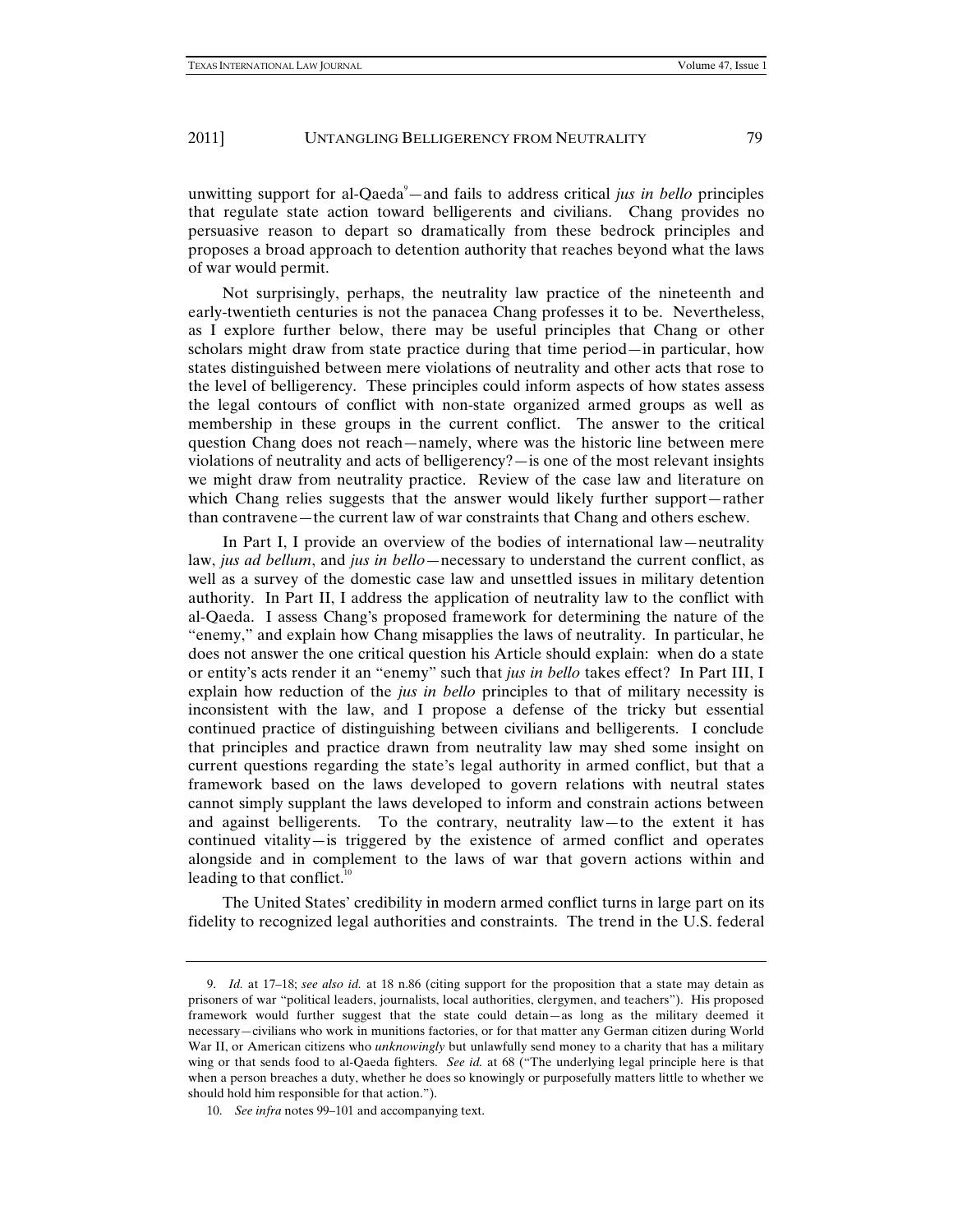courts of late has been to defer broadly to the government's authority in this realm. Ultimately, however, whether or not there is extensive judicial oversight, the United States must conform its actions with the international laws of war. In fact, the broad deference that the courts are at present willing to afford the executive branch makes it all the more incumbent on the government—as the last word in many cases due either to judicial deference or non-justiciability—to draw its own careful distinctions and to review the legality of its decision making in these arenas.<sup>11</sup> The United States' respect for and compliance with the laws of war are essential for the well-being of our troops, for the continued cooperation and good will of our allies, and for our legitimacy in seeking to enforce compliance by others. They may also be critical to maintaining the current good will and deference of the federal courts.

# I. BACKGROUND ON THE LAWS OF WAR AND NEUTRALITY

#### *A. The Laws of War:* Jus ad Bellum *and* Jus in Bello

It is useful at the outset to provide a brief survey of the bodies of law that are necessary to understand the current conflict and Chang's proposed legal framework.

The ultimate question that Chang seeks to answer in his Article is: whom may the state militarily detain in any given armed conflict? This question breaks down into an essential two-part inquiry. In its simplest terms, the Step One question is: does an armed conflict exist between the relevant parties (or "enemies" under Chang's rubric)? Once that question is answered in the affirmative, the Step Two question is: within the confines of that armed conflict, whom among the "enemy" party may the state detain?

*Step One*: The Geneva Conventions recognize two distinct categories of armed conflict: conflicts between states, termed international armed conflicts  $(IACs)$ ,<sup>12</sup> and non-international armed conflicts  $(NIACs)$ ,<sup>13</sup> which include civil wars and, according to the U.S. Supreme Court, transnational conflicts between states and non-state actors, such as the conflict between the United States and al-Qaeda.<sup>14</sup> The authority

<sup>11.</sup> *See, e.g.*, Trevor W. Morrison, *Constitutional Alarmism*, 124 HARV. L. REV. 1688, 1695–96 (2011) (book review) ("Officials within the executive branch often face constitutional questions that the federal courts would treat as nonjusticiable on political question or other grounds. But that does not license them to ignore the questions, or to answer them without regard to the law. Instead, they 'must make a conscious decision to obey the Constitution whether or not their acts can be challenged in a court of law and then must conform their actions to these principled determinations.'" (quoting Hein v. Freedom from Religion Found., Inc., 551 U.S. 587, 618 (2007) (Kennedy, J., concurring))).

<sup>12.</sup> Geneva Convention (I) for the Amelioration of the Condition of the Wounded and Sick in Armed Forces in the Field art. 2, Aug. 12, 1949, 6 U.S.T. 3114, 75 U.N.T.S. 31 [hereinafter GC I]; Geneva Convention (II) for the Amelioration of the Condition of Wounded, Sick and Shipwrecked Members of the Armed Forces at Sea art. 2, Aug. 12, 1949, 6 U.S.T. 3217, 75 U.N.T.S. 85 [hereinafter GC II]; Geneva Convention (III) Relative to the Treatment of Prisoners of War art. 2, 6 U.S.T. 3316, 75 U.N.T.S. 135 [hereinafter GC III]; Geneva Convention (IV) Relative to the Protection of Civilian Persons in Time of War art. 2, Aug. 12, 1949, 6 U.S.T. 3516, 75 U.N.T.S. 287 [hereinafter GC IV]. Article 2, common to all four Geneva Conventions, states that the Conventions apply to any armed conflicts between "two or more of the High Contracting Parties." GC I–IV, *supra*, art. 2 [hereinafter CA 2].

<sup>13.</sup> GC I–IV, *supra* note 12, art. 3 [hereinafter CA 3] (applying the provisions of Article 3, common to all four Geneva Conventions, to armed conflicts "not of an international character").

<sup>14.</sup> *See* Hamdan v. Rumsfeld, 548 U.S. 557, 629–32 (2006) (relying on the "literal meaning" of "conflict not of an international character" from Common Article 3 to apply that article to any conflict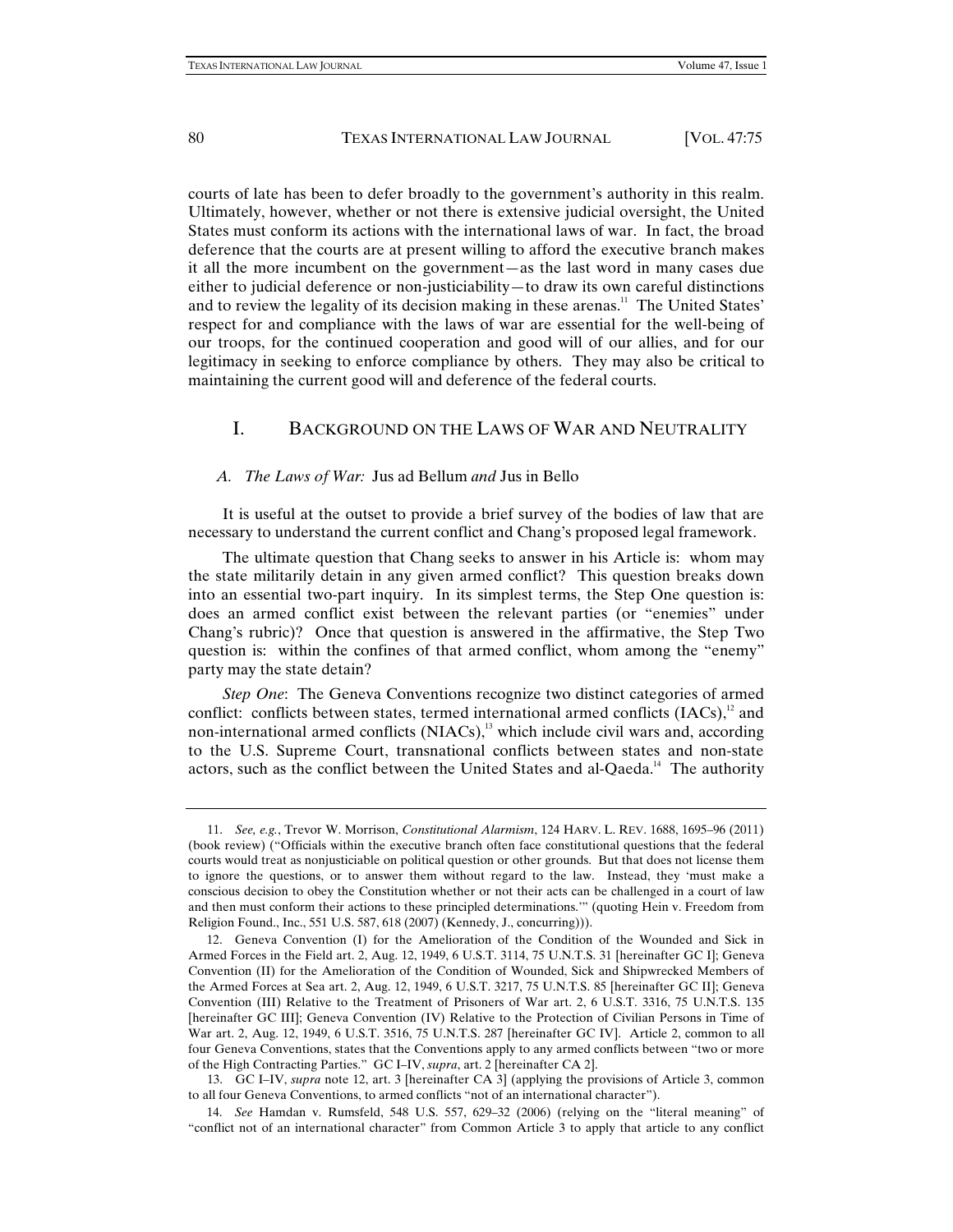to wage war or use force against other states or armed forces—*jus ad bellum*—is governed in the modern era by a complicated international legal regime, which includes both custom and treaty law, most notably the U.N. Charter. In fact, the use of force against or in the territory of another state is generally prohibited under the modern regime with certain exceptions, such as self-defense in the case of an armed attack.15 Whether hostilities have risen to the level of "armed conflict" is itself a fraught concept and generally outside the scope of this Article.<sup>16</sup> But, once an armed conflict exists between states, the "enemy" is made up not only of the opposing belligerent state's armed forces but also as a general matter the civilian population of that state.<sup>17</sup> In a NIAC or other conflict that includes a non-state organized armed group, these questions become more complicated. The "enemy" can be a murky concept when operating against non-state actors with unclear boundaries or alliances. Nevertheless, as a general matter, in order to resort to military force against an actor or other target in a particular conflict, the state must ascertain which entity or entities are the "enemy" against whom it is engaged in that conflict.

*Step Two*: A state's lawful actions toward its "enemies" within armed conflict are further constrained by *jus in bello*, the law governing the conduct of hostilities, which includes the customary international law principles of military necessity, $\frac{1}{2}$ 

17. *See* OPPENHEIM 7th, *supra* note 16, § 88, at 270 ("The general rule with regard to *individuals* is that subjects of the belligerents bear enemy character . . . .").

18. The American Military Tribunal at Nuremberg defined "military necessity" as follows: "Military necessity permits a belligerent, subject to the laws of war, to apply any amount and kind of force to compel the complete submission of the enemy with the least possible expenditure of time, life, and money." United States v. List (*The Hostage Case*), 11 Trials of War Criminals Before the Nuremberg Military Tribunals Under Control Council Law No. 10 1230, 1253 (1948). *See also* DEP'T OF THE ARMY, FM 27-10:

that "does not involve a clash between nations" and stating that "Common Article 3 . . . affords some minimal protection, falling short of full protection under the Conventions, to individuals associated with neither a signatory nor even a nonsignatory 'Power' who are involved in a conflict 'in the territory of' a signatory").

<sup>15.</sup> U.N. Charter art. 2, para. 4 ("All Members shall refrain in their international relations from the threat or use of force against the territorial integrity or political independence of any state, or in any other manner inconsistent with the Purposes of the United Nations."); *id.* art. 51 ("Nothing in the present Charter shall impair the inherent right of individual or collective self-defence if an armed attack occurs against a Member of the United Nations . . . ."). Historically, states also could resort to force to prevent violations of their neutrality by belligerents. *See, e.g.*, Hague Convention (V) Respecting the Rights and Duties of Neutral Powers and Persons in Case of War on Land art. 10, Oct. 18, 1907, 36 Stat. 2310, 1 Bevans 654 [hereinafter Hague V] ("The fact of a neutral Power resisting, even by force, attempts to violate its neutrality cannot be regarded as a hostile act."). How this operates in the post-Charter world is controversial. *See infra* note 55.

<sup>16.</sup> Oppenheim's treatise on international law defines "war" as follows: "War is a contention between two or more States through their armed forces, for the purpose of overpowering each other and imposing such conditions of peace as the victor pleases." 2 LASSA F. L. OPPENHEIM, INTERNATIONAL LAW: DISPUTES, WAR AND NEUTRALITY § 54, at 202 (Hersch Lauterpacht ed., 7th ed. 1952) [hereinafter OPPENHEIM 7th]. Over the years, as states engaged their armed forces in various capacities and against different types of entities, scholars and states alike have begun to speak in terms of "armed conflict," though this concept is no less difficult to define. There is no treaty-based definition of what constitutes an armed conflict. With respect to NIAC, decisions of the International Criminal Tribunal for the Former Yugoslavia (ICTY) have suggested that key factors are whether the violence at issue is "protracted" and whether the non-state actor involved is sufficiently "organized." *See, e.g*., Prosecutor v. Tadic, Case No. IT-94-1-I, Decision on Defence Motion for Interlocutory Appeal on Jurisdiction, para. 70 (Int'l Crim. Trib. for the Former Yugoslavia Oct. 2, 1995) ("[A]n armed conflict exists whenever there is a resort to armed force between States or protracted armed violence between governmental authorities and organized armed groups or between such groups within a State.").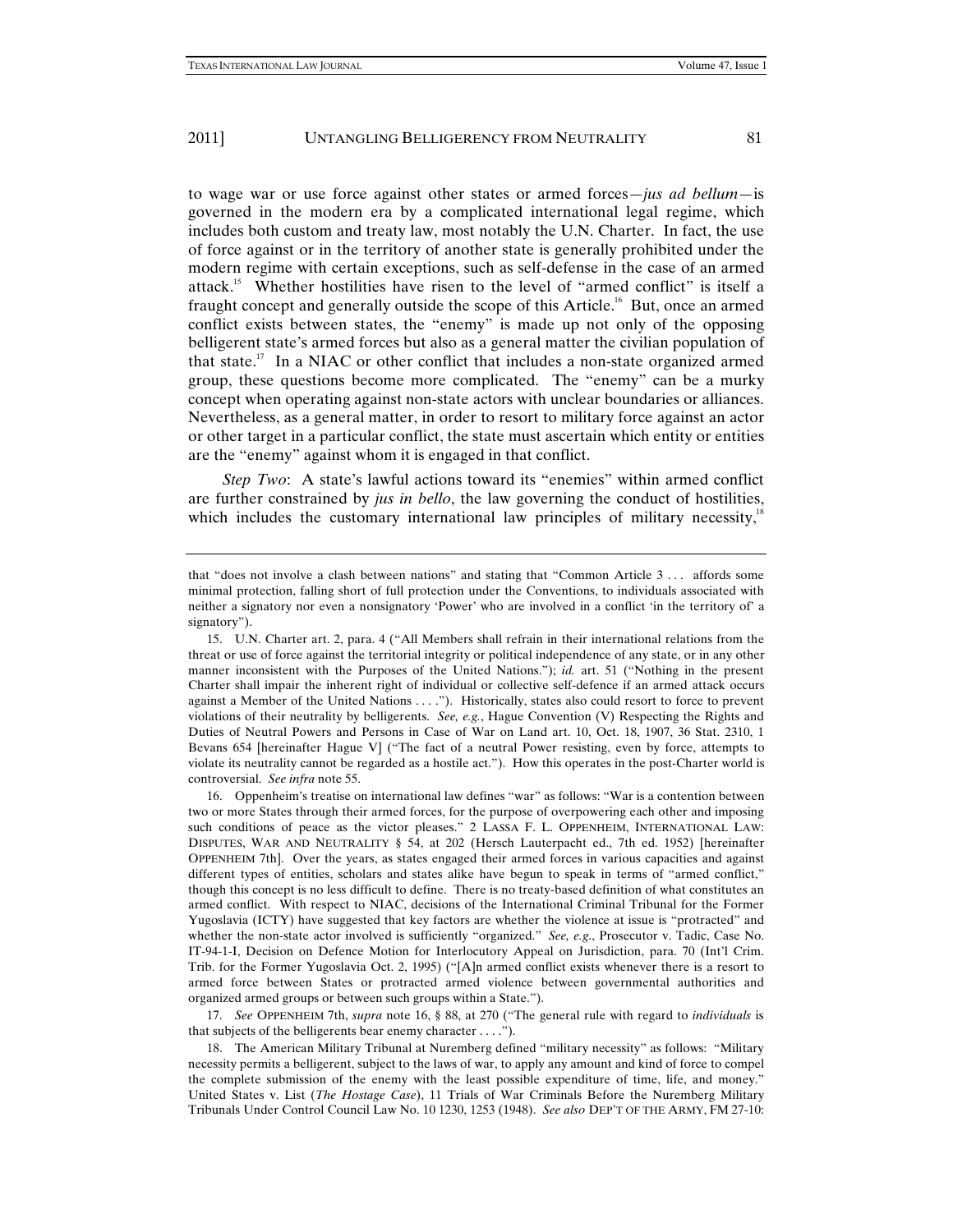humanity,<sup>19</sup> distinction,<sup>20</sup> and proportionality,<sup>21</sup> as well as treaty obligations, in particular, those codified in the 1949 Geneva Conventions and the 1977 Protocols, to the extent the Protocols apply.<sup>22</sup> Historically, military necessity was construed as a

19. The principle of humanity prohibits the infliction of unnecessary suffering during armed conflict. *E.g.*, ARMY FIELD MANUAL 27-10, *supra* note 18, para. 3(a) ("The law of war places limits on the exercise of a belligerent's power . . . and requires that belligerents refrain from employing any kind or degree of violence which is not actually necessary for military purposes and that they conduct hostilities with regard for the principles of humanity and chivalry."); JOINT DOCTRINE & CONCEPTS CTR., U.K. MINISTRY OF DEF., THE JOINT SERVICE MANUAL OF THE LAW OF ARMED CONFLICT para. 2.4 (2004) [hereinafter U.K. JOINT SERVICE MANUAL] ("Humanity forbids the infliction of suffering, injury, or destruction not actually necessary for the accomplishment of legitimate military purposes.").

20. The principle of distinction requires that states distinguish between civilians and belligerents and mandates that civilians and civilian objects may not be the object of attack. The principle derives from the St. Petersburg Declaration of 1868, which stated that "the only legitimate object which States should endeavour to accomplish during war is to weaken the military forces of the enemy." Declaration Renouncing the Use, in Time of War, of Explosive Projectiles Under 400 Grammes Weight, pmbl., Dec. 11, 1868, 18 Martens Nouveau Recueil (ser. 1) 474, 138 Consol. T.S. 297 [hereinafter St. Petersburg Declaration]. The principle is applicable in both international and non-international armed conflicts, and it is set forth in a number of treaties, national law of war manuals, and other texts. *See, e.g.*, Protocol Additional to the Geneva Conventions of 12 August 1949, and Relating to the Protection of Victims of International Armed Conflicts (Protocol I) art. 48, June 8, 1977, 1124 U.N.T.S. 3 [hereinafter AP I] ("In order to ensure respect for and protection of the civilian population and civilian objects, the Parties to the conflict shall at all times distinguish between the civilian population and combatants . . . ."); *id.* art. 51(1)– (2) ("The civilian population and individual civilians shall enjoy general protection against the dangers arising from military operations . . . . The civilian population as such, as well as individual civilians, shall not be the object of attack."); Protocol Additional to the Geneva Conventions of 12 August 1949, and Relating to the Protection of Victims of Non-International Armed Conflicts (Protocol II) art. 13(1)–(2), June 8, 1977, 1125 U.N.T.S. 609 [hereinafter AP II] (same); ARMY FIELD MANUAL 27-10, *supra* note 18, para. 40(a) ("Customary international law prohibits the launching of attacks (including bombardment) against either the civilian population as such or individual civilians as such."); CANADIAN OFFICE OF THE JUDGE ADVOCATE GEN., LAW OF ARMED CONFLICT AT THE OPERATIONAL AND TACTICAL LEVELS § 204 (2001) [hereinafter 2001 CANADIAN MANUAL] ("The principle of distinction imposes an obligation on commanders to distinguish between legitimate targets and civilian objects and the civilian population."); U.K. JOINT SERVICE MANUAL, *supra* note 19, para. 2.5.1 ("The principle of distinction, sometimes referred to as the principle of discrimination or identification, separates combatants from non-combatants and legitimate military targets from civilian objects."). *See also* Legality of the Threat or Use of Nuclear Weapons, Advisory Opinion, 1996 I.C.J. 226, 257 (July 8) (calling the principle of distinction one of the "cardinal principles" of IHL, "aimed at the protection of the civilian population and civilian objects").

21. The principle of proportionality requires that the losses caused by an attack not be excessive in relation to the expected military advantage. *E.g.*, ARMY FIELD MANUAL 27-10, *supra* note 18, para. 41 ("[L]oss of life and damage to property incident to attacks must not be excessive in relation to the concrete and direct military advantage expected to be gained. Those who plan or decide upon an attack, therefore, must take all reasonable steps to ensure not only that the objectives are identified as military objectives or defended places . . . but also that these objectives may be attacked without probable losses in lives and damage to property disproportionate to the military advantage anticipated."); U.K. JOINT SERVICE MANUAL, *supra* note 19, para. 2.6 ("[T]he losses resulting from a military action should not be excessive in relation to the expected military advantage."); 2001 CANADIAN MANUAL, *supra* note 20, § 204(4) ("[C]ollateral civilian damage arising from military operations must not be excessive in relation to the direct and concrete military advantage anticipated from such operations.").

22. The United States has signed but not ratified both AP I and AP II. The government recently announced that it follows Article 75 of AP I, which governs treatment of detainees in IAC, out of a sense

THE LAW OF LAND WARFARE para. 3(a) (1956) (amended 1976) [hereinafter U.S. ARMY FIELD MANUAL 27-10] ("The prohibitory effect of the law of war is not minimized by 'military necessity,' which has been defined as that principle which justifies those measures not forbidden by international law which are indispensible for securing the complete submission of the enemy as soon as possible. Military necessity has been generally rejected as a defense for acts forbidden by the customary and conventional laws of war inasmuch as the latter have been developed and framed with consideration for the concept of military necessity.").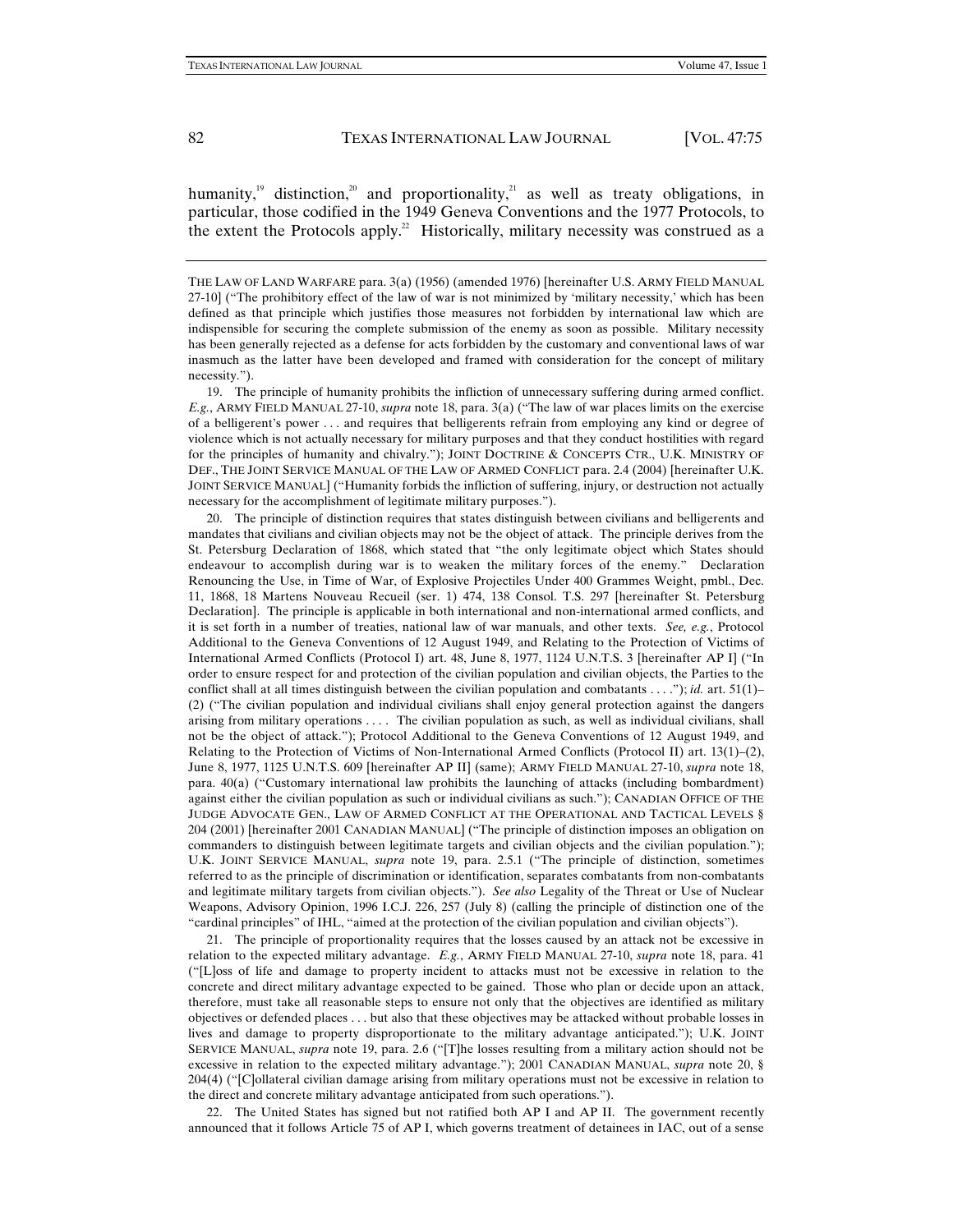broadly permissive concept that, if it were to "prevail completely," would impose "no limitation of any kind . . . on the freedom of action of belligerent states: *à la guerre comme à la guerre*."<sup>23</sup> But far from acting as the sole constraint on state action in armed conflict, the principle of military necessity in fact operates alongside and in tension with the principle of humanity. These two concepts together act as the principal framing guideposts for the laws of armed conflict and are integrated in the operational principles of distinction and proportionality.24

Historically, it has been a fairly well-settled principle in international law that with certain strictly defined exceptions<sup>25</sup>—individuals in armed conflict fall within one of two categories: belligerent<sup>26</sup> or civilian.<sup>27</sup> At the heart of the inquiry here is

23. YORAM DINSTEIN, THE CONDUCT OF HOSTILITIES UNDER THE LAW OF INTERNATIONAL ARMED CONFLICT 16 (2004) [hereinafter DINSTEIN, CONDUCT].

24. *See id.* ("LOIAC in its entirety is predicated on a subtle equilibrium between two diametrically opposed impulses: military necessity and humanitarian considerations."); 2001 CANADIAN MANUAL, *supra* note 20, §§ 202–204 ("The principle of proportionality establishes a link between the concepts of military necessity and humanity."); St. Petersburg Declaration, *supra* note 20, pmbl. (discussing the point at which "the necessities of war ought to yield to the requirements of humanity"); *id.* para. 2 ("[T]he only legitimate object which States should endeavor to accomplish during war is to weaken the military forces of the enemy  $\dots$ .").

25. Exceptions include individuals who rise up as part of a *levée en masse*. *See* GC III, *supra* note 12, art. 4(A)(6) (providing prisoner of war (POW) treatment for "[i]nhabitants of a non-occupied territory, who on the approach of the enemy spontaneously take up arms to resist the invading forces"). Religious and medical personnel, though members of the armed forces, also merit certain protections from attack and detention. *See* GC I, *supra* note 12, arts. 24, 28 (establishing specific rules for medical and religious personnel who "shall be respected and protected in all circumstances," may not be detained as prisoners of war, and may be "retained only in so far as the state of health, the spiritual needs and the number of prisoners of war require").

26. I use the term "belligerent" rather than "combatant" because I agree with Chang that use of the latter risks confusion with the category of individuals who enjoy combatant immunity. Chang, *supra* note 5, at 7–8 (discussing combatant privileges). "Combatant" also has been used to describe the fighting members of the armed forces in contradistinction to religious and medical personnel. *E.g.*, Knut Ipsen, *Combatants and Non-Combatants*, *in* THE HANDBOOK OF INTERNATIONAL HUMANITARIAN LAW 79, 79– 82 (Dieter Fleck ed., 2d ed. 2008).

27. *See, e.g.*, AP I, *supra* note 20, art. 50 (defining "civilians" as "any person who does not belong to one of the categories of persons referred to in Article  $4(A)(1)$ ,  $(2)$ ,  $(3)$  and  $(6)$  of the Third Convention" (listing individuals eligible for POW status) or Article 43 of AP I (defining the armed forces to a conflict)); DINSTEIN, CONDUCT, *supra* note 23, at 27 (noting that the law of international armed conflict "posits a fundamental principle of distinction between combatants and non-combatants (civilians)"); Nils Melzer, Int'l Comm. of the Red Cross, *Interpretive Guidance on the Notion of Direct Participation in Hostilities under International Humanitarian Law*, 90 INT'L REV. OF THE RED CROSS 991, 997–98 (2008) ("While treaty IHL predating Additional Protocol I does not expressly define civilians, the terminology used in the Hague Regulations (H IV R) and the four Geneva Conventions (GC I–IV) nevertheless suggests that the concepts of civilian, of armed forces, and of *levée en masse* are mutually exclusive, and that every person involved in, or affected by, the conduct of hostilities falls into one of these three categories."); *id.* at 1003 ("As the wording and logic of Article 3 common to the Geneva Conventions GC I–IV and Additional

of legal obligation. Fact Sheet: New Actions on Guantánamo and Detainee Policy (March 7, 2011), http:// www.whitehouse.gov/the-press-office/2011/03/07/fact-sheet-new-actions-guant-namo-and-detainee-policy. Since the Reagan Administration, the U.S. government has announced that it is seeking advice and consent to ratify AP II, and, under the Obama Administration, "[a]n extensive interagency review concluded that United States military practice is already consistent with the Protocol's provisions." *Id.*; *see*  RONALD REAGAN, MESSAGE FROM THE PRESIDENT OF THE UNITED STATES TRANSMITTING THE PROTOCOL II ADDITIONAL TO THE GENEVA CONVENTIONS OF AUGUST 12, 1949, AND RELATING TO THE PROTECTION OF VICTIMS OF NONINTERNATIONAL ARMED CONFLICTS, CONCLUDED AT GENEVA ON JUNE 10, 1977, S. TREATY DOC. NO. 100-2, at iii-v (1987) (transmitting AP II for the advice and consent of the Senate to ratify).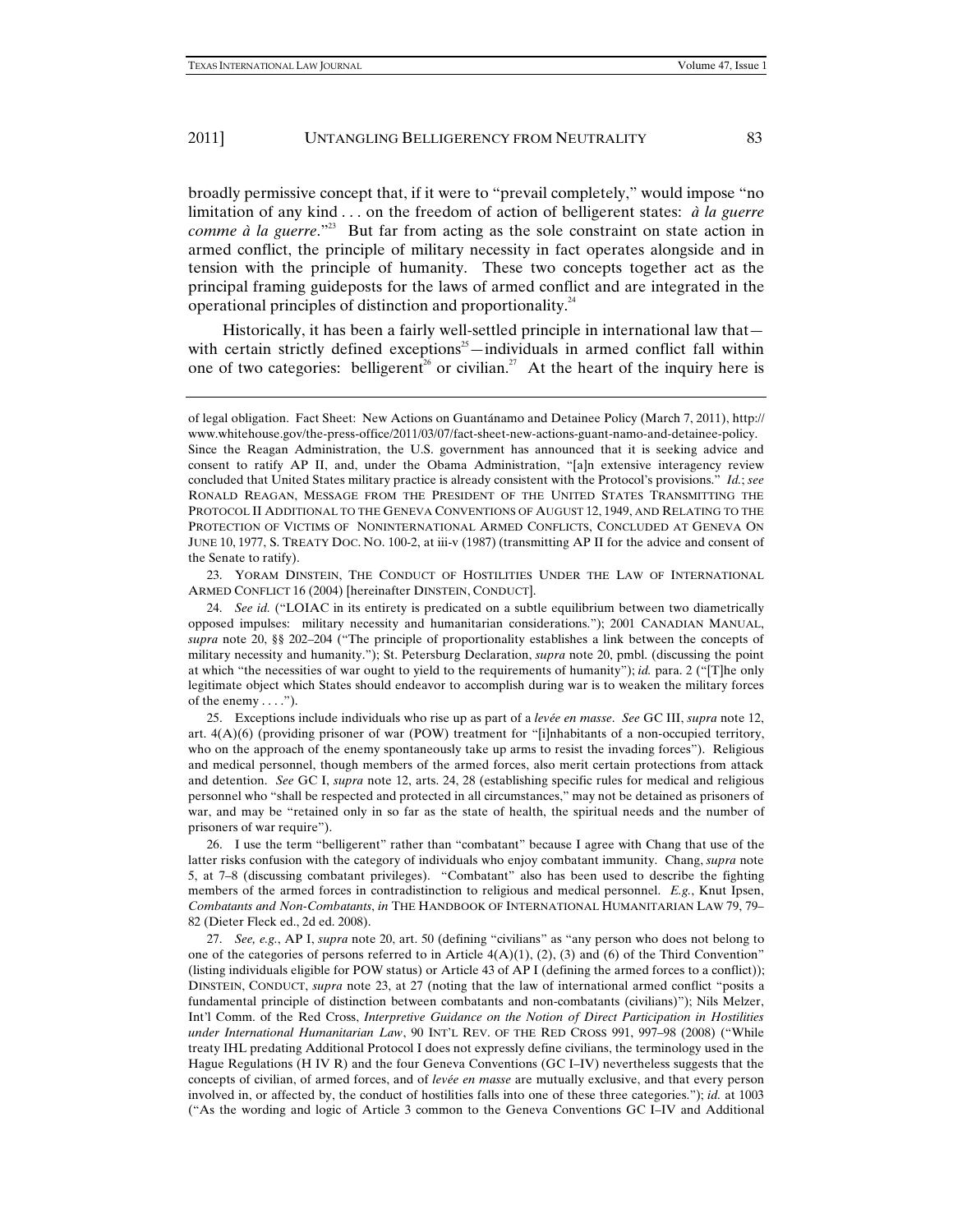the principle of distinction, which mandates that the parties to a conflict distinguish at all times between belligerents and the civilian population.28 Much discussion of the principle of distinction focuses on the prohibition against targeting civilians, yet its significance in detention and other matters is evident both in the treaty law admonishments to distinguish the civilian population "at all times"<sup>29</sup> and in the clearly differentiated regimes in IAC for belligerent detention and civilian internment. As a general matter, in a traditional IAC, states may target or detain until the end of active hostilities members of the opposing armed forces other than religious or medical personnel.<sup>30</sup> States may *intern* civilian protected persons<sup>31</sup> only if they pose a genuine and individualized threat such that "the security of the Detaining Power makes [such internment] absolutely necessary"<sup>32</sup> and only if specific procedural safeguards are maintained. $33$  The text of the Fourth Geneva Convention (GC IV), and the Commentary to it, make clear that such internment is intended to be "exceptional" and requires a real threat to the state's security on an individual level.<sup>34</sup> In fact, the Commentary to GC IV notes that the "strict conditions" for

28. *See supra* note 20.

29. *Id.*

30. *See, e.g.*, GC III, *supra* note 12, art. 4 (allowing for the detention of members of the opposing armed forces but excluding the holding of medical personnel and chaplains as POWs); *id.* art. 118 ("Prisoners of war shall be released and repatriated without delay after the cessation of active hostilities.").

31. "Protected persons" are "those who, at a given moment and in any manner whatsoever, find themselves, in the case of a conflict or occupation, in the hands of a Party to the conflict or Occupying Power of which they are not nationals." GC IV, *supra* note 12, art. 4. Those protected by other provisions of the Geneva Conventions, such as prisoners of war, are not covered nor are nationals of a neutral state while that state has normal diplomatic representation with the detaining power. *Id.* The Third Geneva Convention also contemplates detention and prisoner of war status for certain civilians captured while accompanying the armed forces. *See* GC III, *supra* note 12, art. 4(A)(4) (categorizing as prisoners of war civilians who accompany the armed forces without actually being members thereof).

32. GC IV, *supra* note 12, art. 42; *see also* IV THE GENEVA CONVENTIONS OF 12 AUGUST 1949 art. 42 (Jean S. Pictet ed., 1958) [hereinafter GC IV Commentary] ("Subversive activity carried on inside the territory of a Party to the conflict or actions which are of direct assistance to an enemy Power both threaten the security of the country; a belligerent may intern people or place them in assigned residence if it has serious and legitimate reason to think that they are members of organizations whose object is to cause disturbances, or that they may seriously prejudice its security by other means, such as sabotage or espionage . . . . To justify recourse to such measures the State must have good reason to think that the person concerned, by his activities, knowledge or qualifications, represents a real threat to its present or future security."). In cases of occupation, the standard is "imperative reasons of security." GC IV, *supra* note 12, art. 78.

33. *See, e.g.*, GC IV, *supra* note 12, art. 43 (mandating immediate reconsideration of the basis for internment by a court or administrative board and regular, at least semi-annual, review of that decision); Ryan Goodman, *The Detention of Civilians in Armed Conflict*, 103 AM. J. INT'L L. 48, 49 (2009) ("IHL conditions the authority to detain on compliance with procedural guarantees and humane treatment of detainees.").

34. GC IV, *supra* note 12, art. 42 (allowing internment of protected persons "only if the security of the Detaining Power makes it absolutely necessary"); GC IV Commentary, *supra* note 32, art. 42(1) ("To justify recourse to [internment or assigned residence] the State must have good reason to think that the

Protocol II (AP II) reveals, civilians, armed forces, and organized armed groups of the parties to the conflict are mutually exclusive categories also in non-international armed conflict."). This distinction has a long pedigree. For example, Article 22(2) of the Brussels Declaration of 1874 and Article 29 of the Fourth Hague Convention of 1907 "refer to 'civilians' in contradistinction to 'soldiers'" and note that "the categories of 'civilian' and 'armed forces' are clearly used as mutually exclusive in all four [Geneva] Conventions." *Id.* at 998 n.11 ("None of these instruments suggests the existence of additional categories of persons who would qualify neither as civilians, nor as members of the armed forces or as participants in a *levée en masse*").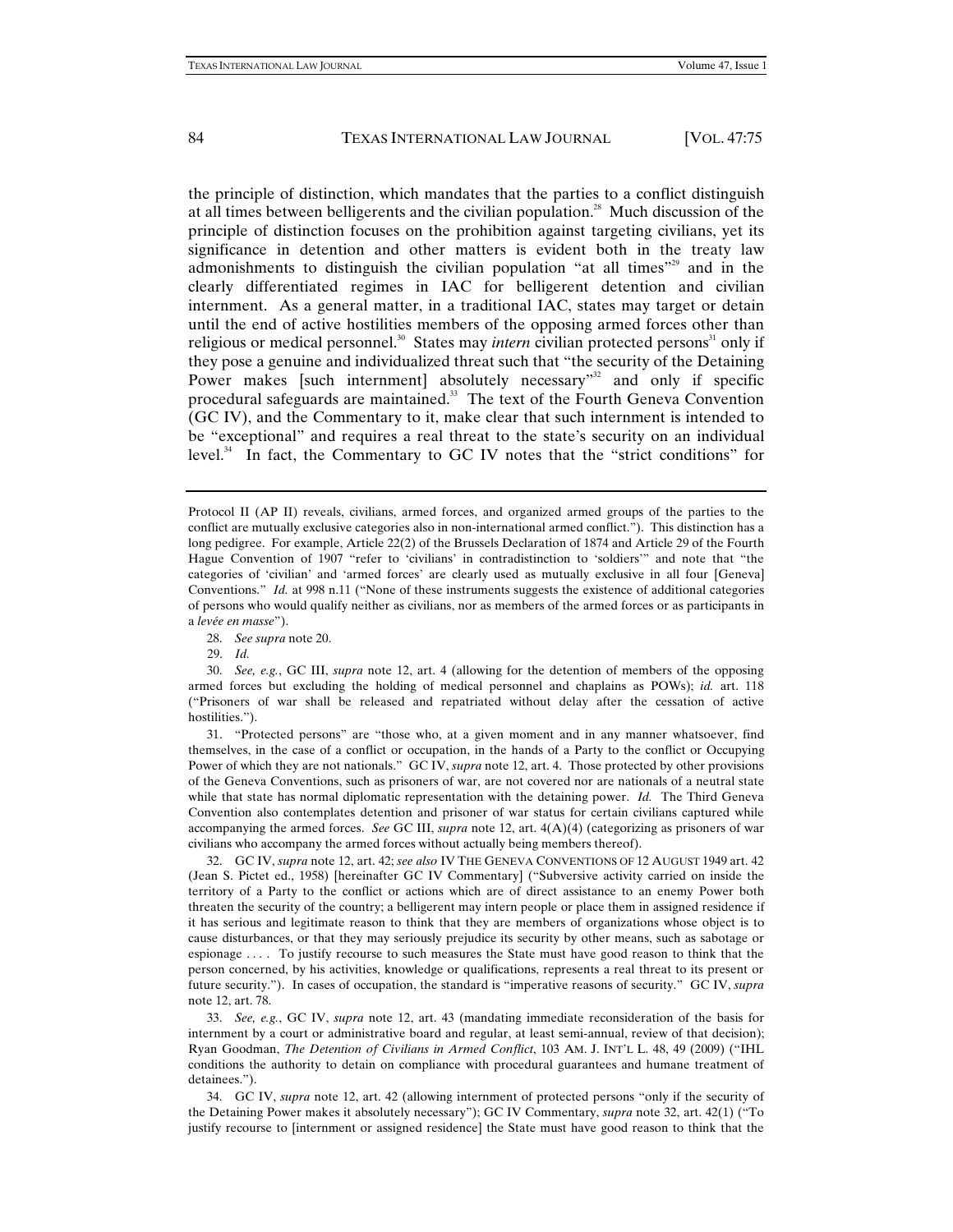civilian internment embodied in that Convention were enacted "to put an end to" the very "abuse" of the Second World War that Chang cites as authority, namely, the interment of individuals based on "the mere fact of being an enemy subject."<sup>35</sup> Finally, civilians may not be targeted unless and for such time as they directly participate in hostilities.<sup>36</sup> In other words, a major objective of the laws of war is to protect civilians, non-combatants,<sup>37</sup> and others who are *hors de combat*<sup>38</sup> from the brutalities of war, including both attack and long-term detention.

In a NIAC or other conflict including a non-state actor, the Step Two inquiry is once again more complicated than it is in a conflict between states. While the baseline *jus in bello* principles continue to apply, the specific treaty provisions governing NIAC offer states much less guidance with respect to who is a belligerent and thus who may be detained or targeted and under what process.<sup>39</sup> It often may be difficult to distinguish between civilians and belligerents, for example, when dealing with a non-state actor who does not wear a uniform or otherwise distinguish himself from the civilian population. But despite this difficulty, a state must continue to distinguish in its use of force between civilians and belligerents.<sup>40</sup> As I discuss further

37. Ipsen, *supra* note 26, at 79–82.

38. A person may be *hors de combat* if he is wounded, surrenders, or is in the power of an adverse party. AP I, *supra* note 20, art. 41(2).

39. Both Common Article 3 and AP II contemplate internment in NIAC of individuals who may not have taken part in hostilities, but they offer little guidance as to how to distinguish between civilians and belligerents. *See* CA 3, *supra* note 13, para. 1 (lacking the detail of the rest of GC III and GC IV, which apply respectively to POWs and civilians in IAC); AP II, *supra* note 20, at parts II–III (outlining protections for civilians and those detained or interned but not how to classify these groups). Indeed, there are some who have argued that in NIAC, all non-state actors are civilians, the detention or internment of whom must be done in accordance with the terms of GC IV. *See, e.g.*, John Bellinger & Vijay Padmanabhan, *Detention Operations in Contemporary Conflicts: Four Challenges for the Geneva Conventions and Other Existing Law*, 105 AM. J. INT'L L. 201, 213–21 (2011) (describing the difficulty in determining "who is subject to detention in conflicts with nonstate actors" and noting that some scholars and courts have suggested that fighters who do not qualify for POW status should be treated as civilians in accordance with GC IV).

40. *See, e.g.*, AP II, *supra* note 20, art. 13(1)–(2) (requiring the parties to a NIAC to distinguish between civilians and belligerents in their military operations). AP II applies by its terms to conflicts within the territory of a High Contracting Party between its armed forces and organized armed groups. *Id.* art. 1. But the United States has stated an intention to apply AP II to all conflicts covered by Common Article 3, and the Supreme Court has applied Common Article 3 to the conflict with al-Qaeda. REAGAN, *supra* note 22, at viii ("We are therefore recommending that U.S. ratification be subject to an understanding declaring that the United States will apply the Protocol to all conflicts covered by Article 3 common to the 1949 Conventions."); Hamdan v. Rumsfeld, 548 U.S. 557, 630–41 (2006). AP II contemplates a civilian population, as well as "internment" and "detention," and thus a distinction

person concerned, by his activities, knowledge or qualifications, represents a real threat to its present or future security. The Convention stresses the exceptional character of measures of internment and assigned residence by making their application subject to strict conditions . . . . Henceforward only absolute necessity, based on the requirements of state security, can justify recourse to these two measures, and only then if security cannot be safeguarded by other, less severe means. All considerations not on this basis are strictly excluded.").

<sup>35.</sup> *Compare* GC IV Commentary, *supra* note 32, art. 42(1) ("[T]he mere fact that a person is a subject of an enemy Power cannot be considered as threatening the security of the country where he is living; it is not therefore a valid reason for interning him or placing him in assigned residence."), *with* Chang, *supra* note 5, at 18 n.84 and accompanying text (citing the World War II Enemy Alien Control Program, he states "[b]elligerents can detain enemy persons present on their home territory at the outbreak of hostilities").

<sup>36.</sup> AP I, *supra* note 20, art. 51(2)–(3).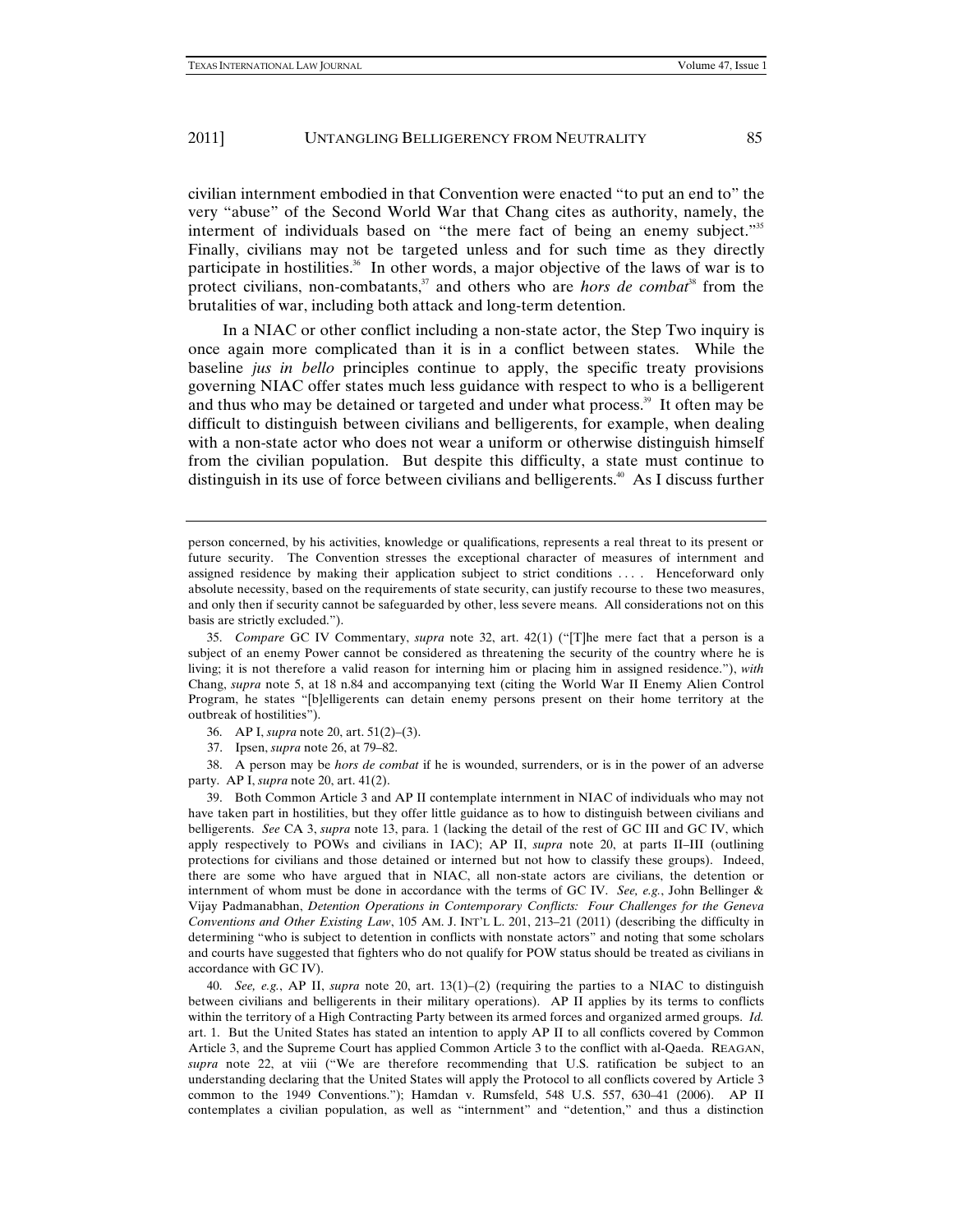below, a state can be guided in this process by an understanding of how states historically have addressed these questions in the IAC context and of the broader principles undergirding these rules.<sup>41</sup> Moreover, it may well be that in certain NIACs—for example, when facing an amorphous armed force that arguably has only a military wing—these Step One and Two inquiries begin to converge; nevertheless, the obligations on states to constrain their actions in accordance with both sets of principles remain.

#### *B. Neutrality Law*

In contrast to the law of armed conflict, the international law of neutrality predominantly addresses the rights and responsibilities of states that are *not*  "enemies" of one another, and developed historically to regulate the conduct between neutral and belligerent states during international armed conflict. As a general matter, states that are not party to a particular conflict may understandably wish to avoid the consequences of war and may, to the extent neutrality law continues to apply, choose to adopt "neutral" status. As a corollary to their right to be left alone, the law of neutrality imposes upon such states the duties of nonparticipation and impartiality.<sup>42</sup> These principles are articulated in the Hague Conventions of 1907, in particular, Hague V and XIII, which represent the last comprehensive codification of this body of law.<sup>43</sup> Among the key rules neutrality law imposes on states are the following: (1) neither neutral nor belligerent states may permit movement of troops or war supplies across the territory of a neutral state, though belligerent warships may pass through a neutral's territorial waters, (2) a corps of combatants or recruiting agencies may not form on neutral territory, and (3) a neutral state must not furnish military supplies to a belligerent.<sup>44</sup>

between the two, though as with Common Article 3 it is far less detailed than its sister treaty addressing IAC, AP I. AP II, *supra* note 20, arts. 5, 13.

<sup>41.</sup> *See, e.g.*, U.K. JOINT SERVICE MANUAL, *supra* note 19, para. 15.5 ("While it is not always easy to determine the exact content of the customary international law applicable in non-international armed conflicts, guidance can be derived from the basic principles of military necessity, humanity, distinction, and proportionality . . . ."); Curtis Bradley & Jack Goldsmith, *Congressional Authorization and the War on Terrorism*, 118 HARV. L. REV. 2047, 2114 (2005) ("[L]aw-of-war criteria for combatancy are designed to determine when a person's association with or activity related to a party to an armed conflict justifies subjecting that person to the consequences of combatant status under the laws of war. These criteria thus can provide guidance on what type of association with al-Qaeda suffices for inclusion within the "organization" for purposes of the AUMF."). *See also infra* note 69.

<sup>42.</sup> *See, e.g.*, Michael Bothe, *The Law of Neutrality*, *in* THE HANDBOOK OF HUMANITARIAN LAW IN ARMED CONFLICTS 485, 485 (Dieter Fleck ed., 1995) ("The duty of non-participation means, above all, that the state must abstain from supporting a party to the conflict[,]" which includes a defense of that neutrality against others who may seek to use the state's resources.); *id.* at 485–86 ("The duty of impartiality . . . means that the neutral state must apply the specific measures it takes on the basis of the rights and duties deriving from its neutral status in a substantially equal way as between the parties to the  $conflict. \ldots$ ").

<sup>43.</sup> Hague V, *supra* note 15; Hague Convention (XIII) Concerning the Rights and Duties of Neutral Powers in Naval War, Oct. 18, 1907, 36 Stat. 2415, 1 Bevans 723 [hereinafter Hague XIII]; *e.g.*, Bothe, *supra* note 42, at 487 ("There has, however, been no comprehensive codification of the law of neutrality since the Hague Conventions of 1907.").

<sup>44.</sup> Hague V, *supra* note 15, arts. 2, 4–5; Hague XIII, *supra* note 43, arts. 6, 10; *see also* YORAM DINSTEIN, WAR, AGGRESSION AND SELF-DEFENCE 25–26 (4th ed. 2005) [hereinafter DINSTEIN, WAR] (discussing "characteristic rules" of the laws of neutrality).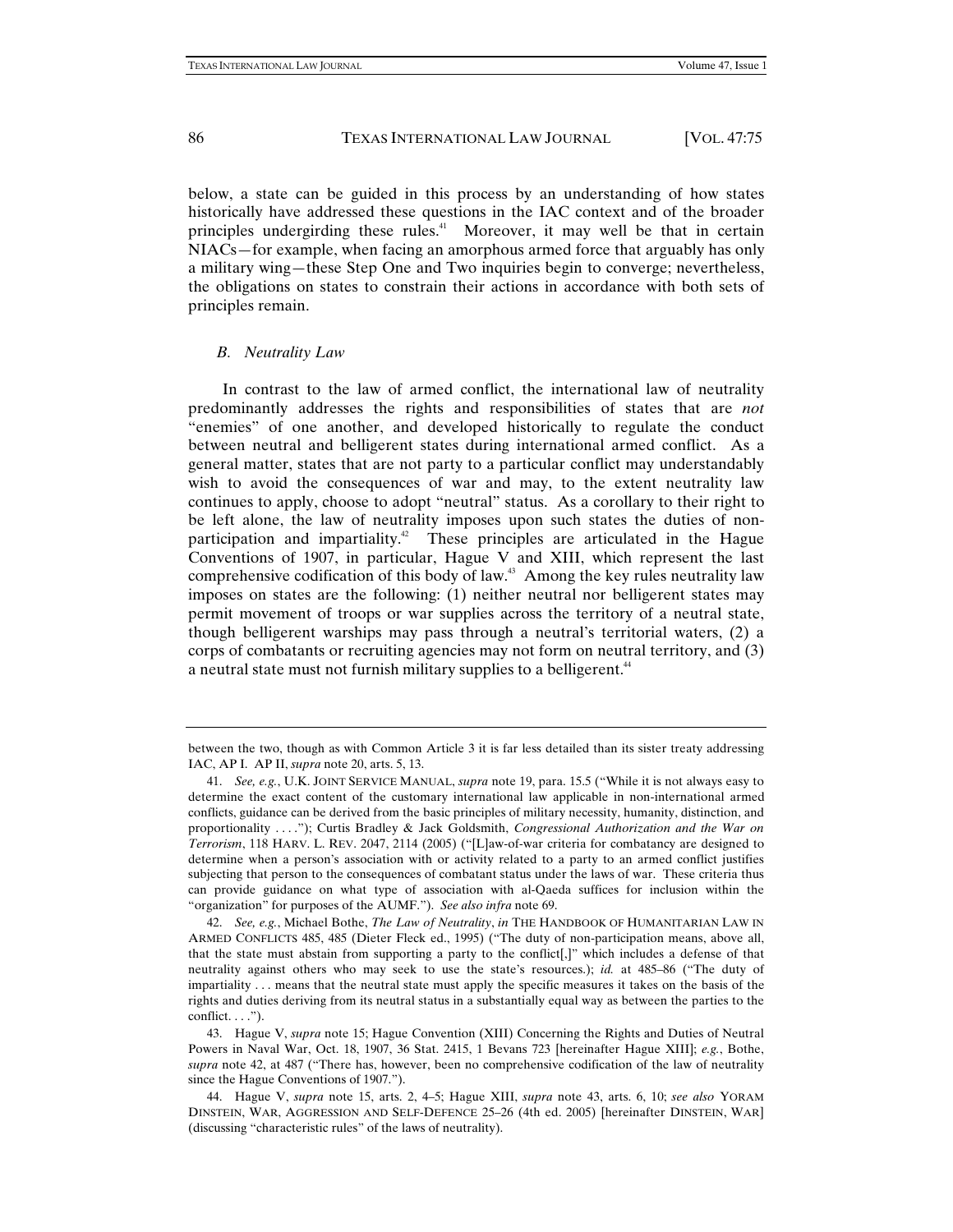As a body of law that developed to govern relationships between states, the international laws of neutrality did not generally impose specific obligations on individuals. Moreover, as Chang notes, and as the Hague rules make explicit, a neutral state was not responsible for many actions of private individual citizens or residents despite the fact that such acts—had they been undertaken by the state may have otherwise violated the state's neutrality.<sup>45</sup> For example, an individual might cross the state's borders to join the armed forces of a belligerent state or export arms to a belligerent state without implicating the origin state's neutrality.<sup>46</sup> The neutral state might separately choose to impose domestic restrictions on its own citizens and residents in order to curb their assistance to belligerents; but if the neutral state chose to do so, neutrality law required that any such restrictions "be impartially applied  $\dots$  to both belligerents.<sup> $n\pi$ </sup> Nevertheless, pockets of neutrality law and practice have applied specifically to individuals. The prize courts, which Chang touches on in his Article, adjudicated questions regarding vessels captured at sea that were, for example, accused of carrying contraband in violation of neutrality, and the repercussions that flowed from such activities.<sup>48</sup>

Under the traditional view, when neutral states take actions that are seen as favoring one belligerent state party to a conflict and therefore violating neutrality, the offended state may take action according to the nature of the violation.<sup>49</sup> However, such violations do not necessarily bring neutrality to an end $<sup>50</sup>$  or necessitate</sup>

46. Hague V, *supra* note 15, arts. 6–7; *see also* MORRIS GREENSPAN, THE MODERN LAW OF LAND WARFARE 548 (1959) (While a "neutral state itself is bound ... not to supply war material to any belligerent, . . . the neutral state is not called upon to prohibit the commercial relations of persons and companies inside its jurisdiction with the belligerent states, even though this involves the supply of war material to the latter . . . .").

49. *See, e.g.*, OPPENHEIM 7th, *supra* note 16, § 359, at 753 ("Violations of neutrality . . . may at once be repulsed, and the offended party may require the offender to make reparation, and, if this is refused, may take such measures as he thinks adequate to exact the necessary reparation.").

50. *See, e.g.*, *id.* § 358, at 752 ("Mere violation of neutrality must not be confused with the ending of neutrality, for neither a violation on the part of a neutral nor a mere violation on the part of a belligerent *ipso facto* brings neutrality to an end. If correctly viewed, the condition of neutrality continues to exist between a neutral and a belligerent in spite of a violation of neutrality. A violation of neutrality is nothing more than a breach of a duty deriving from the condition of neutrality.... Even in an extreme case, in which the violation of neutrality is so great that the offended party considers war the only adequate measure in answer to it, it is not the violation which brings neutrality to an end, but the determination of the offended party. But this applies only to mere violations of neutrality, and not to a declaration of war or hostilities. Hostilities are acts of war and bring neutrality to an end; and a declaration of war brings neutrality to an end even before the outbreak of hostilities."); Bothe, *supra* note 42, at 492–94 ("[B]reaches of single duties of neutrality by the state alone [do not] necessarily result in that state becoming a party to the conflict.... Support of the aggressor is illegal not only under the law of neutrality, but also under the law prohibiting use of force. Illegal support for an aggressor, however, is not necessarily equivalent to an armed attack. Therefore, the victim of aggression reacting to a non-neutral service in favour of the aggressor is still subject to the prohibition of the use of force.").

<sup>45.</sup> *See, e.g.*, ROBERT TUCKER, THE LAW OF WAR AND NEUTRALITY AT SEA 209 (U.S. Naval War College ed., 1955) ("It is one of the principal characteristics of the traditional system of neutrality that whereas the neutral state is under the strict obligation to abstain from furnishing belligerents with certain goods and services it is normally under no obligation to prevent its subjects from undertaking to perform these same acts of assistance."). Tucker notes that, for example, the export of war materials by private individuals is permitted, though warships are not, as the state is obliged to prevent its territory turning into a base of operations for belligerents. *Id.* at 209 n.30.

<sup>47.</sup> Hague V, *supra* note 15, art. 9.

<sup>48.</sup> *See, e.g.*, TUCKER, *supra* note 45, at 105 n.35 (describing the role of the prize courts).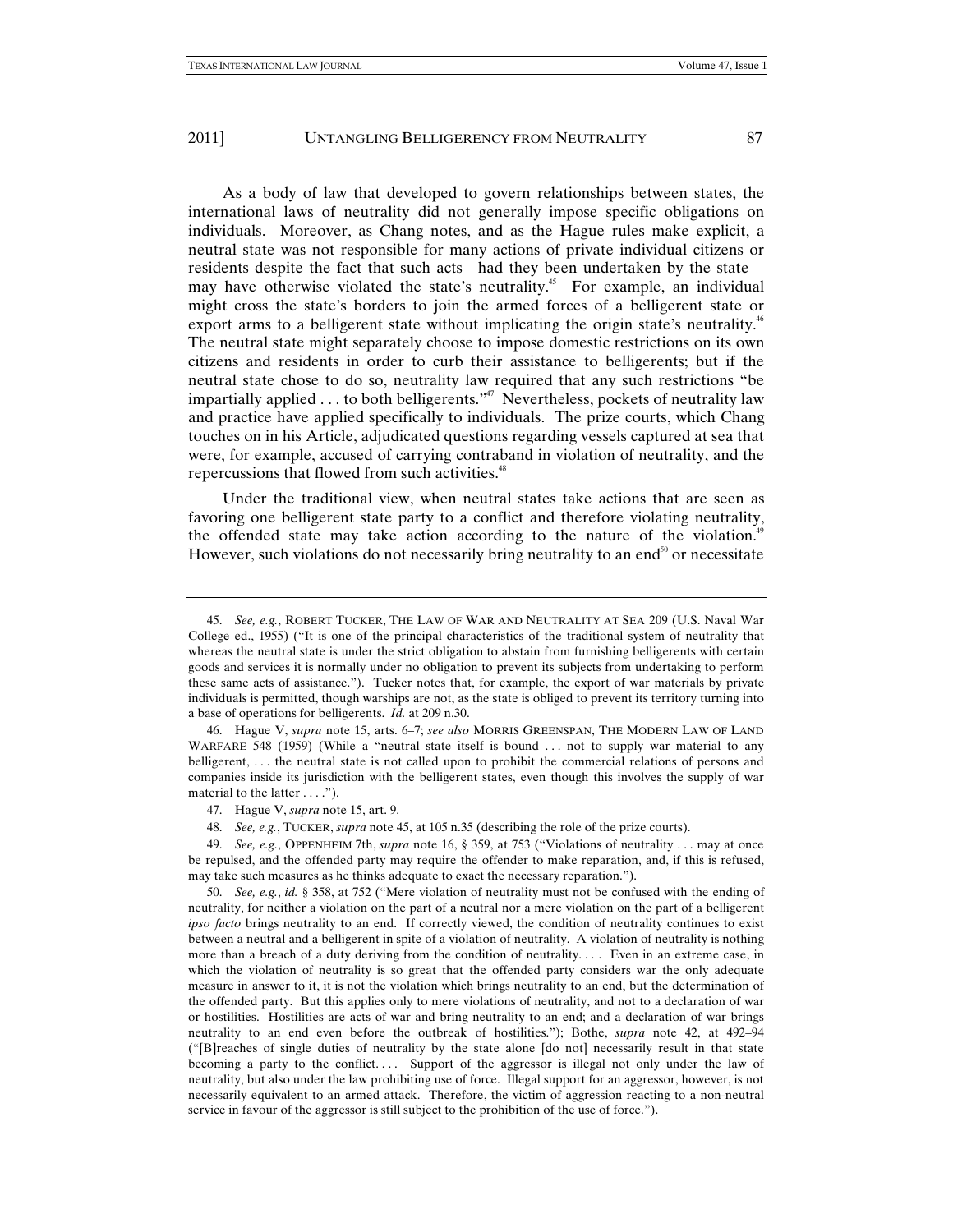that the violator has become the "enemy" of either belligerent. $51$  And such violations often do not permit the use of force in return, particularly in the post-U.N. Charter world. $52$  In fact, states negotiating the details of neutrality law in its heyday constructed elaborate regimes for redressing violations that fell far short of declaring war at any particular instance and included remedies such as financial compensation.<sup>53</sup> The law of neutrality itself did not traditionally articulate when a state or individual gave up its neutral status and became a belligerent (or "enemy," depending on perspective); it simply acknowledged that, once a state or individual became a belligerent, it could no longer avail itself of its prior neutrality.<sup>54</sup>

The laws surrounding armed conflict have evolved considerably since the 1907 Hague Conventions, and there is a wide range of views about what remains of neutrality law in the post-U.N. Charter world.<sup>55</sup> Moreover, neutrality law is traditionally an inter-state concept, and the extent to which it operates at all in *noninternational* armed conflict is unclear.<sup>56</sup> Nevertheless, principles derived from

54. *See, e.g.*, TUCKER, *supra* note 45, at 259 ("A state may abstain from active participation in a war while at the same time abandoning many of the duties imposed upon non-participants by the law of neutrality. In abandoning its duties the neutral state thereby surrenders its right to demand from belligerents that behavior it would otherwise be entitled to claim. The offended belligerent may demand appropriate measures of redress and—should it so desire—resort to reprisals against the offending neutral. But as long as the belligerent refrains from attacking the neutral, and the neutral refrains from directly joining in the hostilities by attacking one of the belligerents, a status of neutrality is maintained."); DINSTEIN, WAR, *supra* note 44, at 25 ("The laws of neutrality are operative only so long as the neutral State retains its neutral status. Once that State becomes immersed in the hostilities, the laws of neutrality cease being applicable, and the laws of warfare take their place."); Hague V, *supra* note 15, art. 17 ("A neutral [person] cannot avail himself of his neutrality . . . [i]f he commits hostile acts against a belligerent [or] [i]f he commits acts in favor of a belligerent. . . .").

55. *See, e.g.*, Ashley S. Deeks, "*Unwilling or Unable": Toward a Normative Framework for Extra-Territorial Self-Defense*, 52 VA. J. INT'L L. (forthcoming 2012) (manuscript at 17 n.33), *available at* http://papers.ssrn.com/sol3/papers.cfm?abstract\_id=1971326 (noting the "claim [by some] that neutrality law is dead in the post-Charter era[,]" but arguing that "[t]he better view is that neutrality law remains relevant and applicable, at least to international armed conflicts"); Bothe, *supra* note 42, at 487–89 (The Hague rules "of 1907 have in part been rendered obsolete by later practice. . . . [N]eutrality during armed conflicts is permissible and possible. . . . [but] the duty of non-participation as well as that of impartiality may be restricted by decisions of the Security Council."); DINSTEIN, WAR, *supra* note 44, at 163 ("Neutrality as a policy . . . is far from *passé*, even under the law of the U.N. Charter."). In some areas, for example, maritime law, neutrality law appears to have a greater continued vitality than in others.

56. *See, e.g.*, Legality of the Threat or Use of Nuclear Weapons, Advisory Opinion, 1996 I.C.J. 226, 261 (July 8) ("The Court finds that . . . the principle of neutrality, whatever its content . . . is applicable (subject to the relevant provisions of the United Nations Charter), to all international armed conflict."); Tess Bridgeman, Note, *The Law of Neutrality and the Conflict With al-Qaeda*, 85 N.Y.U. L. REV. 1186, 1213–14 (2010) (making a policy-based, rather than formalistic, argument for the application of neutrality law, "at least in 'internationalized-NIACs,'" because "the protectiveness of the [law of armed conflict] framework would be undermined if traditional rules ceased to apply just because of the novelty or uniqueness of a conflict"). There is at least significant historical precedent for invoking neutrality in the face of another state's internal civil war. *See, e.g.*, GREENSPAN, *supra* note 46, at 584 (discussing Great

<sup>51.</sup> *See, e.g.*, Bothe, *supra* note 42, at 493 ("Only where a hitherto neutral state participates to a significant extent in hostilities is there a change in status.").

<sup>52.</sup> *See, e.g.*, *id.* at 494 ("[I]t is not necessarily legal to attack a state violating the law of neutrality and to make it, by that attack, a party to the conflict."). Such issues today involve not only neutrality law but obligations under the U.N. Charter. *Id.* at 493–94.

<sup>53.</sup> *See, e.g.*, GREENSPAN, *supra* note 46, at 584 (Remedies for breach of neutrality included "protest to the power concerned, demand for compensation, retaliatory action in the nature of reprisals, and, in the ultimate resort, declaration of war."). In the Alabama Claims Arbitration of 1872, for example, Great Britain was held liable to the United States for \$15,500,000 for violations of neutrality arising out of Confederate use of British ports. *Id.* at 584 n.219.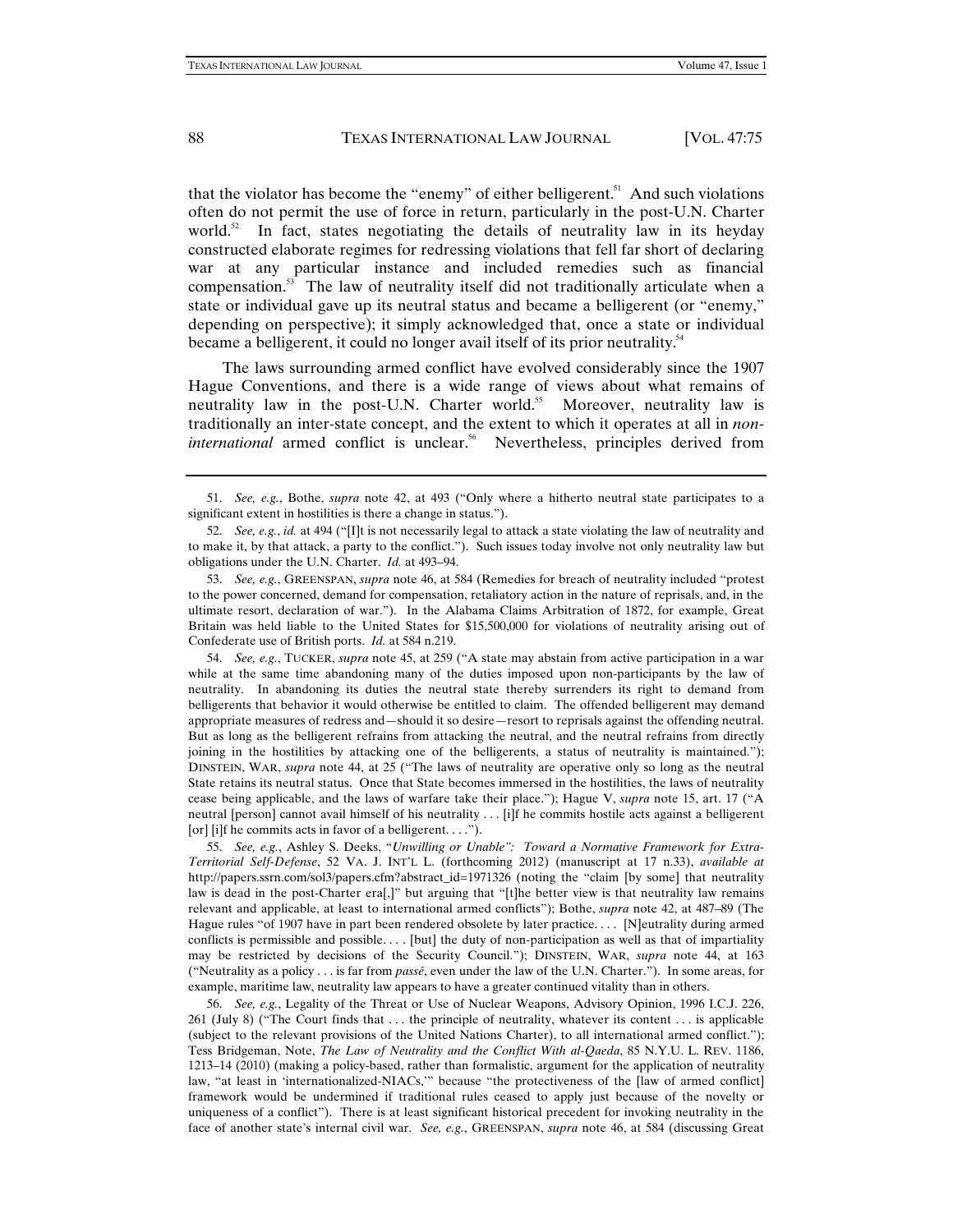neutrality law may inform the scope of state action, for example, in addressing certain aspects of the geographic scope of the conflict and the kinds of actions states may take on the territories of non-belligerents.<sup>57</sup> In addition, some scholars have suggested that once an armed conflict exists between two belligerent parties, neutrality principles and practice may offer some guidance in determining when a third state or force has so thrown in its lot with one of the parties to the conflict that it has in essence entered the conflict alongside that party.<sup>58</sup>

#### *C. The Current Conflict: Domestic and International Law Issues*

In the current conflict—which since 2001 has been characterized at different points as having both IAC and NIAC components<sup>59</sup>—the U.S. government has interpreted the 2001 AUMF to include the use of force against al-Qaeda, the Taliban, and associated forces.<sup>60</sup> With respect to the initial *jus ad bellum* of the current conflict, the United States relied on a theory of self-defense to justify its use of force against al-Qaeda and the Taliban after the attacks of September 11, 2001.<sup>61</sup> Both the executive branch and the federal courts have agreed that a state of armed conflict of some form has existed between the United States and al-Qaeda and Taliban forces.<sup>62</sup> Unpacking the term "associated forces" is therefore where much of

61. *See, e.g.*, Letter from John Negroponte, U.S. Representative to the U.N., to U.N. Sec. Council President (Oct. 7, 2001), http://www.bits.de/public/documents/US\_Terrorist\_Attacks/negroponte.htm (invoking the United States' "inherent right of individual and collective self-defense" against al-Qaeda and the Taliban following the attacks of September 11, 2001). Al-Qaeda, for its part, declared war against the United States in several statements in the 1990s and had engaged in several attacks on U.S. interests prior to September 11, 2001. *See, e.g.*, NAT'L COMM'N ON TERRORIST ATTACKS UPON THE U.S., THE 9/11 COMMISSION REPORT §§ 2.1, 2.4 (2004), *available at* http://www.9-11commission.gov/report/911Report\_ Ch2.htm (detailing Osama bin Laden's statements against the United States).

Britain's declaration and violation of neutrality during the American Civil War).

<sup>57.</sup> *See, e.g.*, Bridgeman, *supra* note 56, at 1187–96 (interpreting neutrality law as providing geographic constraints on the United States' conflict with al-Qaeda, and thus affording a more complete and protective legal regime); Deeks, *supra* note 55 (manuscript at 16) (analyzing the "unwilling or unable" test for when a state may use force on another state's territory in response to an armed attack by a nonstate actor, and sourcing the test's pedigree to neutrality law).

<sup>58.</sup> *See, e.g.*, *infra* note 66 and accompanying text.

<sup>59.</sup> President Bush initially declared the entire conflict to be an IAC, though he determined that the Taliban and al-Qaeda forces as a group were not to receive POW treatment based on an argument that they did not follow the laws of war. Memorandum from George W. Bush, President of the United States, to Vice-President of the United States et al., Humane Treatment of Taliban and al Qaeda Detainees (Feb. 7, 2002) [hereinafter Memorandum from George W. Bush, Humane Treatment of Taliban and al Qaeda Detainees], http://www.pegc.us/archive/White\_House/bush\_memo\_20020207\_ed.pdf. The Supreme Court later applied Common Article 3—applicable in NIAC—to the conflict, at least with respect to al-Qaeda forces. Hamdan v. Rumsfeld, 548 U.S. 557, 629–31 (2006).

<sup>60.</sup> *E.g.*, March 13 Filing, *supra* note 2, at 2 (asserting that under the 2001 AUMF "[t]he President also has the authority to detain persons who were part of, or substantially supported, Taliban or al-Qaida forces or associated forces that are engaged in hostilities against the United States or its coalition partners"). Congress recently affirmed this authority in the 2012 National Defense Authorization Act. National Defense Authorization Act for Fiscal Year 2012, Pub. L. No. 112-81, § 1021 (2011).

<sup>62.</sup> *See, e.g.*, March 13 Filing, *supra* note 2, at 1 (calling the United States' conflict with al-Qaeda and the Taliban "a novel type of armed conflict"); Hamdi v. Rumsfeld, 542 US 507, 521 (2004) (stating that the United States was engaged in an armed conflict against the Taliban that was not, at that time, "entirely unlike those of the conflicts that informed the development of the law of war"); *Hamdan*, 548 U.S. at 629– 31 (holding that Common Article 3, applicable to NIAC, applies in the conflict with al-Qaeda).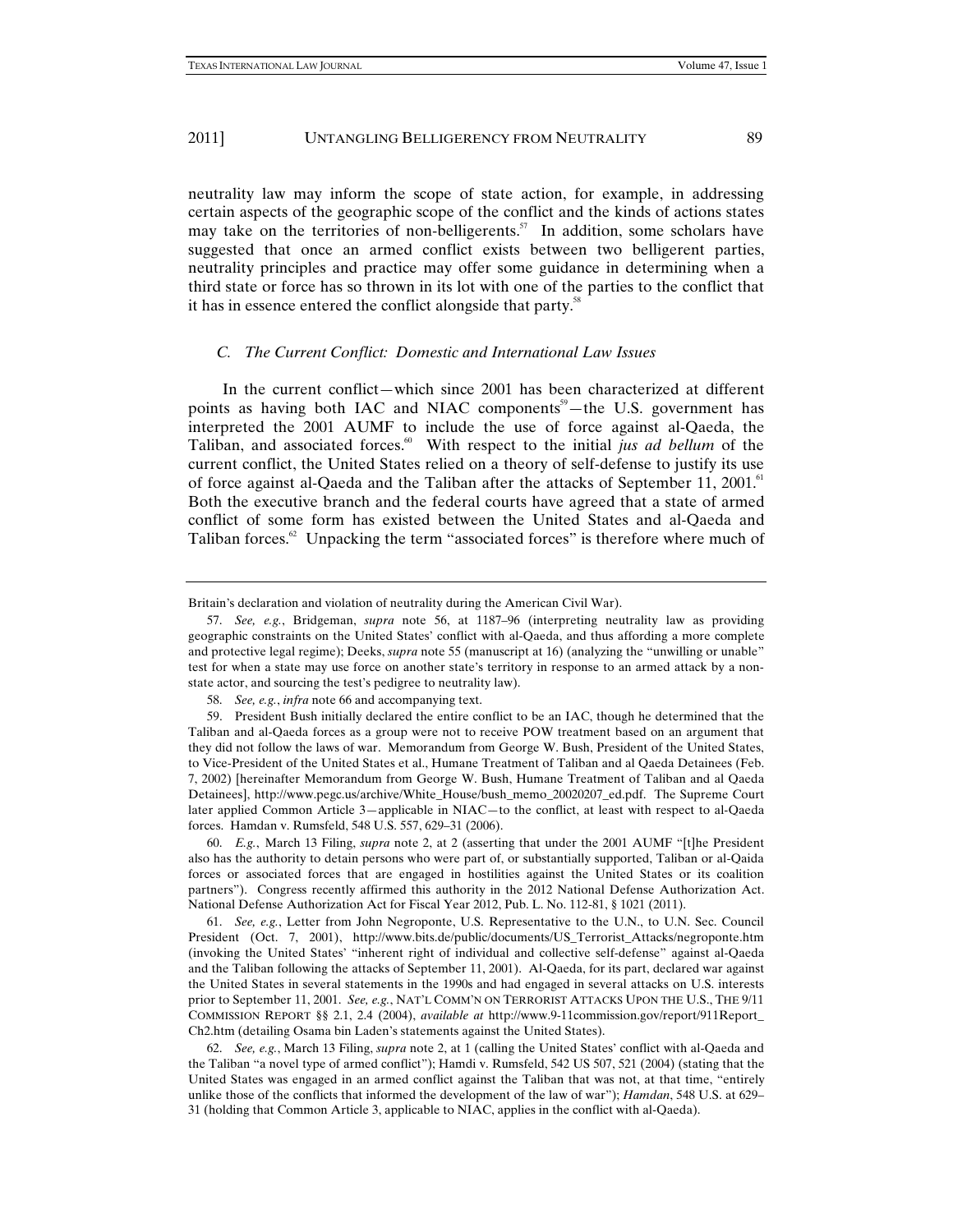the interesting work lies in the Step One "Who are the Parties" inquiry. The government and several federal courts have suggested that the law of war concept of "co-belligerency" informs the scope of the associated forces prong as a matter of domestic law.63 Under the concept of co-belligerency, a state—or organized armed force, in this context—may enter the conflict alongside a belligerent, itself becoming a belligerent and thus a party to the conflict. $64$  Though the contours of the concept remain remarkably undertheorized, courts addressing the associated forces prong have to date included in that category groups that fought alongside al-Qaeda or Taliban forces in hostilities or in joint operations against the United States.<sup>65</sup> Jack Goldsmith and Curtis Bradley have argued, in their seminal article on the congressional authorization to use force under the 2001 AUMF, that co-belligerents in this conflict include organizations that "participate with al Qaeda in acts of war against the United States [or] systematically provide military resources to al Qaeda."66

With respect to the Step Two inquiry, the U.S. government in the Obama Administration has asserted authority to detain certain individuals based on the 2001 AUMF as informed by the laws of war, most relevantly *jus in bello*. 67 In asserting the legality of military detention *until the end of hostilities*, the government and the

64. *See, e.g.*, GREENSPAN, *supra* note 46, at 531 (A co-belligerent state is a "fully fledged belligerent fighting in association with one or more belligerent powers," citing the example of Italy in World War II, after it aligned itself with the Allies); OPPENHEIM 7th, *supra* note 16, § 77, at 253 & n.l (noting that "cobelligerents" are "associated with one another for the purpose of the war").

<sup>63.</sup> *E.g.*, March 13 Filing, *supra* note 2, at 7 (asserting that "the United States has authority to detain individuals who, in analogous circumstances in a traditional international armed conflict between the armed forces of opposing governments, would be detainable under principles of co-belligerency"); Hamlily v. Obama, 616 F. Supp. 2d 63, 70 (D.D.C. 2009) ("The authority also reaches those who were members of 'associated forces,' which the Court interprets to mean 'co-belligerents' as that term is understood under the law of war."). *But see* Al-Bihani v. Obama, 590 F.3d 866, 873 (D.C. Cir. 2010) (describing as "folly" an "attempt to apply the rules of co-belligerency" to a non-state entity). This concept is particularly important as a domestic law matter in interpreting the scope of the authority Congress authorized in the 2001 AUMF. An archetypal example of co-belligerency is the entrance of Vichy France into the conflict alongside Germany in World War II. The U.S. President did not need to seek additional authorization to use force against this new party as it was considered a co-belligerent of Germany. Bradley & Goldsmith, *supra* note 41, at 2111–12.

<sup>65.</sup> *See, e.g.*, Khan v. Obama, 646 F. Supp. 2d 6, 19 (D.D.C. 2009), *aff'd*, 655 F.3d 20 (D.C. Cir. 2011) (holding that "HIG qualifies as an 'associated force[ ] . . . engaged in hostilities against the United States or its coalition partners'"). Very few judges, if any, have delved into the theory behind this concept, and it is as yet unclear what are the outer contours of the concept of "associated forces" or when a group has become sufficiently entangled in the conflict alongside al-Qaeda or Taliban forces that it is, in essence, a "co-belligerent" of those forces and has entered the armed conflict against the United States. The few judges that have affirmatively upheld detention on an associated forces theory have simply cited the cobelligerency concept, without significant analysis. *See, e.g.*, *Hamlily*, 616 F. Supp. 2d at 65 (holding that "the government has the authority to detain members of 'associated forces' as long as those forces would be considered co-belligerents under the law of war").

<sup>66.</sup> Bradley & Goldsmith, *supra* note 41, at 2112–13 (drawing on the concepts of neutrality and cobelligerency to inform the scope of the term "organization" in the 2001 AUMF and arguing that the concept of "co-belligerent" should extend to those organizations "that *systematically* violate the laws of neutrality") (emphasis added).

<sup>67.</sup> *See, e.g.*, March 13 Filing, *supra* note 2, at 1 ("The detention authority conferred by the AUMF is necessarily informed by principles of the laws of war."); Harold Koh, Legal Adviser, U.S. Dep't of State, Address at the Annual Meeting of the American Society of International Law (Mar. 25, 2010), http://www.state.gov/s/l/releases/remarks/139119.htm ("[W]e are resting our detention authority on a domestic statute—the 2001 Authorization for Use of Military Force (AUMF)—as informed by the principles of the laws of war.").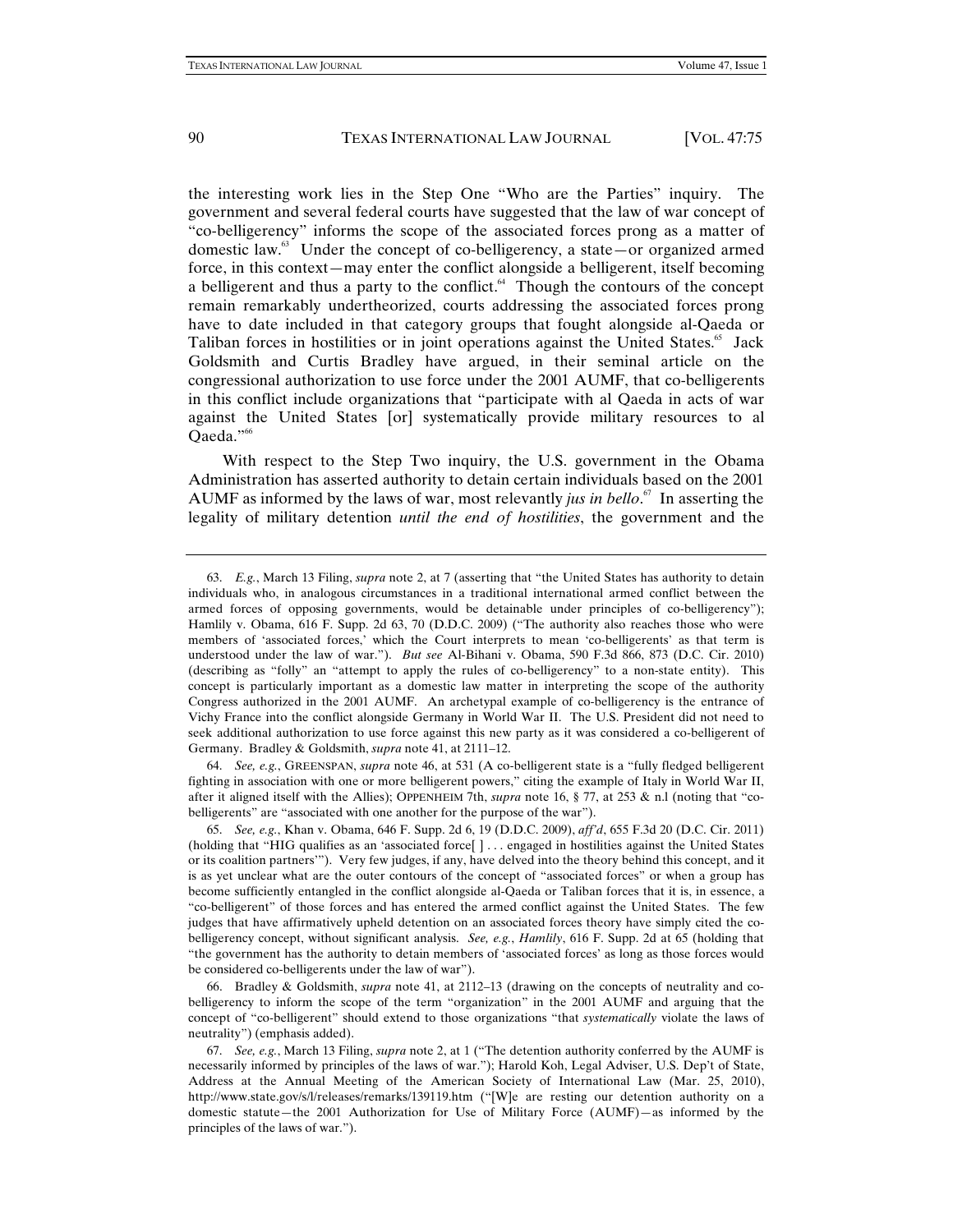courts are employing the concept of belligerency and addressing belligerent military detention versus another form of restraint such as civilian internment or criminal justice. Though the precise parameters of the government's detention and targeting authority are a matter of ongoing debate and remain particularly controversial at the outer limits,68 as an international law matter the principles of *jus in bello* are essential components in defining the contours of that authority.

The U.S. government under the Obama Administration has described, in the context of the Guantanamo habeas litigation, the functional approach it employs to define the concept of belligerency in this conflict. As I will explore further below, a critical component of the government's stated legal theory for detention is that it looks by "analogy" to the nature of belligerency in IAC in detaining members of al-Qaeda or Taliban forces.<sup>69</sup> But the government has taken a fairly broad view of what quantum and nature of evidence should be sufficient, at least in a habeas proceeding, to find someone detainable and has challenged rules requiring evidence of fighting or specific executing of orders within a command structure. Instead, the government has in multiple briefs posited that evidence of travel patterns consistent with al-Qaeda or Taliban forces, attendance at al-Qaeda or Taliban training camps, and stays in al-Qaeda or Taliban guesthouses may point to a finding that an individual was part of these forces.<sup>70</sup>

The federal courts have in large part to date coalesced around this approach to the government's authority. As I will discuss in greater detail below, federal judges have not as a general matter in the Guantanamo habeas litigation addressed civilian detention or internment. Instead, the courts have generally followed the government's lead in operating around a functional concept of belligerency in which the presumption is that detention is lawful until the end of hostilities. In fact, the *Hamdi* plurality opinion, upon which much of the current jurisprudence rests, derived the government's authority to detain an individual under the 2001 AUMF from the authority to use force and understood that authority to last "for the duration of the particular conflict," thus contemplating the authority in terms of belligerency and not civilian internment.<sup>71</sup> The courts have repeatedly refused to espouse the more limited standard for detention often proposed by detainee counsel, who have suggested that the state's detention authority in NIAC is limited to those individuals who directly participate in hostilities.<sup>72</sup> Instead, panels of the D.C. Circuit

72. *See, e.g.*, Hamlily v. Obama, 616 F. Supp. 2d 63, 74 (D.D.C. 2009) ("reject[ing] petitioners' argument 'that the laws of war permit a state to detain only individuals who 'directly participate' in

<sup>68.</sup> *See, e.g.*, Bradley & Goldsmith, *supra* note 41, at 2113 ("[E]ven after the terrorist organizations encompassed by the AUMF are identified, a second question arises concerning which individuals are included within such organizations.").

<sup>69.</sup> *See, e.g.*, March 13 Filing, *supra* note 2, at 1 (asserting authority to detain "those persons whose relationship to al-Qaeda or the Taliban would, in appropriately analogous circumstances in a traditional international armed conflict, render them detainable").

<sup>70.</sup> *See, e.g.*, Brief for Respondents-Appellants at 28–32, Uthman v. Obama, 637 F.3d 400 (D.C. Cir. 2011) (No. 10-5235) (arguing that the site of Uthman's capture, his travel route to Afghanistan, and his stays at al-Qaeda guesthouses were all evidence of his involvement with al-Qaeda).

<sup>71.</sup> Hamdi v. Rumsfeld, 542 U.S. 507, 518 ("We conclude that detention of individuals [who fought against the United States in Afghanistan as part of the Taliban] ... for the duration of the particular conflict in which they were captured, is so fundamental and accepted an incident to war as to be an exercise of the 'necessary and appropriate force' Congress has authorized the President to use."); *id.* at 520 ("It is a clearly established principle of the law of war that detention may last no longer than active hostilities." (citing GC III, *supra* note 12, art. 118) (regarding prisoner-of-war detention))).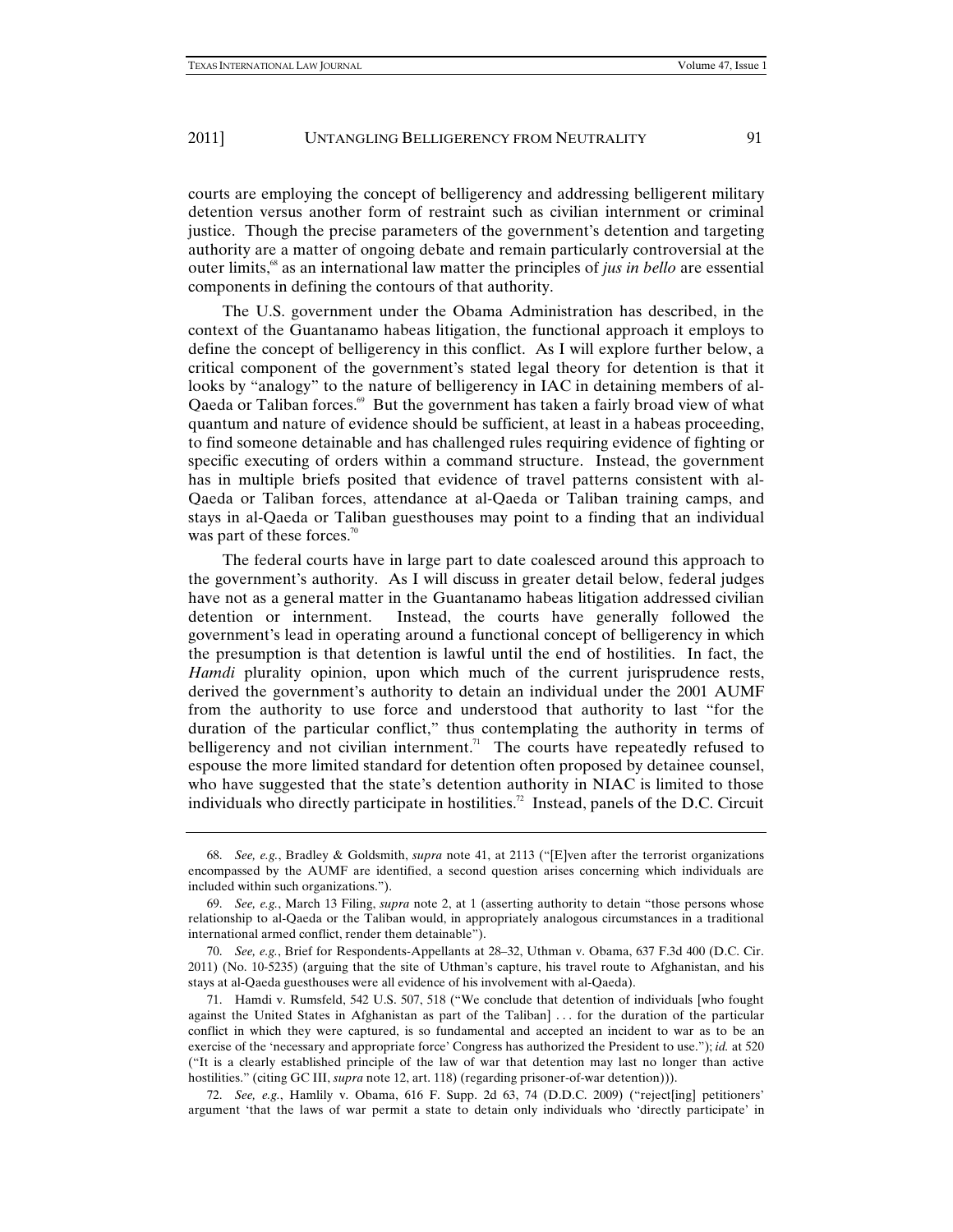have, in several cases now, found individuals detainable as part of al-Qaeda or Taliban forces based on various constellations of training, guesthouse residence, and travel through Tora Bora at the time of the major battle there with U.S. forces.<sup>73</sup> Yet while there is growing consensus among the judges on the D.C. Circuit regarding the nature and quantum of evidence sufficient to uphold detention authority, there is still a great deal of murkiness with respect to the outer contours of the legal architecture for that authority. This is evidenced most starkly by the interplay between the *Al-Bihani* decision of January 2010, in which Judge Brown dismissed international law as irrelevant to the government's detention authority, $\lambda^4$  and the subsequent denial of *en banc* review in that case, in which seven judges of the court took the unusual step of dictafying that part of the panel's reasoning.<sup>75</sup>

Also as yet unsettled are a number of associated questions including the extent to which particular provisions of the Geneva Conventions cabin the authority of the U.S. government,<sup>76</sup> the extent to which the government's authority extends to "supporters" who are not otherwise properly classified as "part of" enemy forces,<sup>7</sup> and the scope of the associated forces that are properly considered part of this armed conflict.<sup>78</sup> And though the courts have generally agreed on a functional theory of membership, it remains unclear how they will distinguish between individuals who are truly operating as "part of" the force and others who may be more akin to "freelancers," who may interact with the force but arguably are not truly members. $<sup>79</sup>$ </sup> In determining membership, the courts have now turned away from requiring proof of action within the "command structure" of the organization,<sup>80</sup> though there is some

hostilities in non-international armed conflicts.'" (quoting Gherebi v. Obama, 609 F. Supp. 2d 43, 67 (D.C.C. 2009))).

<sup>73.</sup> *See, e.g.*, Esmail v. Obama, 639 F.3d 1075, 1076–77 (D.C. Cir. 2011) (finding detention authorized based on a combination of training, study at an al-Qaeda-connected institute, travel through Tora Bora in December of 2001, and capture alongside men who had participated in the fighting); *Uthman*, 637 F.3d 400, 404 (D.C. Cir. 2011) (finding detention authorized based on recruitment and travel patterns, appearance at an al-Qaeda guesthouse, capture near Tora Bora alongside al-Qaeda members, and an unlikely cover story).

<sup>74.</sup> *See* Al-Bihani v. Obama, 590 F.3d 866, 871 (D.C. Cir. 2010) ("The international laws of war as a whole have not been implemented domestically by Congress and are therefore not a source of authority for U.S. courts.").

<sup>75.</sup> *See* Al-Bihani v. Obama, 619 F.3d 1, 1 (D.C. Cir. 2010) (order denying rehearing en banc) (statement by Chief Judge Sentelle and Circuit Judges Ginsburg, Henderson, Rogers, Tatel, Garland, and Griffith) ("We decline to en banc this case to determine the role of international law-of-war principles in interpreting the AUMF because, as the various opinions issued in the case indicate, the panel's discussion of that question is not necessary to the disposition of the merits.").

<sup>76.</sup> *See, e.g.*, Al Warafi v. Obama, 409 F. App'x 360, 361 (D.C. Cir. 2011) (remanding the case for a finding on the issue of whether petitioner would qualify as protected medical personnel under GC I, "assuming arguendo [its] applicability").

<sup>77.</sup> *See, e.g.*, Hatim v. Gates, 632 F.3d 720, 721 (D.C. Cir. 2011) (vacating the district court's grant of the writ of habeas corpus and, despite the lower court's finding that Hatim was not "part of" al-Qaeda or Taliban forces, remanding the case based in part on the district court's failure to decide whether Hatim had purposefully and materially supported those forces).

<sup>78.</sup> To date, the courts have found in limited instances that a group was an associated force, but they have not shown great interest in fleshing out the outer contours of this concept. *See supra* note 65 and accompanying text.

<sup>79.</sup> *See, e.g.*, Salahi v. Obama, 625 F.3d 745, 751–52 (D.C. Cir. 2010) (quoting Bensayah v. Obama, 610 F.3d 718, 725 (D.C. Cir. 2010)) (noting that membership as part of al-Qaeda must be based on a functional approach but that "'the purely independent conduct of a freelancer is not enough' to establish that an individual is 'part of' al-Qaida").

<sup>80.</sup> *See, e.g.*, *id.* ("Evidence that an individual operated within al-Qaida's command structure is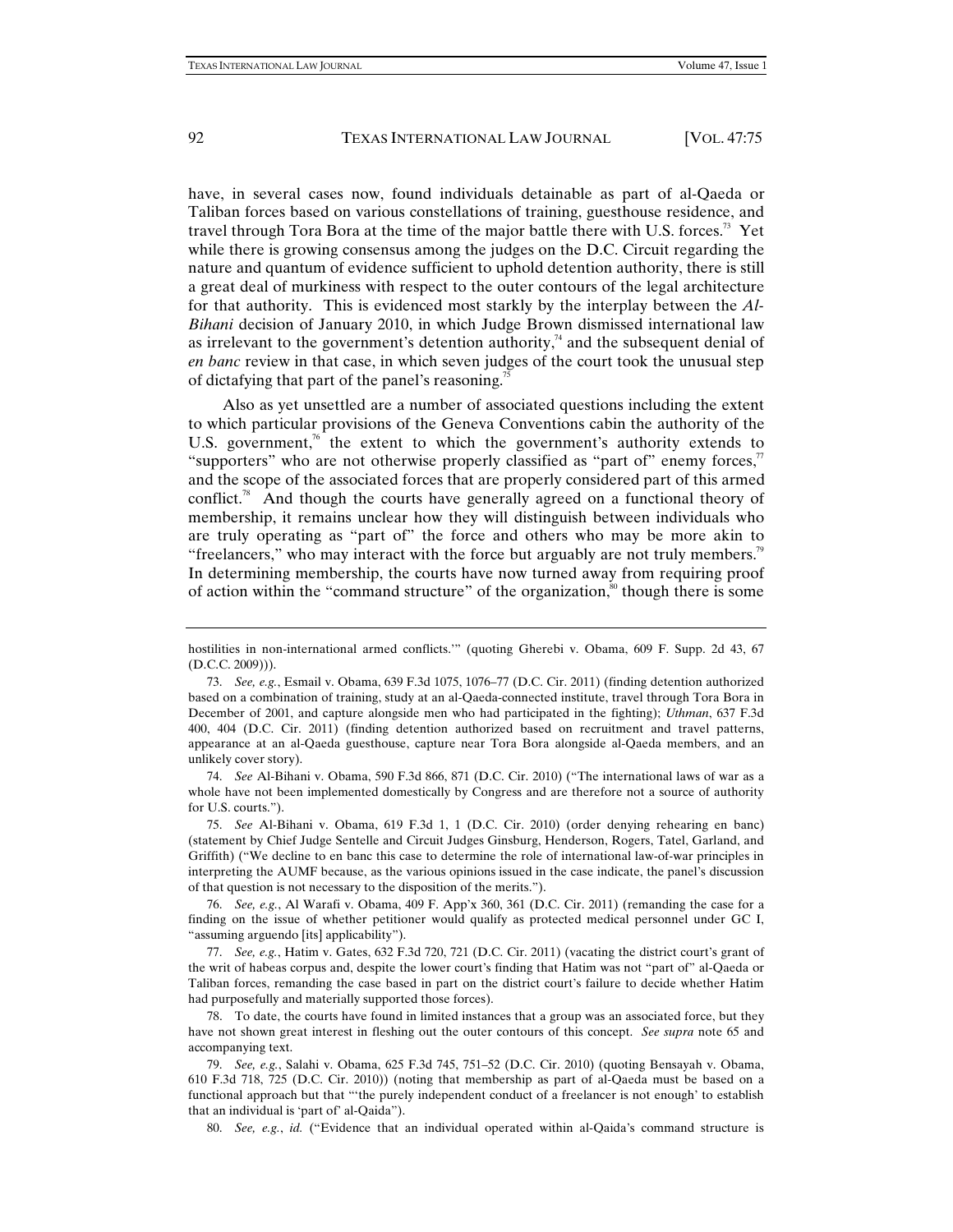suggestion that such proof might be more important the further an individual is captured from an active battlefield, where—though the courts have not addressed these questions directly—evidence sufficient to establish membership might require a different calculation and shifted presumptions.<sup>81</sup> As I will discuss further below, this is one area where we might draw usefully on principles derived from the prize court cases and subsequent law and practice. $\sum_{n=1}^{\infty}$  Due to the quite deferential position the courts are now taking on the evidence required to prove functional membership in this current conflict, they have not often had occasion to examine the outer contours of the government's authority in the context of the Guantanamo cases, and, as it turns out, these issues may not make or break the vast majority of those decisions. But whether or not the courts engage these questions in the context of legacy Guantanamo cases, these issues are highly relevant to the U.S. government's and others states' actions going forward, including in both the detention and targeting realms.

This is a conversation that is in many ways still in an incubatory stage. The D.C. Circuit has yet to resolve its understanding of the full scope of the government's authority, and the Supreme Court has yet to decide the merits of a Guantanamo habeas case and may never do so. And, of course, discussions that could have an impact on the contours of the government's authority are happening not only in the courts. They are happening on the front lines and in conversations between states and organizations.<sup>83</sup> Unless and until states convene to craft a new convention to settle outstanding questions regarding state action in the kind of conflict in which we now find ourselves, the government, the courts, other states, and commanders in the field together will have to keep muddling through in this common law-type approach.

# II. A NEW ROLE FOR THE LAW OF NEUTRALITY?

Despite the broad deference the federal courts are showing the government and despite the government's fairly broad view of its own powers, Chang asserts that

<sup>&#</sup>x27;sufficient but not necessary to show he is 'part of' the organization.'").

<sup>81.</sup> *See, e.g.*, *id.* (noting that while a lack of evidence that an individual "received and executed orders [is not] dispositive," nevertheless in the instant case, where an individual "is not accused of participating in military action against the United States" but rather alleged to be "'part of' al-Qaida because he swore *bayat* and thereafter provided various services to the organization," the question of whether said individual "performed such services pursuant to al-Qaida orders may well be relevant to determining if he was 'part of' al-Qaida or was instead engaged in the 'purely independent conduct of a freelancer'"). It may well be that as the point of capture or attack moves away from a traditional battlefield, to the extent the law of armed conflict continues to apply, the presumptions may shift away from belligerent status or a military framework or the evidentiary requirement should be greater or more stringently applied. A shifting evidentiary burden may be appropriate, akin to the temporally-linked standard proposed by Matthew Waxman. *See* Matthew Waxman, *Detention as Targeting: Standards of Certainty and Detention of Suspected Terrorists*, 108 COLUM. L. REV. 1365, 1408–12 (2008) (suggesting an increasing standard for continued military detention over time).

<sup>82.</sup> *See infra* text accompanying notes 114–120 & 171–173.

<sup>83.</sup> *See, e.g.*, Bellinger & Padmanabhan, *supra* note 39, at 203 (discussing, *inter alia*, meetings between "states that have engaged in counterterrorism and detention operations [in order to] identify applicable international legal rules as well as the areas where further legal development is needed"); *see also* Melzer, *supra* note 27, at 1–2 (describing how "40 to 50 legal experts from academic, military, governmental, and non-governmental circles" were brought together to participate in their private capacity in a series of expert meetings to "provide recommendations concerning . . . the notion of direct participation in hostilities. . . . in light of the circumstances prevailing in contemporary armed conflicts").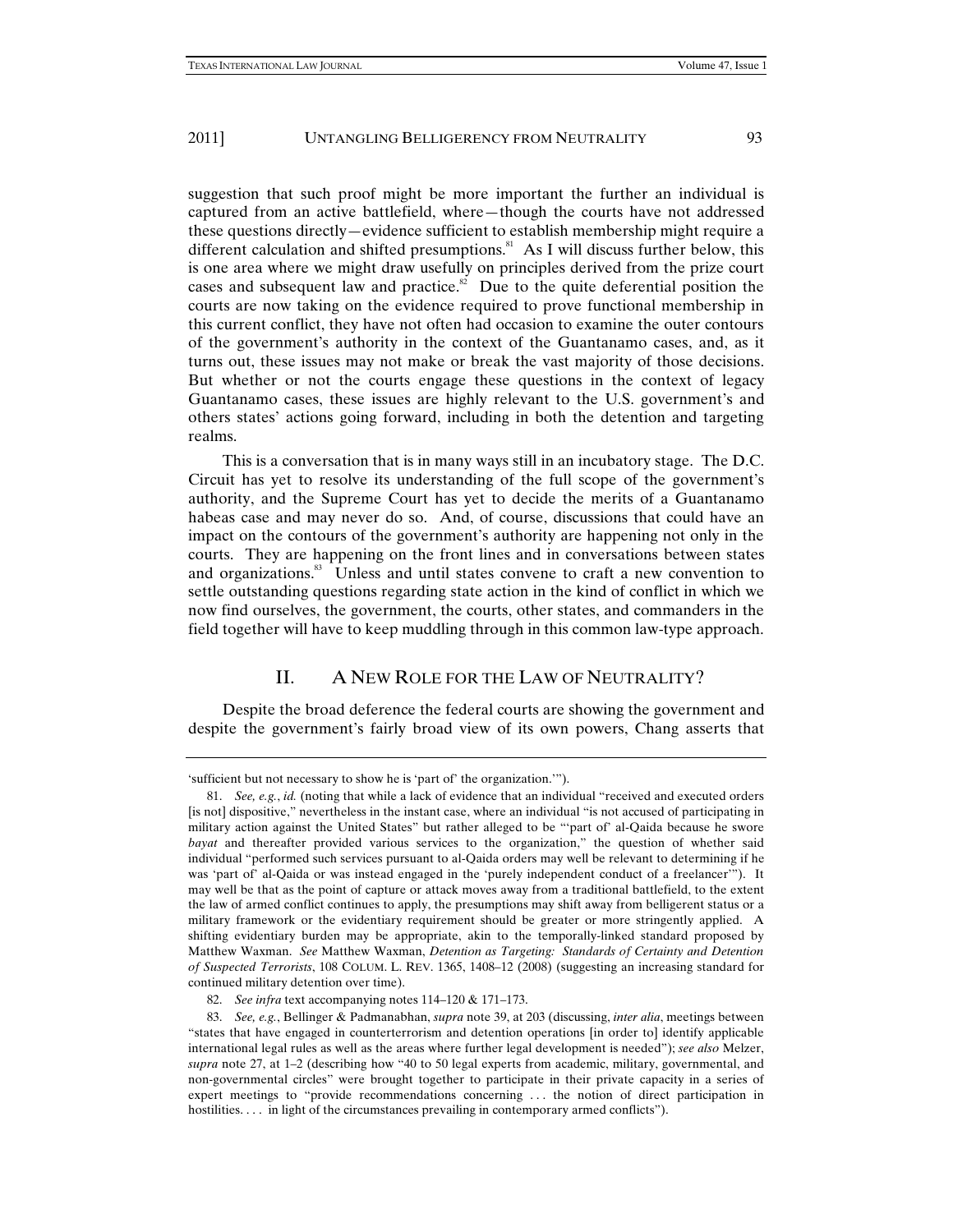current approaches to the law are overly constrictive of the government's detention authority.84 He seeks instead in large part to supplant both the *jus ad bellum* and *jus in bello* approaches that the government and the courts have applied in the current conflict with a new framework derived from the law of neutrality, which he argues would permit a much broader interpretation of the government's authority to detain and, it would seem to follow by implication, to target. For the reasons explained fully below, it may be possible to draw from the historic law of neutrality and practice some insight to help inform the contours of the state's authority in modern armed conflict, and in fact this insight may suggest further rather than fewer constraints on the government's authority. But neutrality law and practice cannot simply supplant the *jus ad bellum* and *jus in bello* principles that operate in armed conflict. It would be both wrong and unlawful to jettison these recognized law of war constraints on the government's detention authority.

#### *A. The "Enemy" Under Chang's Framework (Step One)*

Chang's proposed detention framework is a complicated one, and it may be useful at the outset to attempt to map it out. In order to detain an individual, under Chang's theory, the state must first establish his or her "enemy status."85 This is the Step One explained above. Chang agrees that in an IAC, the determination of enemy status is relatively simple. The enemy generally includes the entirety of a hostile country, including its citizens and residents.<sup>86</sup> In a NIAC, however, Chang rightfully asserts that this is a more difficult determination.<sup>87</sup> But rather than draw from principles of *jus ad bellum* governing the right to use force to determine the parties to the conflict, Chang instead looks to the international law of neutrality. "Enemies" under Chang's rubric fall into two categories: (1) "those who have committed hostile acts against the United States" and (2) those who may not *actually* be hostile to the United States "but have sufficiently aided the enemy so that the enemy's hostility may be attributed to them."<sup>88</sup> Category (1) includes both individuals who have directly participated in hostilities as well as those who have participated indirectly, into which category he seems to include individuals providing "even ordinary goods, like food."<sup>89</sup> Category  $(2)$  is made up of individuals who ally themselves with the belligerent group;<sup>90</sup> individuals who "substantially aid[] the enemy's war effort";<sup>91</sup> and individuals who provide support to the enemy in breach of a duty not to do so, "whether [they do] so knowingly or purposefully" or not.<sup>92</sup>

<sup>84.</sup> Chang, *supra* note 5, at 6.

<sup>85.</sup> *Id.* at 50–51.

<sup>86.</sup> *Id.* at 52 ("In armed conflict between nations, the question of who is the enemy is easily answered. Hostility is imputed broadly from an enemy government to its citizens and residents. Armed forces, when they invade a hostile country, can, in general, deem all to be enemies.").

<sup>87.</sup> *Id.* 

<sup>88.</sup> *Id.* Note that in order to come within the 2001 AUMF, Chang asserts, the intention must be "to wage al-Qaeda's war against the United States." *Id.* at 53*.* He thus hints at the concept of co-belligerency, at least as far as the domestic authorization is concerned.

<sup>89.</sup> *Id.* at 56.

<sup>90.</sup> Chang, *supra* note 5, at 60–65. Chang defines this as "joining with or becoming 'part of' an enemy group." *Id.* at 60. He also employs other terms, such as "affiliates," which suggest he may be envisioning a low bar for establishing enemy status. *Id.*

<sup>91.</sup> *Id.* at 66.

<sup>92.</sup> *Id.* at 68. Although Chang does not flesh this out, one infers that this approach would deem an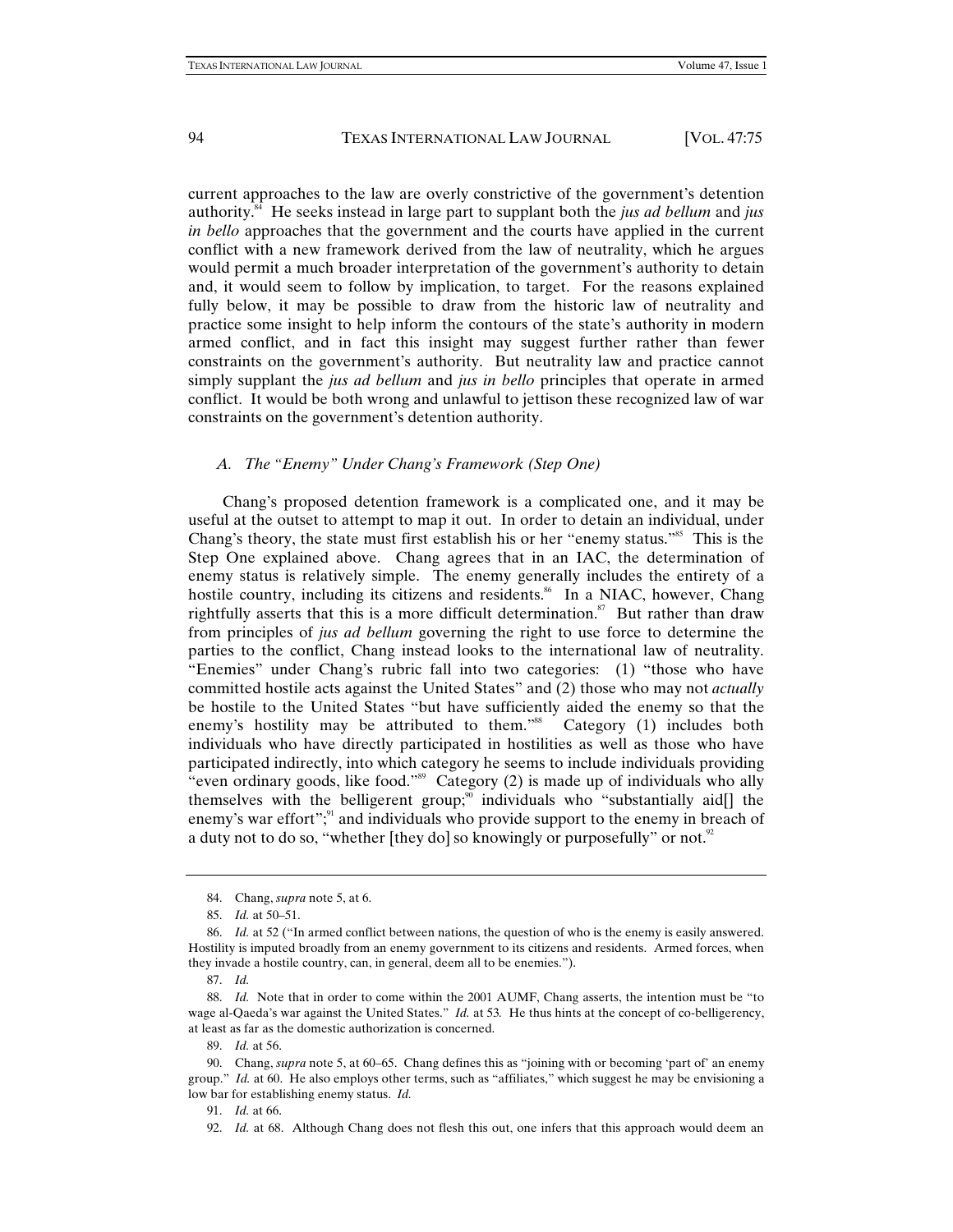Chang's Step Two, by contrast, is quite simple. Once an individual can be deemed an "enemy," under Chang's framework he may be detained as long as military necessity permits.<sup>93</sup> Chang thus eschews the vast majority of *jus in bello* and boils down the four core law of war principles to one—that of military necessity.

Chang reasonably notes the difficulty of ascertaining the contours of the "enemy" in the current conflict. $94$  But his sweeping attempt to resolve this difficulty by asserting that the "enemy" is defined by the laws of neutrality relies on a misinterpretation of how the laws of neutrality traditionally operated, as well as intervening events and law, and results in an overbroad conception of the current conflict.

The most critical question that Chang never answers is: when does a state or other entity's action cross over the line from a mere violation of neutrality to entrance into the conflict as a belligerent? Surely this answer could be useful in determining the contours of the forces against whom we are engaged in the current armed conflict.<sup>95</sup> Careful exploration of the practice of states during the time periods Chang examines might offer useful insight into how states in those periods viewed the line between neutrality and belligerency with respect to such acts. As I discuss in more detail below, my own review of the literature suggests that the answer will likely be far more nuanced, narrow, and steeped in the political decisions of states than Chang's Article suggests.<sup>96</sup>

#### *B. Misinterpretations of Neutrality Law*

At the heart of Chang's argument that neutrality law should define the contours of the state's detention authority is a conflation of two distinct concepts: (1) whether certain acts by a state or force amount to a violation of neutrality and (2) whether those acts convert the violator into a belligerent who thus may be lawfully subject to the use of force by the offended party. Chang asserts quite explicitly that neutrality law itself is the *jus ad bellum* governing use of force in this conflict.<sup>97</sup> This is

<sup>&</sup>quot;enemy" any individual residing in the United States who provided unwitting support to al-Qaeda. For example, Chang asserts that a neutral person residing in the territory of a belligerent "is deprived of his neutral rights by virtue of his support" because the illegality of the support itself "creates an inference of hostile intent." *Id.* at 70, 71.

<sup>93.</sup> *Id.* at 51. In Chang's view, military necessity "cannot be stated with much more specificity than that military commanders must have a good reason for detention*.*" *Id.* In addition, he asserts, "this requirement would likely not properly be the subject of judicial review." *Id.*

<sup>94.</sup> *Id.* at 52.

<sup>95.</sup> *See supra* note 66.

<sup>96.</sup> *See, e.g.*, CHARLES G. FENWICK, THE NEUTRALITY LAWS OF THE UNITED STATES 3 (1913) ("[C]ertain acts of friendliness on the part of neutral towards belligerent states, such as the furnishing of war-ships with limited supplies of food, coal, etc., ... are permitted in spite of the fact that they involve a certain amount of *indirect* assistance to the belligerent. Just where the line is to be drawn between direct and indirect assistance, and accordingly just what acts of friendliness are still permissible on the part of neutrals towards belligerents, has not been determined by any principle but has been worked out synthetically by the practice of nations.").

<sup>97.</sup> *See, e.g.*, Chang, *supra* note 5, at 41–42 ("Neutrality law draws the proper boundaries of the war in international law and gives the first step in the legal inquiry of whether a foreign national is properly the object of the use of force, including detention in that war. "); *id.* at 41 ("The question of whether force may be used outside of Iraq and Afghanistan is a *jus ad bellum* question. . . . The proper body of law to answer that question is neutrality law . . . ."); *id.* at 42 ("Neutrality law first informs the construction of the 2001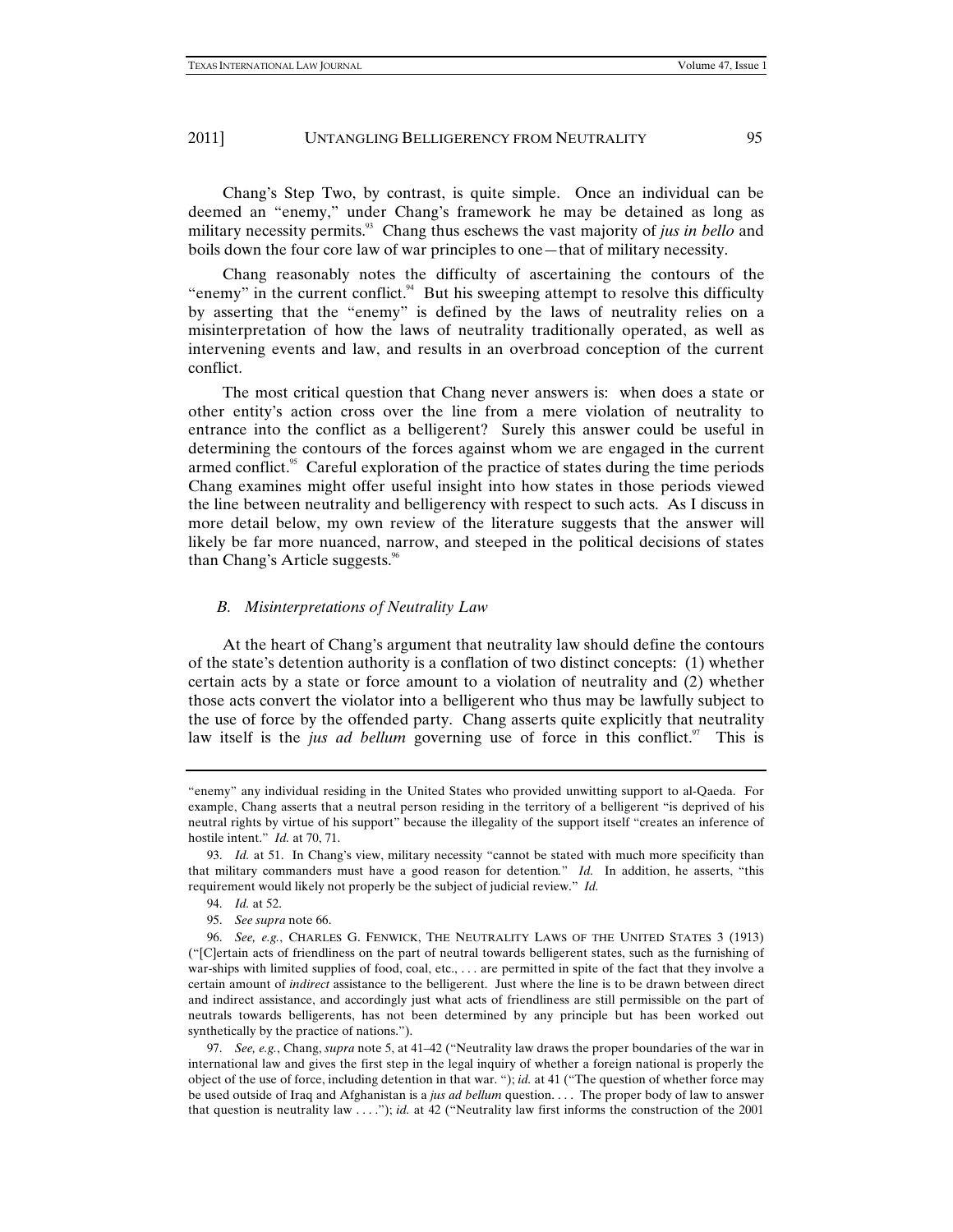incorrect. While becoming a belligerent—either through acts of belligerency or by joining a conflict on behalf of a belligerent—surely precludes a party from asserting neutral immunity, it does not make the converse true. There is simply no support for the view that all violations of neutrality render the violator a belligerent or result in a state of armed conflict between the parties, nor do such violations always (or even usually) permit a use of force in return.<sup>98</sup>

In fact, *jus ad bellum* and the laws governing neutrality are two distinct, though at times overlapping, legal regimes. In a particular case, neutrality law may inform the content of *jus ad bellum*—there may be instances where violations of neutrality principles give rise to a particularized lawful use of force<sup>99</sup>—but the two are hardly coterminous. In addition, whereas neutrality law governs the relations between neutral and belligerent states *in times of armed conflict*, the application of *jus ad bellum* does not presuppose an armed conflict; in fact, it typically governs the question of *entry* into such conflict. Therefore, to the extent neutrality law or practice has any bearing on whether an entity has so aligned itself with a belligerent party as to enter the conflict, it requires a pre-existing armed conflict between at least two parties in order to have any relevance at all.<sup>100</sup> Thus, while neutrality law may provide guidance in determining the contours of co-belligerents who enter the conflict on behalf of al-Qaeda, as Bradley and Goldsmith have argued, $101$  it certainly cannot be said to define the contours of the "enemy" writ large, and it cannot operate at all in the absence of an already clearly established belligerent.102

Though Chang at points acknowledges that mere violations of neutrality are not sufficient to deem the violator the "enemy,"<sup>103</sup> he persistently makes the leap from violator to "enemy" without providing a substantive or legal explanation. For example, he cites a source that states neutrality law imposes a duty on states to abstain from "furnishing belligerents any material assistance for the prosecution of war."<sup>104</sup> From this, Chang derives that such "assistance would be legally equivalent to participating in hostilities and inconsistent with neutral status."<sup>105</sup> By way of

101. *See supra* note 66.

102. Chang, by contrast, argues that "duties under neutrality law operate even if no armed conflict exists because such duties fundamentally concern the resort to force, not how force should be used." Chang, *supra* note 5, at 40.

103. *Id.* at 51.

104. *Id.* at 29 (quoting TUCKER, *supra* note 45, at 202–03 n.14).

105. *Id.*; *see also id.* at 28 (asserting that a neutral loses "immunity from a belligerent's military operations" if it violates the neutral duty of impartiality between belligerents).

AUMF by explaining who are the initial enemies targeted by the authorization. Neutrality law also informs the construction of the 2001 AUMF by expanding it to implicitly authorize the use of force against neutrals who violate duties of neutrality in relation to the armed conflict and thus forfeit their immunity under neutrality law."); *id.* at 45 ("All those who are enemies in the war, as defined by the international law of neutrality, also fall within the [2001 AUMF]."); *id.* at 33 ("Neutrality law's framework of neutral duties and neutral immunities is *jus ad bellum*, meaning that it gives standards for *whether a state can resort to force* against neutrals . . . .") (emphasis in original).

<sup>98.</sup> *See supra* notes 49–52 and accompanying text.

<sup>99.</sup> *See, e.g.*, Deeks, *supra* note 55 (manuscript at 19) ("[N]eutrality law permits a belligerent to use force on a neutral state's territory if the neutral state is unable or unwilling to prevent violations of its neutrality by another belligerent.").

<sup>100.</sup> DINSTEIN, WAR, *supra* note 44, at 24 (quoting E. CASTRÉN, THE PRESENT LAW OF WAR AND NEUTRALITY, 422–23 (1954)) ("Neutrality 'presupposes war between some Powers': it is 'the position of a state which does not participate in that war.'"); TUCKER, *supra* note 45, at 199–200 ("[T]he rules regulating the behavior of neutrals and belligerents remain strictly dependent for their operation upon the existence of a state of war.").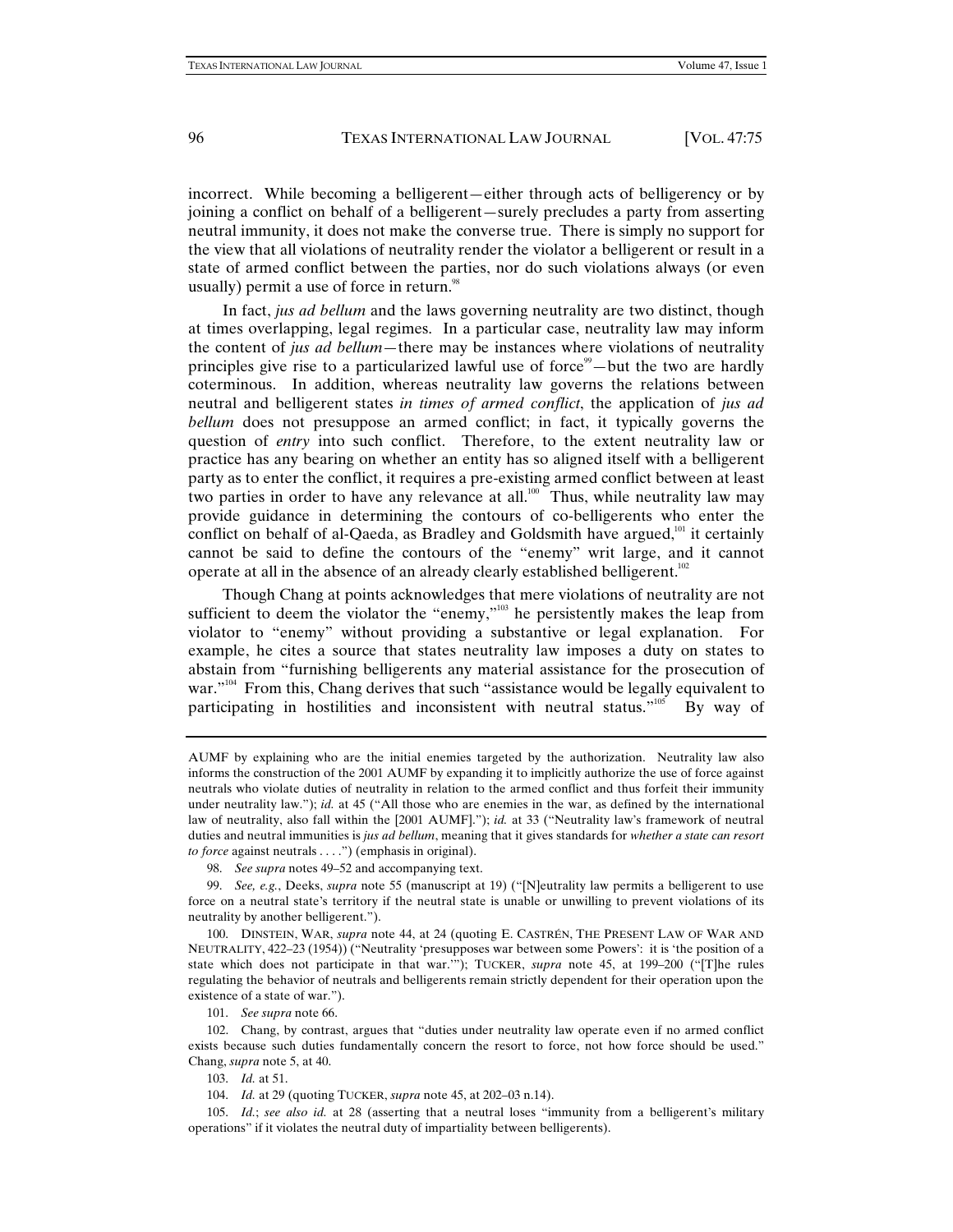explanation, Chang declares that it is "a universal legal principle that is part of international law" that "the person who supports the activity can be treated as one who performs it."<sup>106</sup> Chang lays out a quite complicated test involving determinations of "hostile" character and actions that purports to determine when a neutral crosses the threshold.<sup>107</sup> Yet he ultimately makes conclusory statements that certain activity is over the line and other activity is not, seemingly based on instinct, and thus offering little aid for future line-drawing. For example, Chang argues that a hotdog vendor providing food to al-Qaeda members "seems different from someone serving food to al-Qaeda and Taliban fighters on the front lines in Afghanistan" and ascribes the difference to an attribution to the individual of al-Qaeda's "hostile purposes" based on "our intuitions."108 And Chang repeatedly suggests both that material support by one state on behalf of another amounts to a violation of neutrality and that such assistance would render the offender "at war with our institutions."<sup>109</sup> Yet he offers no illumination on this critical question: when does such a violation rise to such a level that the offender crosses over the line from neutral to belligerent? The reader is left with the inaccurate impression that under traditional principles of neutrality *any* assistance will render a state or force a belligerent. By way of counterexample, the United States itself has provided "massive support" to a belligerent state during armed conflict—most obviously, the support the United States gave to the Allied powers during World War II before itself entering the conflict—without that assistance rendering it a party to the conflict, though such impartial support did amount to a violation of neutrality.<sup>110</sup>

#### *C. Misapplication of Neutrality Principles to Individuals*

Chang's theory is not limited to exploring the contours of when groups become co-belligerents of al-Qaeda. Instead, he proposes that neutrality law governs the determination of when *individuals* may be detainable enemies. He thus must make the leap from law and practice involving state action to fashion a framework that imputes enemy character to individuals and not just states. To do so, he uses historical examples of state actions that he asserts violated neutrality, makes the logical leap described in the last section to attribute to these acts characteristics of belligerency, and then declares that the same activity when taken by an individual is

<sup>106.</sup> *Id.* at 29.

<sup>107.</sup> *Id.* at 52–72.

<sup>108.</sup> Chang, *supra* note 5, at 58.

<sup>109.</sup> *Id.* at 33 ("[B]y violating the duties of neutrality (whether by participating in hostilities or materially supporting them), these persons forfeit their neutral immunity. They join the armed conflict and become 'personally at war with our institutions.'" (quoting Shaughnessy v. United States *ex rel.* Mezel, 345 U.S. 206, 223 (1953) (Jackson, J., dissenting))); *id.* at 31 ("Support to a party's war effort can be legally indistinguishable from engaging in that war effort because it adds men to the ranks or frees up resources for the fight.").

<sup>110.</sup> *See* Bothe, *supra* note 42, at 493 ("[T]he massive support given by the United States to the states at war with Germany did not render the United States a party to the conflict [with Germany and Italy during World War II] until the declaration of war . . . ."); DINSTEIN, WAR, *supra* note 44, at 28 (noting that "[l]ong before its entry into the war, the United States abandoned the semblance of traditional neutrality and openly supported the United Kingdom against Nazi Germany," and that "even in the period preceding" the United States' abandonment of neutrality, "although in theory the United States was dealing with belligerents on an equal footing," its policies "latently discriminated between them" and "gravitated towards a preferential treatment of" Great Britain over Germany).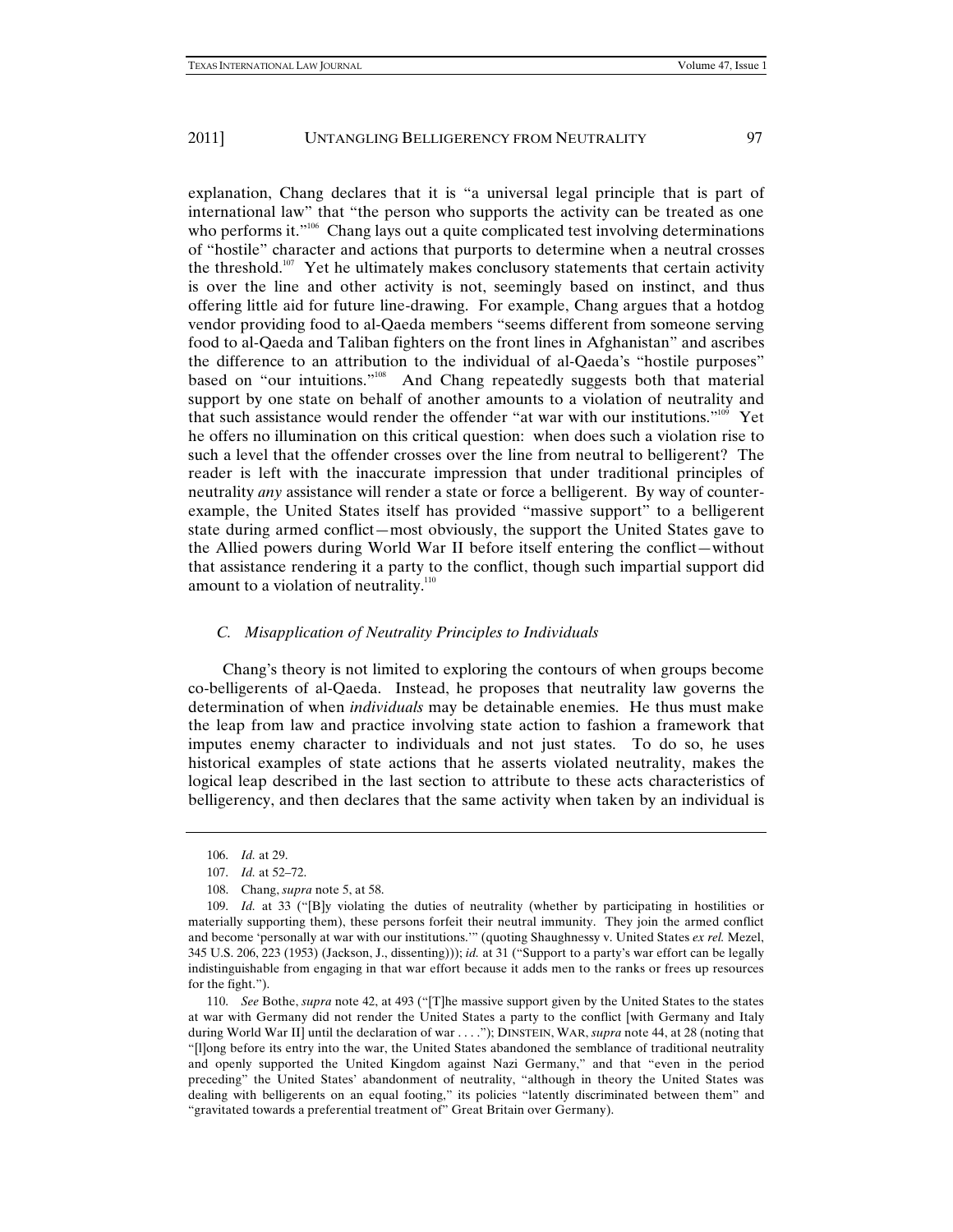sufficient to render that individual a detainable "enemy." He cites examples of state action on behalf of other states that neutrality law prohibited—in particular the loaning of money or subsidies from a neutral state to a belligerent one—and draws from this the conclusion that the same status and prohibitions that relate to states would apply to individuals acting alone.<sup>111</sup> In doing so, he fails to consider contrary evidence that neutrality law did in fact permit individuals to take actions that would have been a violation of a state's neutrality if taken by a state or construed as state action. For example, while "[t]he Government of a neutral State must not (directly or indirectly) furnish military supplies of whatever type to a belligerent," the state may permit individuals to export weapons to belligerents as long as the state does not become a base of military operations against one of the belligerents.<sup>112</sup> This same rule applies to the furnishing of loans to belligerents—a neutral state is prohibited from making such loans, whereas it need not "prevent its private nationals from making them."<sup>113</sup>

Perhaps the best example Chang cites regarding the applicability of neutrality obligations to individuals are the prize courts and cases of the 1800s. While practice in the prize courts varied over time, as a general matter merchant ships faced penalties under the laws of neutrality for carrying cargo on behalf of belligerents but only affirmatively lost their neutral status for certain more significant acts, such as providing intelligence services in certain circumstances or carrying troops on behalf of a belligerent.<sup>114</sup> Such acts were deemed "unneutral service." Over time, the courts' jurisprudence developed to include in this category previously neutral vessels that came under the control of belligerent states.<sup>115</sup> Such a shift in the vessel's status was not truly a question of neutrality so much as belligerency—that is, at what point do a vessel's acts or agency render it a belligerent acting on behalf of an enemy government? This critical determination and the reasoning these courts employed in drawing that line provide insight into how states and certain courts at the turn of the century viewed the line between mere violations of neutrality and enemy status. This might in turn offer useful insight into modern day questions regarding belligerent

115. *See* Norman Hill, *Recent Development in the Law of Unneutral Service*, 21 AM. J. INT'L L. 490, 490 (1927) (charting a shift in the jurisprudence from early court decisions, which accorded "enemy status only to such enemy-controlled vessels as were carrying belligerent troops or despatches" to later cases where the vessel may have been involved in ordinary commercial activity, but where "the presence of enemy control has been the determining factor and the nature of the act committed has been secondary").

<sup>111.</sup> Chang, *supra* note 5, at 31–32.

<sup>112.</sup> DINSTEIN, WAR, *supra* note 44, at 27–29; *see also infra* note 129.

<sup>113.</sup> GREENSPAN, *supra* note 46, at 553.

<sup>114.</sup> Exploration of these cases suggests that simple violations of neutrality did not necessarily render the actor a non-neutral, but rather that this change of status came about through acts that amounted to belligerency. *E.g.*, Norman Hill, *The Origin of the Law of Unneutral Service*, 23 AM. J. INT'L L. 56, 65 ("[A] neutral vessel thus assisting the enemy in the prosecution of war loses its neutral character and may be treated as an enemy ship."); George G. Wilson, *Unneutral Service*, *in* 1 PROCEEDINGS OF THE AMERICAN POLITICAL SCIENCE ASSOCIATION 68, 77 (1904) (noting that "[p]ilotage by a neutral of an enemy vessel" makes that individual an enemy who may be captured and detained); *id.* at 76 ("[T]he forms of unneutral service which have been hitherto most common are: 1. Carriage of enemy dispatches or correspondence. 2. Carriage of enemy persons. 3. Enemy transport service."). Even carriage of enemy intelligence did not always render the actor a belligerent. *See, e.g.*, 2 LASSA F. L. OPPENHEIM, INTERNATIONAL LAW: DISPUTES, WAR AND NEUTRALITY § 411, at 526 (2d ed. 1912) [hereinafter OPPENHEIM 2nd] ("[T]he postal correspondence of belligerents as well as of neutrals, whatever its official or private character, found on board a vessel on the sea is inviolable, and a vessel may never, therefore, be considered to be rendering unneutral service by carrying amongst her postal correspondence despatches containing intelligence for the enemy.").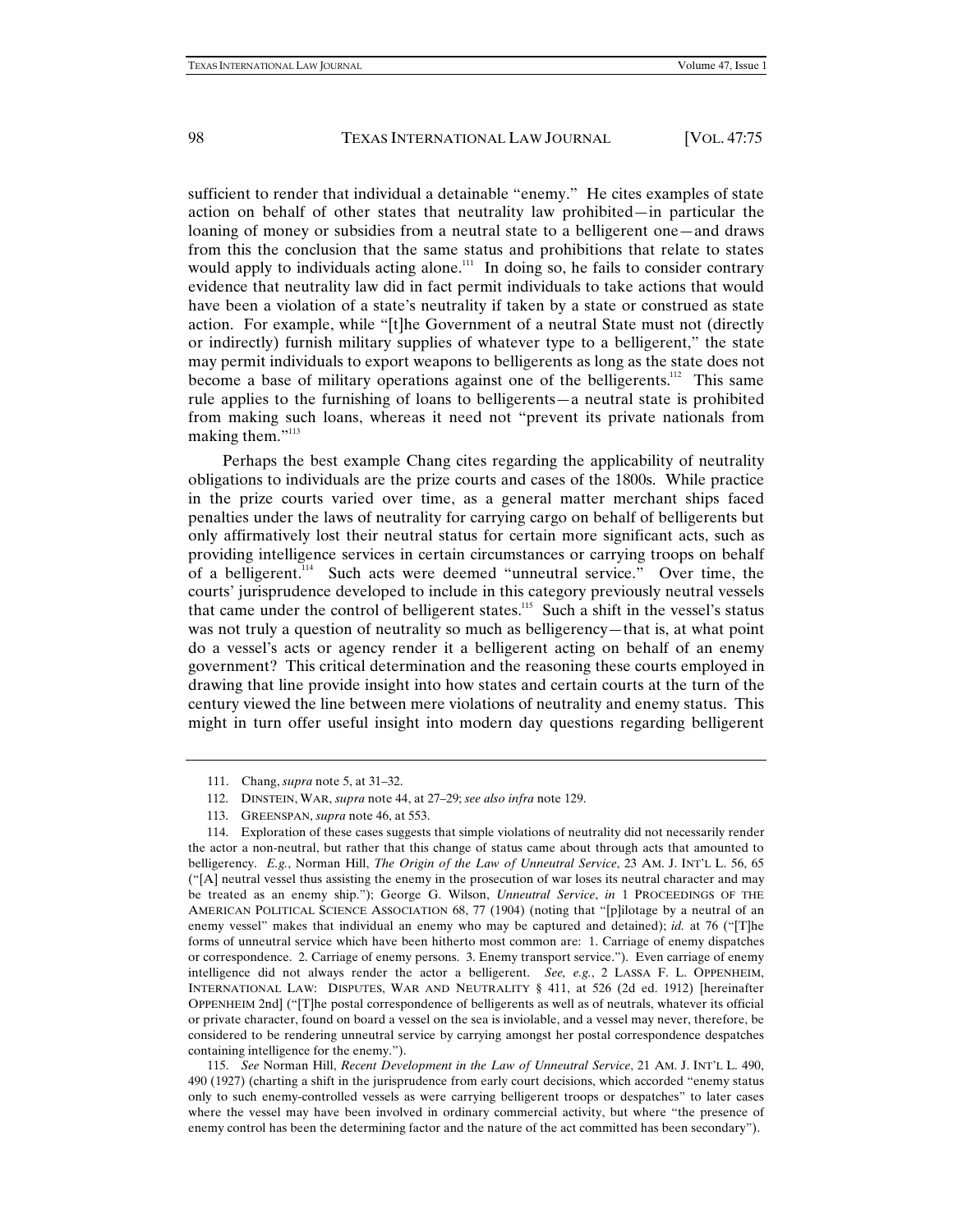agents often operating a great distance from the active theater of war or from the belligerent state on whose behalf they act. In particular, the prize cases may be especially relevant to the very difficult questions courts and states are facing today regarding the line to be drawn between the true freelancer and the individual who is "part of" an organized enemy armed force.<sup>116</sup>

Rather than explore that interesting line-drawing exercise, however, Chang again conflates violations of neutrality with "unneutral" or enemy status, comparing, for example, neutral ships carrying contraband cargo with "enemy ships," or suggesting that such acts imbued the operator with "hostile purpose."<sup>117</sup> Chang then asserts that the substance of these prize court decisions—the "specific rules"—are not important, and he instead draws from these cases a broad principle that "substantial assistance," which he does not define, is equivalent to unneutral service, imbuing the actor with enemy status.<sup>118</sup> Such leaps have significant consequences. In Chang's words, this can mean "the authority not only to stop a person's money transfers to al-Qaeda accounts, but also to hold that person at Guantanamo in military detention."<sup>119</sup>

Extensive exploration of the practice of these prize courts is outside the scope of this Response. Interestingly, however, preliminary review of the "specific rules" of these cases suggests that the lines these courts historically drew between neutral and belligerent service were far more nuanced—and might indeed produce a narrower view of belligerency—than Chang's Article suggests. The sources on which Chang predominantly relies—when describing the acts that render a vessel belligerent—point to concepts that sound quite familiar and resonate in *jus in bello*, like operation under the command of the enemy and direct participation in hostilities, as I will explore further below.<sup>120</sup> Far from providing support for a more expansive detention authority than that which the government and courts are currently espousing, these cases may in fact provide support for a potentially narrower view of that authority.

#### *D. Conflation of Criminality with Detainability*

To further flesh out his argument that individuals become belligerents—or in his terms "detainable enemies"—by violating neutrality law, Chang makes yet another category error. He repeatedly conflates acts of criminality with acts that render an individual militarily detainable. For example, he argues that because "facilitating the travel of terrorists is proscribed under international and domestic law," "[t]ransnational travel facilitation for a terrorist group would constitute 'substantial support' sufficient to justify detention."<sup>121</sup> Under a modern understanding of the laws of war, whether an individual who provided such facilitation to a "terrorist group" would be lawfully detainable would depend on a number of factors, among them the identity of the group itself, the relationship

<sup>116.</sup> *See supra* notes 79–81 and accompanying text.

<sup>117.</sup> Chang, *supra* note 5, at 54–55.

<sup>118.</sup> *Id.* at 68.

<sup>119.</sup> *Id.* at 51.

<sup>120.</sup> *See infra* notes 170–172 and accompanying text.

<sup>121.</sup> Chang, *supra* note 5, at 68.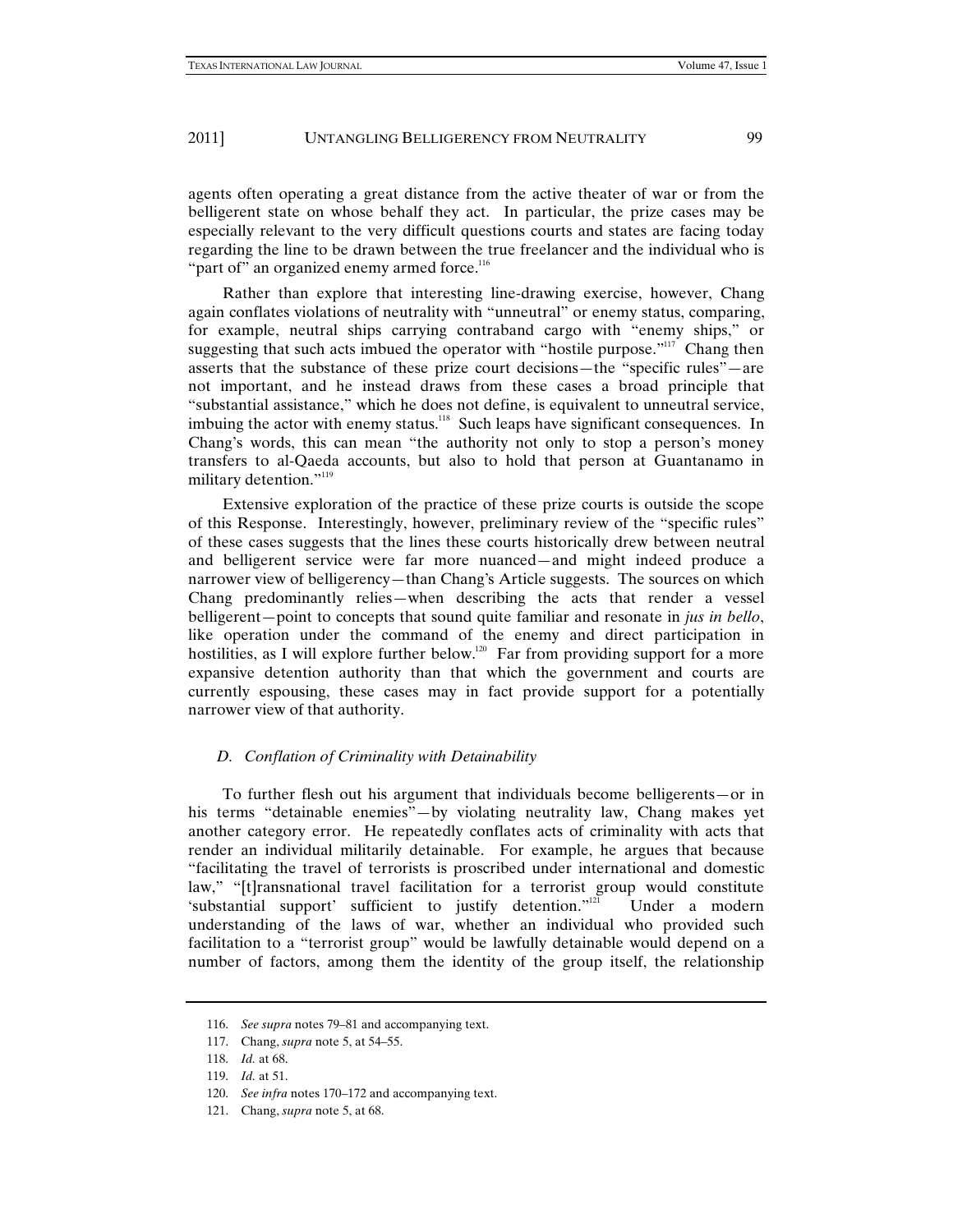between the group and the detaining power, and the nature of the individual's relationship to that group. But illegality of the act alone is certainly not the proper criterion for determining military detention authority. Under Chang's approach, anyone who invests money in a country or organization in contravention of U.N. sanctions or violates a state's domestic material support statutes could be subject to military detention as a result.

Examining questions of belligerency and neutrality from the other direction provides another example of just how non-coterminous these bodies of law are. Interestingly, acts that are clearly sufficient to make the individual actor a belligerent do not themselves necessarily amount to violations of neutrality. For example, individuals who volunteer to serve in the armed forces of a belligerent state are clearly enemy belligerents under the laws of war, and yet such volunteering is not proscribed by the international laws of neutrality nor does it violate the neutral duties of the individual's state of origin, as long as the state does not organize an expedition on its territory.<sup>122</sup>

This is not to say that neutrality law is indifferent to individual conduct. But Chang offers no explanation for when it does speak to individuals or how it would render an individual a belligerent or detainable enemy. For example, the prize cases noted above clearly address private conduct, and the 1907 Hague Conventions codifying the laws of neutrality discuss the neutrality of individuals. But these authorities themselves point to principles of *belligerency* when discussing the acts a state may take against individuals. The Hague law does not, as Chang proposes, suggest that every violation of neutrality turns the individual into a targetable or detainable belligerent. In fact it does not answer the question of the type or quantity of force that a state may use against such an individual, except to say that he cannot assert neutral *immunity* and he cannot be treated worse than the belligerents he has joined.<sup>123</sup> Rather, it simply points to the law in place pertaining to belligerents, which is the law of armed conflict: "In such a case, the neutral shall not be more severely treated by the belligerent as against whom he has abandoned his neutrality than a national of the other belligerent State could be for the same act."<sup>124</sup>

# *E. How Would Chang's Theory Play Out in Practice?*

As an example of how these issues play out in Chang's Article, consider how he addresses the concept of material support. Chang proposes that the concept of detainable "enemy" includes indirect participants in the conflict—providers of money certainly but perhaps also those who furnish "even ordinary goods, like food."125 These individuals, according to Chang, are enemies who may be detainable as long as military necessity permits.

<sup>122.</sup> DINSTEIN, WAR, *supra* note 44, at 27 ("[T]he laws of neutrality . . . countenance individual initiatives, by nationals and residents of a neutral State, to serve in the armed forces of one of the parties to the conflict. The domestic legislation of the neutral State may penalize such service in a foreign army in wartime, but international law only interdicts the dispatch of organized expeditions. As long as the volunteering proceeds on a purely individual basis, it is not hindered by international law.").

<sup>123.</sup> Hague V, *supra* note 15, art. 17.

<sup>124.</sup> *Id.*

<sup>125.</sup> Chang, *supra* note 5, at 56.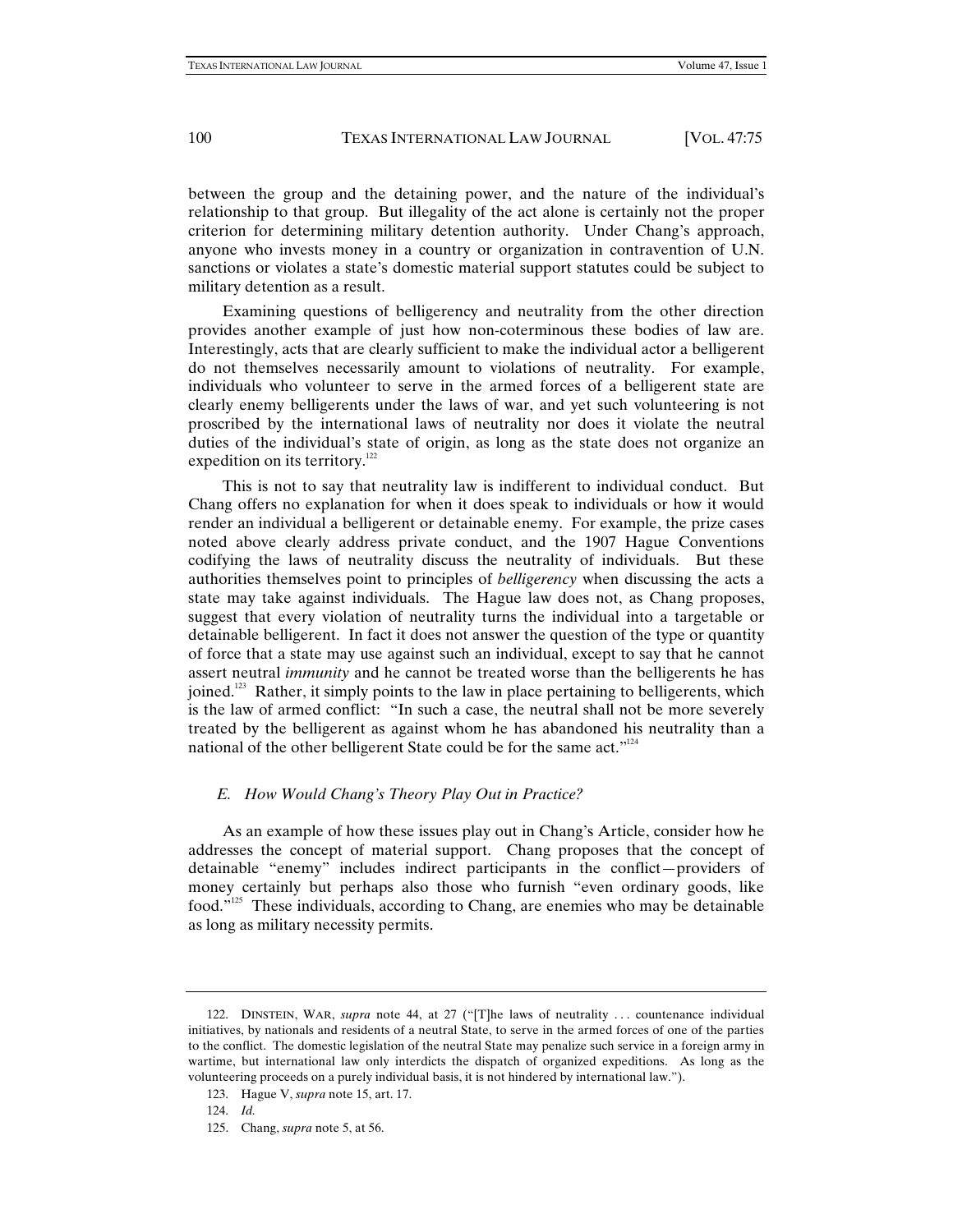To support his theory, Chang first cites early twentieth-century texts for the proposition that the provision of money from a neutral *state* to a belligerent *state* was considered inconsistent with the former state's obligations of neutrality.<sup>126</sup> While it is accurate that certain provisions of funds were construed as such violations, the picture is more nuanced than Chang presents and relates in large part to whether the provisions of such funds were considered to violate the neutrality principle of impartiality. From here, Chang assumes that such conduct is sufficient to establish enemy status with no clear framing principles as to where a line might be drawn between a violation of neutrality and a belligerent act.<sup>127</sup> Chang must then make the leap from neutrality law prohibitions on states regarding material support to the provision of such support by individuals. For this, he conflates domestic and international law, as well as criminality and belligerency. As support for this theory Chang cites examples of U.S. domestic obligations that the state historically imposed to keep *its own citizens* from starting military expeditions on U.S. soil against friendly nations in order to keep private citizens from being able to draw the U.S. government into a war against its will. Chang cites these domestic laws as evidence that such activity was recognized as "unneutral conduct" under international law, and thus rendered the actor a legitimate military target.<sup>128</sup> Moreover, in order to reach the "indirect" supporters, Chang includes not only those who directly participated in the prohibited expedition but also those who helped prepare for it on U.S. soil. $129$ 

Municipal laws a state might enact to keep its own population from drawing it into war have little if any relevance to the kinds of activity that would render a typically alien—individual militarily detainable under international law. A state's domestic laws enacted to restrain the actions of its citizens—whether or not in fulfillment of a neutral obligation—are not an affirmative means to characterize individuals as detainable "enemies" in the armed conflict alongside direct participants. In fact, the very sources Chang cites note that the same conduct, if conducted by individuals outside U.S. soil, would not be seen as a violation of domestic law or international neutrality law,<sup>130</sup> let alone render an individual militarily detainable. Moreover, Chang does not cite any direct evidence of international law or practice treating material supporters, who are not otherwise members of armed forces, as detainable "enemies." Instead, the Article relies on sources such as the musings of the dissenting Justice in an 1818 Supreme Court case

<sup>126.</sup> *Id.* at 32 n.166 and accompanying text.

<sup>127.</sup> *See id.* at 33 ("Neutrality law's framework of neutral duties and neutral immunities is *jus ad bellum*, meaning it gives standards for *whether a state can resort to force* against neutrals . . . .").

<sup>128.</sup> *Id.* at 48 nn.259–60 & 32 nn.167–69 and accompanying text.

<sup>129.</sup> *Id.* at 56 (quoting Roy Curtis, *The Law of Hostile Military Expeditions as Applied by the United State*, 8 AM. J. INT'L L. 1, 21 (1914)). Curtis explains the duty of a neutral state to prevent the departure from its territory of military expeditions—expeditions with "military character" the aim of which is "some attack or invasion of another people or country as a military force." Curtis, *supra*, at 16. To prevent such expeditions, Curtis explains that the state may also deem unlawful—"at municipal law"—the preparations for the expedition. *Id.* at 21.

<sup>130.</sup> Curtis notes that there is "no obligation" on the part of the state to punish individuals either for assistance rendered directly to military expeditions departing from other countries and that "contributions made directly to armed forces in a foreign country" are not prohibited, despite the fact that they "may further the hostilities." Curtis, *supra* note 129, at 23.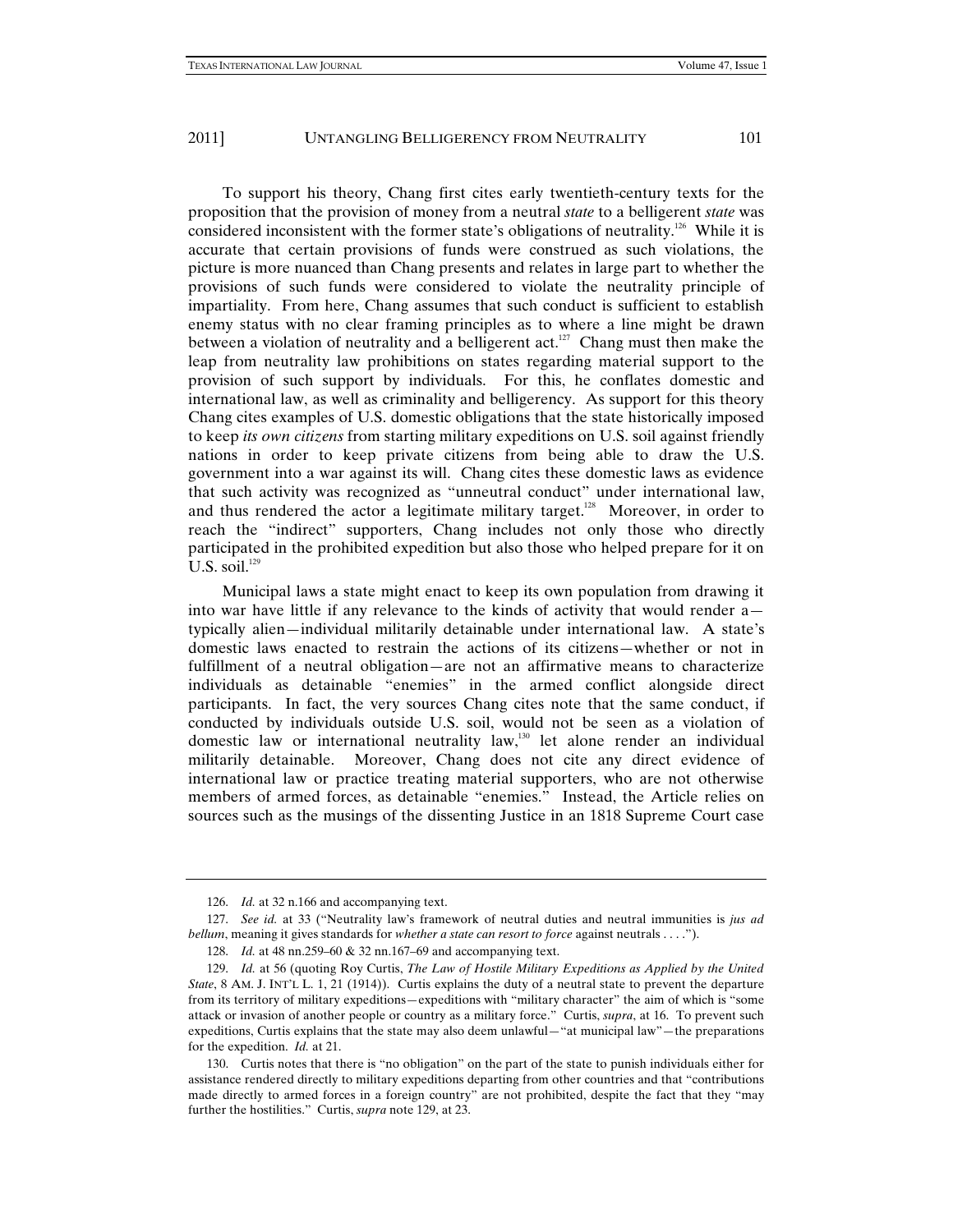regarding the neutrality of cargo and a quote from The Third Philippic by Demosthenes, delivered in 341 B.C.<sup>131</sup>

It is likewise not clear, for example, how Chang distinguishes under his framework the infamous "Swiss grandmother" who sends a check to her grandson in al-Qaeda. He asserts without explanation that she is not detainable—not because she is a civilian, but because she is not an "enemy."<sup>132</sup> Yet under Chang's theory, individuals providing material support—including in certain contexts individuals providing *unknowing* support—may properly be deemed "enemies" of the state.<sup>133</sup> One can understand Chang's desire to craft a framework that would not render the Swiss grandmother detainable; yet in his effort to round up material supporters with little explanation for the line-drawing he would employ, she is at risk under his framework after all.<sup>134</sup> Additionally, Chang's framework does not account for the fact that organizations often have military and non-military wings; his rubric would seem to categorize as detainable enemies individuals who send money to the charity wing of an organization that also has terroristic goals.<sup>135</sup> Again, while such activity might well be criminalized,<sup>136</sup> standing alone it would not likely rise to belligerency. Chang sweeps in an expansive breadth of activities that would, in his framework, constitute acts of war sufficient to bring a group or individual into a conflict, and thus creates a broad category of "enemy" whom, in his view, the government may treat as a belligerent.

Though I disagree with the breadth of Chang's definition of "enemy," it is possible nevertheless to identify some overlap in the approach that the government and certain courts have adopted and Chang's neutrality-derived framework that may merit further exploration. To the extent Chang uses neutrality law to explore the contours of the associated forces concept, as suggested by Bradley and Goldsmith,<sup>137</sup> his thorough examination of these principles could provide useful fodder for further study. Moreover, Chang's Article raises interesting questions as to whether we might plumb neutrality law further to determine whether and to what extent states might seek redress for violations of neutrality short of engaging in armed conflict, whether such redresses would be consistent with the U.N. Charter, and whether the 2001 AUMF would extend to such acts as part of the "necessary and appropriate" authority to wage war. Neutrality law may also serve as a limiting principle in a

<sup>131.</sup> Chang, *supra* note 5, at 30–31 n.157.

<sup>132.</sup> *Id.* at 26.

<sup>133.</sup> *See, e.g.*, *id.* at 68 ("[W]hen a person breaches a duty, whether he does so knowingly or purposefully matters little to whether we should hold him responsible for that action.").

<sup>134.</sup> With respect to the Swiss soldier in Chang's hypothetical, on the other hand, I agree with Chang that in this conflict it is his lack of enemy—versus combatant—status that renders him safe from attack. These two hypotheticals are therefore perfect examples of why both enemy *and* belligerent/civilian status are critical factors in determining targeting and detention authority. Additionally, depending on where the Swiss grandmother and soldier are located, principles derived from neutrality law may operate in yet a third dimension of this authority by informing the geographic scope of a state's ability to act.

<sup>135.</sup> By contrast, the government has declined to argue, for example, that mere civilians acting within the Taliban bureaucracy would be detainable if they were not part of the military command structure. *See, e.g.*, Khairkhwa v. Obama, No. 08-1805, 2011 WL 2490960, at \*13 (D.D.C. May 27, 2011) ("The government does not dispute that a purely civilian official who had no connection to any military activities would not be subject to detention under the AUMF.").

<sup>136.</sup> *See, e.g.*, Holder v. Humanitarian Law Project, 130 S. Ct. 2705, 2725 (2010) (holding constitutional application of material support statute to conduct claimed by petitioners to "'promot[e] peaceable, lawful conduct'").

<sup>137.</sup> *See supra* note 66.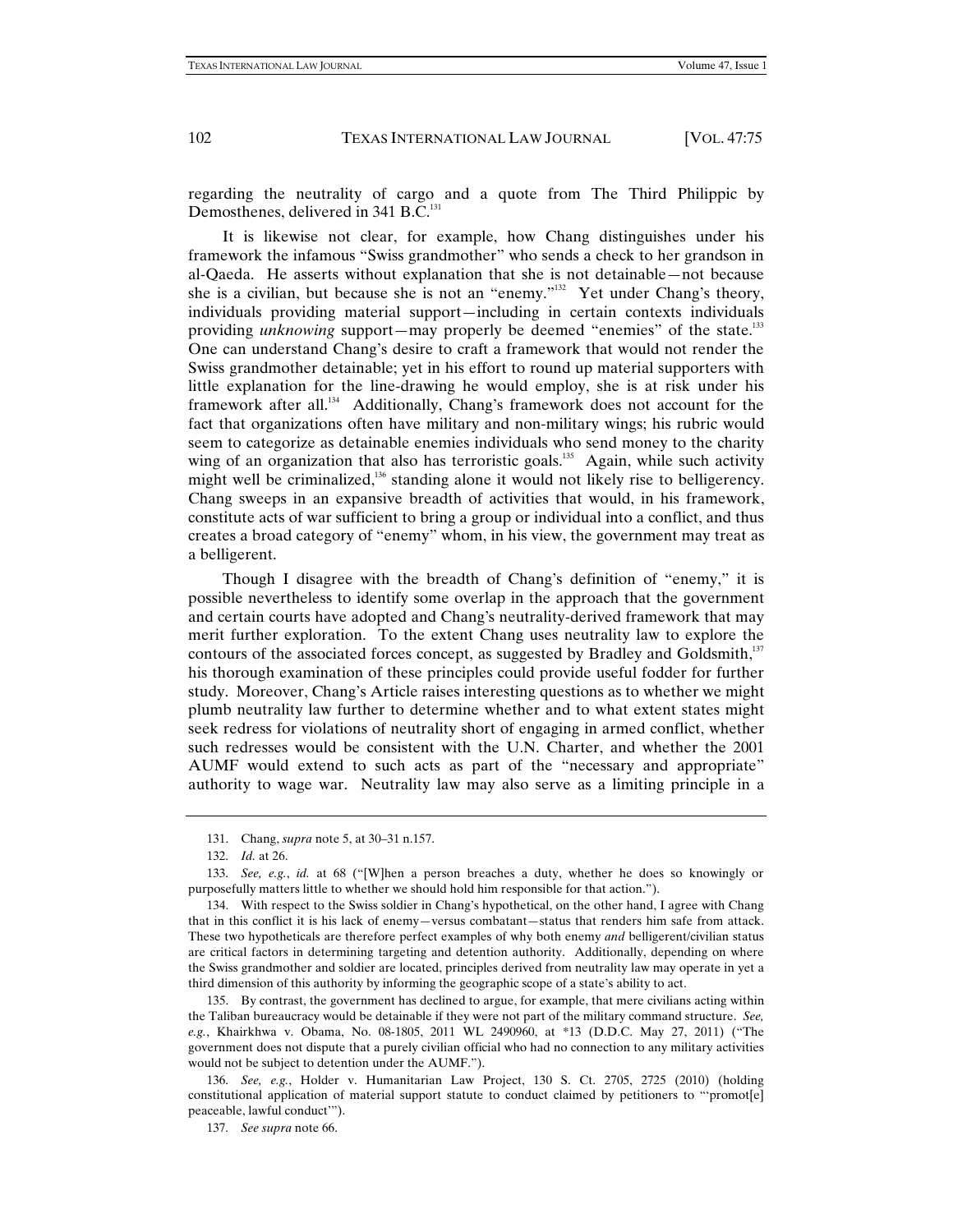different respect. Neutrality law—or at a minimum principles derived from it—can be useful in determining the geographic scope of a conflict and the kinds of actions states may take on the territories of non-belligerents.<sup>138</sup> But Chang does not provide a persuasive basis to accept his broad view of the detainable "enemy" under principles of neutrality law or otherwise, and a framework based on neutrality law cannot supplant the fundamental principles of *jus ad bellum* and *jus in bello*.

# III. IN DEFENSE OF *JUS IN BELLO* CONSTRAINTS

Establishing the existence of an armed conflict and the nature of the parties to it is a necessary first step in determining the contours of a state's detention and targeting authority with respect to those parties. Next a state must address its authorities and rules for operating within that conflict, and tailor its targeting and detention actions to the nature of the specific actors it seeks to engage. In a conflict involving non-state actors, these two inquiries may overlap to a significant degree. Nevertheless a state's use of force against a particular actor must comport with both a *jus ad bellum* and *jus in bello* analysis.

#### *A. Who May Be Detained? (Step Two)*

In an armed conflict with a non-state actor, in particular an organized armed group that is exclusively military in nature, the questions a state may face in determining the contours of the parties to the conflict and those it faces in identifying "belligerents" within those parties may overlap to a significant degree. Thus it is not illogical that Chang's Step One analysis reaches over into a Step Two inquiry of whom the state may lawfully target or detain *within* the armed conflict. It would be possible, therefore, at this second step for Chang to address many of the problems with the overbreadth of his first step. Instead, he fails to acknowledge the entirety of the *jus in bello* of the last century and a half, reducing the principles of the laws of war down to one: military necessity.

As discussed in Part I, a state's acts within armed conflict must comply with *jus in bello*, the law governing the conduct of hostilities, which includes, in particular, applicable provisions of the 1949 Geneva Conventions, their Protocols to the extent they apply, and underlying customary international law principles of military necessity, humanity, proportionality, and distinction.<sup>139</sup> Reading Chang's Article, however, one comes away with the impression that military necessity stands alone as the sole constraint on the government's detention authority within armed conflict. His entire theory of *jus in bello* regarding detention thus boils down to the following sentence: "Belligerents may lawfully detain any enemy person whom they regard as militarily necessary to detain.  $\dots$ <sup>140</sup> This theory fails to account for the principles of humanity and distinction and the unique rules governing civilian internment that states have developed in IAC. By addressing detention alone, it also sidesteps entirely the enormous elephant in the room—the absolute prohibition on targeting of

<sup>138.</sup> *See supra* note 57 and accompanying text.

<sup>139.</sup> *See supra* notes 18–22 and accompanying text.

<sup>140.</sup> Chang, *supra* note 5, at 17.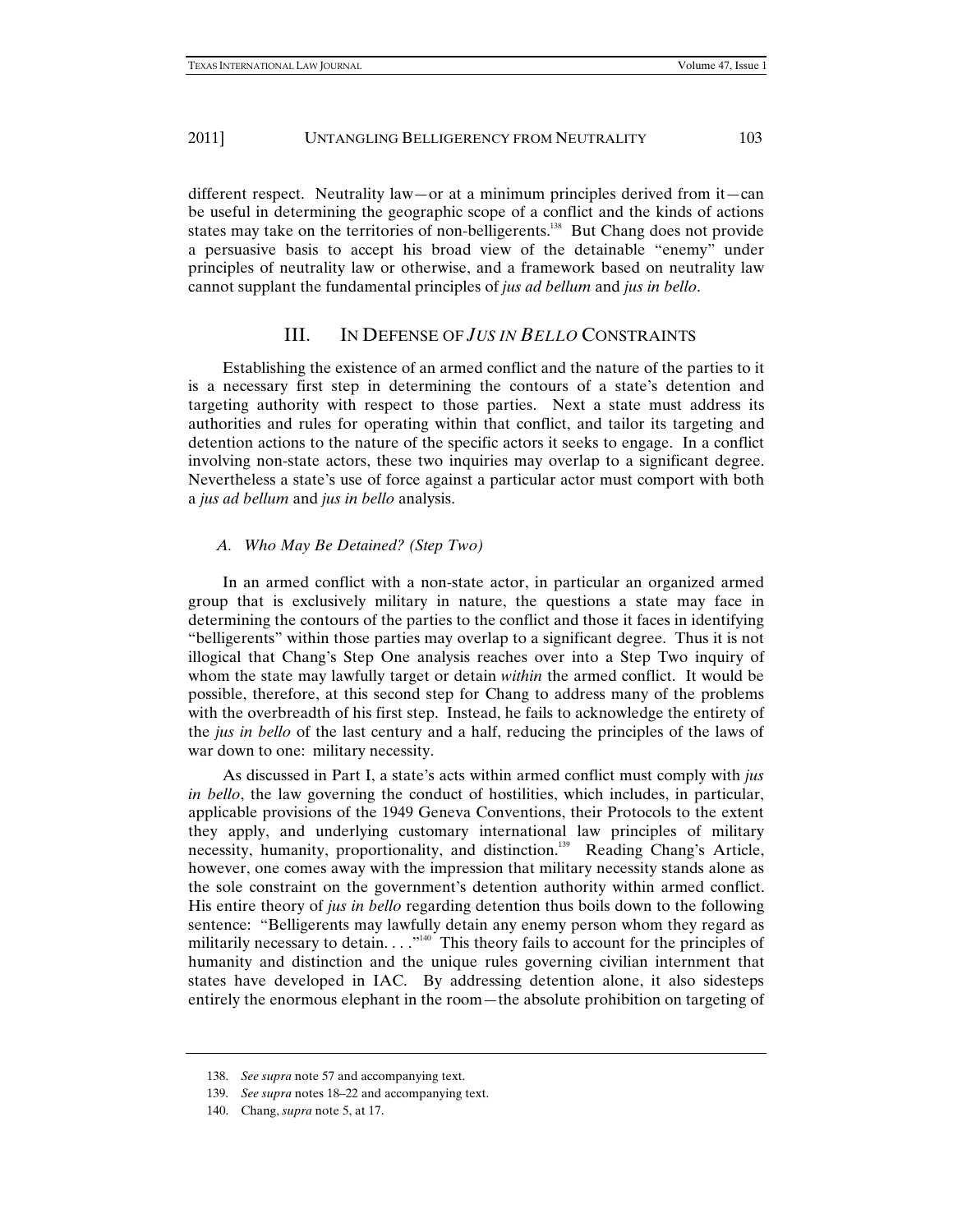civilians who do not directly participate in hostilities<sup> $141$ </sup>—and thus provides an incomplete picture for operators who must grapple with questions of both detention and targeting.

It is to the larger set of law of war principles and texts, however, that the Supreme Court in *Hamdi* looked to imbue the 2001 AUMF with detention authority that was not explicit in the congressional authorization.<sup>142</sup> It cannot be that this is a one-way ratchet, permitting detention as incident to the use of force based on "longstanding law-of-war principles"<sup>143</sup> without regard to the constraints those principles might impose. There is no reason to believe—and the *Hamdi* Court certainly did not suggest—that Congress, in passing the 2001 AUMF, intended nineteenth- and early twentieth-century neutrality law practice to supplant the 1949 Geneva Conventions, bedrock principles of the laws of war, and other authorities including the Army's own Field Manual—in defining the scope of the government's *jus in bello* authority. Indeed, long-standing canons of interpretation counsel that any ambiguity as to the scope of the 2001 AUMF should be resolved so as *not* to conflict with international law.<sup>144</sup> Moreover, as a matter of international law, which Chang seeks to address, these principles and treaties quite clearly remain fully in force.

# *B. Chang's Critiques of Current Approaches*

In explaining the need for an entirely new legal foundation for detention, Chang derides the frameworks the government, courts, and others have proposed in the context of the Guantanamo and other detainee habeas litigation. One of his major concerns seems to be with their over-reliance on the use of analogy.<sup>145</sup> Yet Chang himself has crafted an entire framework for use of force against individual, non-state actors from a set of laws developed to govern relations between neutral and belligerent states and whose currency in contemporary international law is in dispute. It is therefore odd that Chang would go to such great lengths to disparage a framework for its reliance on analogy.<sup>146</sup> Nevertheless, Chang does provide an

146. Jack Goldsmith, by contrast, proposes employing analogy to determine the contours of the laws of war within NIAC, including neutrality, and the scope of the 2001 AUMF. *See* Jack Goldsmith, *The D.C. Circuit Has Not Rejected Co-Belligerency*, LAWFARE (Oct. 18, 2010, 10:02 AM), http://www.lawfare blog.com/2010/10/the-d-c-circuit-has-not-rejected-co-belligerency [hereinafter Goldsmith, LAWFARE] ("[W]here the laws of war for a non-international armed conflict (NIAC) say little about a matter (such as, perhaps, neutrality), the laws of war for an international armed conflict (IAC), which say quite a lot about neutrality, *should apply by analogy* to inform the construction of what is 'necessary and appropriate' under

<sup>141.</sup> *See supra* note 36 and accompanying text.

<sup>142.</sup> Hamdi v. Rumsfeld, 542 U.S. 507, 518–23 (2004).

<sup>143.</sup> *Id.* at 521.

<sup>144.</sup> *See, e.g.*, Murray v. The Schooner Charming Betsy, 6 U.S. 64, 118 (1804) ("[A]n act of Congress ought never to be construed to violate the law of nations if any other possible construction remains . . . .").

<sup>145.</sup> Chang, *supra* note 5, at 12–14. Regarding direct participation in hostilities, Chang states: "[I]t is questionable policy to mechanically apply the direct participation standard developed in the context of professional militaries fighting one another to military operations against terrorist or insurgent groups." *Id.* at 20. This is a particularly odd statement given that AP II, a treaty intended to apply in NIAC and thus in conflicts involving non-state actors, contains the same prohibition on targeting civilians not directly participating in hostilities as is contained in AP I on IAC.AP II, *supra* note 20, art. 13(2)–(3) ("The civilian population as such, as well as individual civilians, shall not be the object of attack. . . . Civilians shall enjoy the protection afforded by this part, unless and for such time as they take a direct part in hostilities."); AP I, *supra* note 20, art. 51(2)–(3) (same). *See also supra* note 20.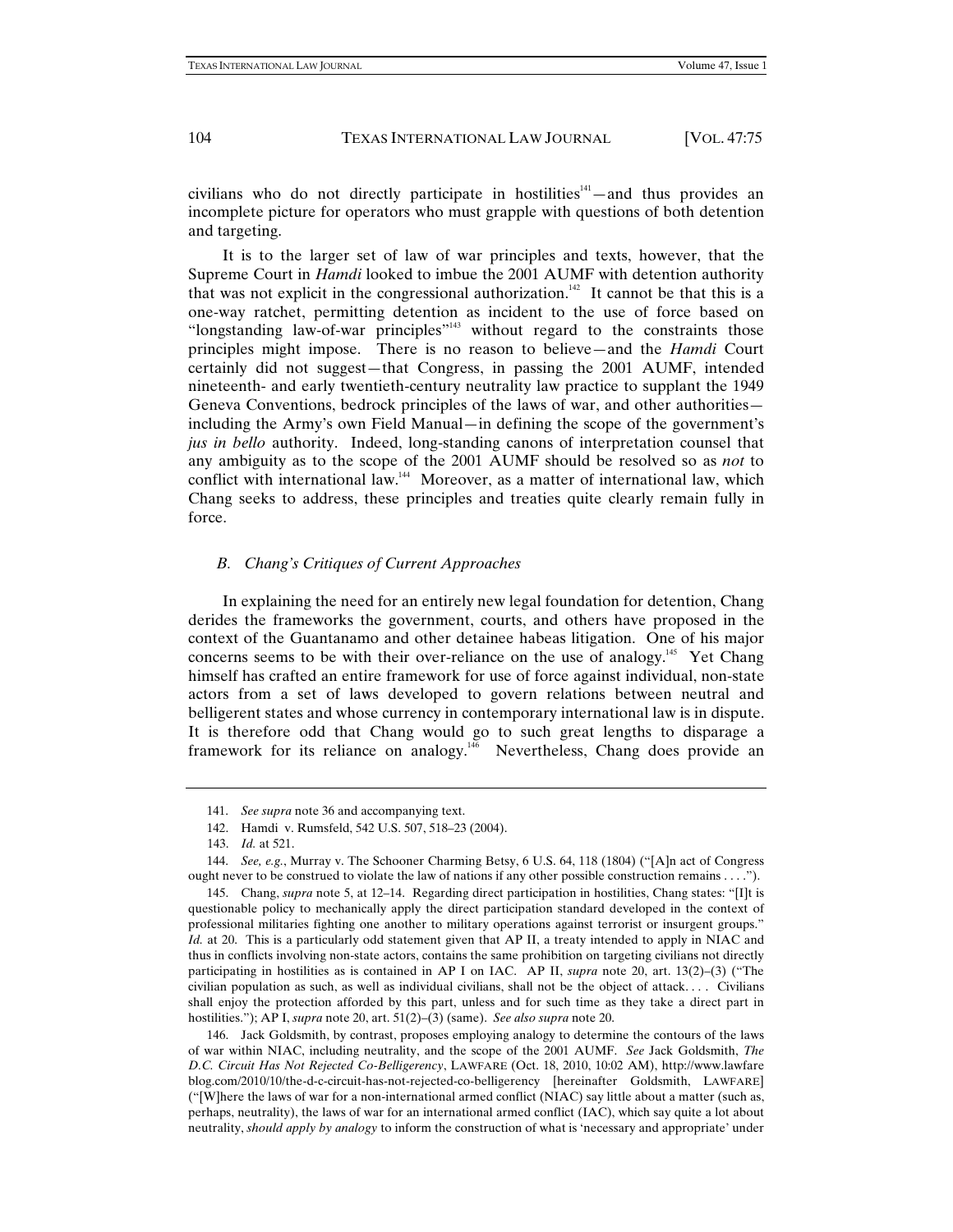effective description of the problems inherent in each standalone approach to defining the contours of belligerency. Yet he does not address the merits of an approach that aggregates these various standalone factors. Such an approach—with which the government and courts are currently attempting to grapple—is far from perfect, but it does not suffer from the critical flaws that Chang identifies with each factor standing alone.

As a substantive matter, Chang criticizes the government's current approach of "analogiz[ing] enemy persons to categories of lawful combatants"<sup>147</sup> and suggests that the government is limiting its detention authority to those individuals who would be granted prisoner of war status under the laws of war.<sup>148</sup> Chang is correct that such rigid line-drawing regarding the government's authority would have the absurd result of allowing fighters to escape detention by disobeying the laws of war. But this inaccurately characterizes the government's declared approach and practice<sup>149</sup> and overlooks the current state of the law being developed by U.S. courts—even those district courts whose limiting principles Chang critiques—as I will explain in greater detail below. In fact, if Chang's portrayal of the government's standard were correct, and the government viewed itself as prohibited from detaining individuals who did not in its view merit POW treatment or status, the standard would exclude every single detainee at Guantanamo—none of whom have received POW status.<sup>150</sup> Yet the government continues to proclaim the lawfulness of such detention. In fact, the government has explicitly asserted that its authority is not limited to those who "abide by the laws of war [or] issue membership cards or uniforms."<sup>151</sup> The government certainly has not, in this Administration or the last, construed its authority as Chang characterizes it: limited only to those who merit POW treatment or only to those individuals who have directly participated in hostilities.

As part of his criticism of current approaches, Chang asserts that federal "courts have taken the qualifications for lawful combatant status and picked one of them as the essential predicate for" detention authority.152 He criticizes, for example, the

the AUMF, both as to what the AUMF authorizes and to the limits of what it authorizes.") (emphasis altered).

<sup>147.</sup> Chang, *supra* note 5, at 9 (citing March 13 Filing, *supra* note 2).

<sup>148.</sup> *Id.* at 10 ("[B]y failing to qualify for combatant privileges ... groups could immunize their members from capture and detention."); *id.* at 14 ("[T]he analogizing approach also suffers from perverse policy consequences.... [It] excludes from detention those very persons whom states, in crafting international law, declined to protect with POW status. This rewards unlawful behavior.").

<sup>149.</sup> The ICRC cites AP I for the proposition that, even in *international* armed conflict, "the armed forces of a party to the conflict comprise all organized armed forces, groups and units which are under a command responsible to that party for the conduct of its subordinates." Melzer, *supra* note 27, at 998 (citing AP I, *supra* note 20, art. 43(1)). It goes on to note that armed forces in an IAC are not just those individuals who follow the POW status rules laid out in GC III, Article 4. Those "requirements constitute conditions for the post-capture entitlement of irregular armed forces to combatant privilege and prisonerof-war status and are not constitutive elements of the armed forces of a party to a conflict." *Id.* at 999.

<sup>150.</sup> *See, e.g.*, Memorandum from George W. Bush, Humane Treatment of Taliban and al Qaeda Detainees, *supra* note 59, para. 2(d) ("I determine that the Taliban detainees are unlawful combatants and, therefore, do not qualify as prisoners of war under Article 4 of Geneva. I note that, because Geneva does not apply to our conflict with al Qaeda, al Qaeda detainees also do not qualify as prisoners of war.") I do not take a view in this paper as to whether any detainees at Guantanamo should properly receive POW treatment.

<sup>151.</sup> March 13 Filing, *supra* note 2, at 6.

<sup>152.</sup> Chang, *supra* note 5, at 11.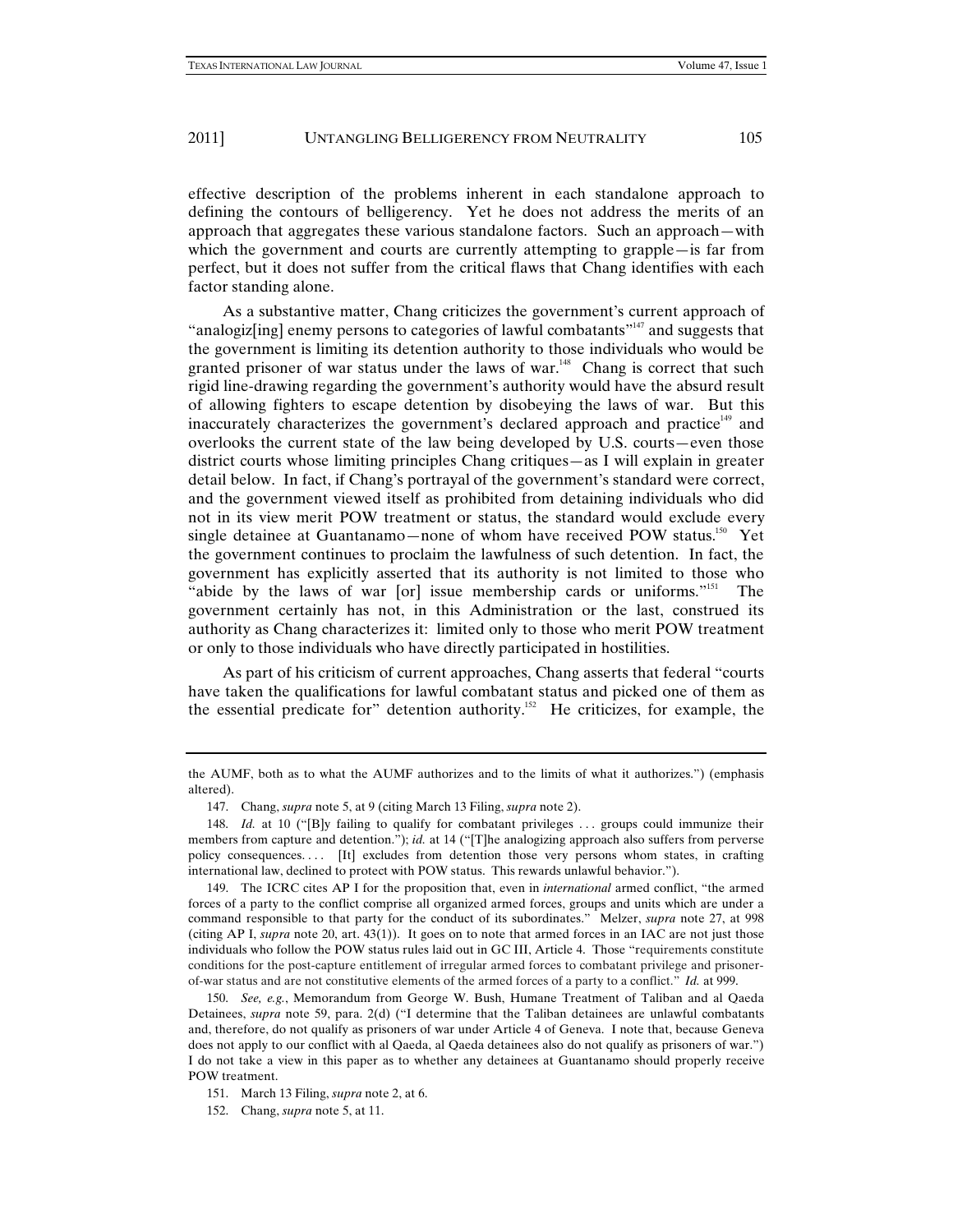D.C. district courts' early reliance on a "command structure" test in the Guantanamo habeas litigation, under which membership was evidenced by participation within the hierarchy of the organization or the giving or executing of orders.<sup>153</sup> Chang criticizes this and other attempts to create tests based on particular requirements declaring the analogy approach a failure "because no criterion is common to all the categories of POWs recognized by the 1949 Geneva Conventions."<sup>154</sup> He fails to acknowledge sufficiently, however, the extremely broad and deferential jurisprudence currently coming out of the D.C. Circuit, and he does not address how these tests may work together collectively to form a functional understanding of whom a state may detain.155 For example, the government is not proposing and the courts are no longer requiring a direct showing that an individual operated within the command structure of al-Qaeda or Taliban forces, though such evidence is highly relevant.<sup>156</sup> While the outer contours of the government's detention standard and the legal architecture remain somewhat murky, there is growing clarity that the courts will accept a great deal of functional evidence with respect to membership and certainly are not restricting themselves in the ways Chang has faulted.<sup>157</sup>

Chang also critiques what he calls the "direct participation in hostilities" (DPH) approach.<sup>158</sup> There is something to Chang's assertions that those who propose a strict DPH approach as the *only* standard under which individuals in NIAC may be detained or interned are likely interpreting the law in a way that is not fully consistent with state practice. Nevertheless—as Chang correctly notes—the DPH standard can be useful in informing a state's detention authority, even despite its provenance as a targeting standard. In 2009, the International Committee of the Red Cross (ICRC) released its landmark study, Interpretive Guidance on the Notion of Direct Participation in Hostilities Under International Humanitarian Law, which seeks to clarify not only what constitutes DPH such that civilians temporarily lose protection from direct attack, but also what constitutes participation in such a continuous manner that the actor effectively ceases to be a civilian and loses protection against direct attack on a more ongoing basis (thus performing a "continuous combat function"). $159$  Certain constraints proposed by the ICRC have been hotly contested by states and even by many of the expert participants in the project,<sup>160</sup> but the study nevertheless represented a significant development in the

157. *See supra* note 73 and accompanying text.

<sup>153.</sup> *Id.* at 12 nn.48–49 (citing Gherebi v. Obama, 609 F. Supp. 2d 43, 68–70 (D.D.C. 2009)). *See generally* Jack Goldsmith, *Long-Term Terrorist Detention and Our National Security Court* 10 (Brookings Inst., Working Paper No. 5, 2009) ("[P]ersons who receive and execute orders within this command structure are analogous to traditional combatants.").

<sup>154.</sup> Chang, *supra* note 5, at 12.

<sup>155.</sup> *See supra* notes 70–73 and accompanying text.

<sup>156.</sup> *See* Brief for Respondents-Appellees at 21, Al-Alwi v. Obama, 653 F.3d 11 (D.C. Cir. 2011) (No. 09-5125) (citing Bensayah v. Obama, 610 F.3d 718, 725 (D.C. Cir. 2010)) ("Although evidence of following or acting under instructions or directions in the command structure of al-Qaida or Taliban forces would normally establish that an individual was 'part of' enemy forces, that is not the sole means of establishing a lawful basis for detention.").

<sup>158.</sup> Chang, *supra* note 5, at 15.

<sup>159.</sup> *See* Melzer, *supra* note 27, at 995 ("In non-international armed conflict, organized armed groups constitute the armed forces of a non-State party to the conflict and consist only of individuals whose continuous function it is to take a direct part in hostilities ('continuous combat function').").

<sup>160.</sup> *See, e.g.*, Michael N. Schmitt, *The Interpretive Guidance on the Notion of Direct Participation in Hostilities: A Critical Analysis*, 1 HARV. NAT'L SEC. J. 5, 6 (2010) (noting that many expert participants withdrew their names from the publication so that they would not be regarded as supporting certain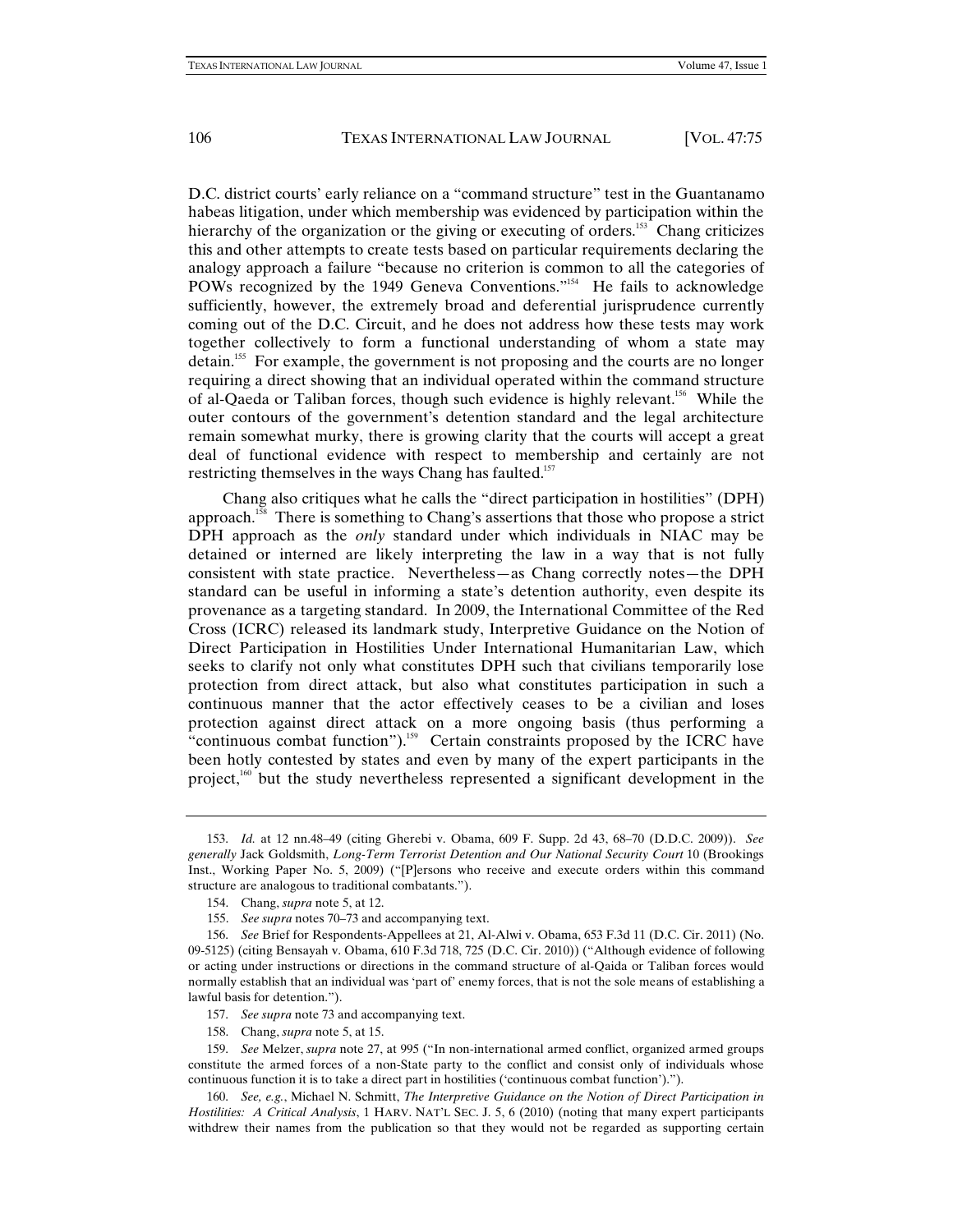international community with respect to recognition of non-civilian status for certain non-state actors, in particular, members of non-state organized armed groups. In recognizing a functional concept of membership, under which an individual's acts and role within such a group might render him targetable on a permanent basis, the ICRC study thus further enabled states to grapple with a concept of belligerent status for non-state actors. Such discourse on the contours of DPH and "continuous combat function" standards has implications for a state's detention authority because, as Chang notes, the authority to use force typically includes the lesser power to detain. $161$ 

Despite its usefulness in this regard, the DPH approach has been maligned to some degree, particularly in the context of the Guantanamo habeas litigation. Chang himself challenges whether the DPH standard is binding on states, based on disputes regarding its outer contours.<sup>162</sup> As with many rules of both domestic and international law, there exists ongoing debate surrounding aspects of the DPH standard. Nevertheless, the core rule that states must distinguish between civilians and belligerents, and must not attack civilians who do not directly participate in hostilities, is uncontroversial and is binding law: it is a norm of customary international law; $\frac{163}{16}$  it is codified in treaties that the U.S. government has signed, one of which it intends to ratify and with which it has stated it is in full compliance;<sup>164</sup> and it is included in U.S. and allied military manuals.<sup>165</sup> Chang correctly notes the rule's provenance as a targeting standard, and then draws from this the conclusion that it should not be employed in litigation.<sup>166</sup> He warns that "using the direct participation in hostilities standard as a detention standard would place the judges in the position of developing targeting law and prospectively regulating the conduct of military operations against the enemy."167 Chang does not address how a judge assessing war

162. Chang, *supra* note 5, at 16 (calling the definition of the DPH standard "unsettled as a matter of international law" and stating that, as such, it "cannot be a binding rule of customary international law").

164. *See supra* notes 22 & 145, discussing the U.S. position on AP I and AP II and the treaties' DPH rule.

167. *Id.*

controversial aspects of the report's conclusions, in particular the report's balancing of military necessity and humanity); *see generally* W. Hays Parks, *Part IX of the ICRC "Direct Participation in Hostilities" Study: No Mandate, No Expertise, and Legally Incorrect*, 42 N.Y.U. J. INT'L L. & POL. 769 (2010); Kenneth Watkin, *Opportunity Lost: Organized Armed Groups and the ICRC "Direct Participation in Hostilities" Interpretive Guidance*, 42 N.Y.U. J. INT'L L. & POL. 641 (2010).

<sup>161.</sup> *See, e.g.*, Goodman, *supra* note 33, at 55 ("[I]t would be absurd to accept an interpretation of IHL that results in a state's possessing the legal authority to kill actor *X* on purpose but lacking the legal authority to detain actor *X*.").

<sup>163.</sup> Jean-Marie Henckaerts, *Study on Customary International Humanitarian Law: A Contribution to the Understanding and Respect for the Rule of Law in Armed Conflict*, 87 INT'L REV. OF THE RED CROSS 175, 198 (2005); *see also* Schmitt, *supra* note 160, at 12–13 (noting that "it is beyond dispute" that the principle of distinction "constitutes customary international law").

<sup>165.</sup> DEP'T OF THE NAVY & DEP'T OF HOMELAND SEC., THE COMMANDER'S HANDBOOK ON THE LAW OF NAVAL OPERATIONS §§ 8.2.2, 8.10.2.1 (2007) [hereinafter 2007 COMMANDER'S HANDBOOK] (discussing the DPH test and stating that civilians and non-combatants "not taking direct part in hostilities" enjoy protection from attack); U.K. JOINT SERVICE MANUAL, *supra* note 19, para. 2.5.2 ("Civilians may not take a direct part in hostilities and, for so long as they refrain from doing so, are protected from attack."); 2001 CANADIAN MANUAL, *supra* note 20, § 716(2) ("The civilian population as a whole, as well as individual civilians, shall not be the object of attack. Civilians shall enjoy this protection unless and for such time as they take a direct part in hostilities.").

<sup>166.</sup> Chang, *supra* note 5, at 16.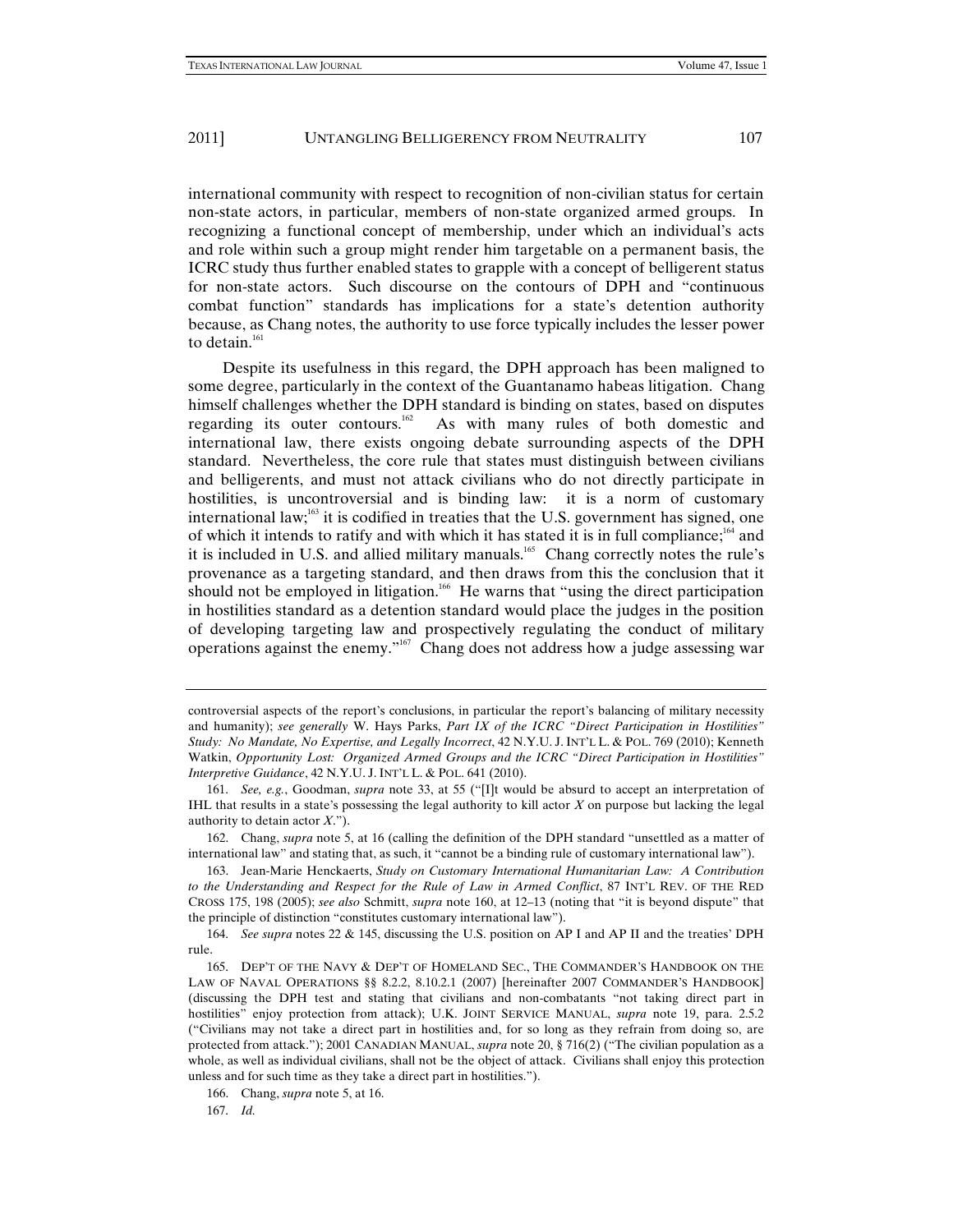crimes, such as the direct targeting of civilians in contravention of the DPH standard, would avoid exploring the contours of the laws governing targeting. And, like it or not, when judges adjudicating detainee habeas cases draw conclusions as to whether an individual is detainable until the end of hostilities—the standard currently in use in the D.C. Circuit and derived from Supreme Court jurisprudence—they are developing the concept of belligerency,<sup>168</sup> and thus drawing conclusions that may very well bear on the development of targeting law, even if they do not completely define its metes and bounds.<sup>169</sup>

Interestingly, as I suggested in Part II, the very prize courts and cases Chang cites for support of his broad theory pointed to these same "command structure" and "DPH" tests<sup>170</sup> to determine whether a vessel had taken on "unneutral service" or "enemy" status.<sup>171</sup> The 2007 U.S. Commander's Handbook on the Law of Naval Operations addresses this question explicitly:

[N]eutral merchant vessels and civil aircraft acquire enemy character and may be treated by a belligerent as enemy warships and military aircraft when  $\dots$  either  $\dots$  1. Taking a direct part in the hostilities on the side of

169. *See, e.g*., BENJAMIN WITTES, ROBERT CHESNEY & RABEA BENHALIM, THE EMERGING LAW OF DETENTION: THE GUANTÁNAMO HABEAS CASES AS LAWMAKING 4–5 (Brookings ed., 2010) ("[T]o the extent that [the Guantanamo detainee habeas] cases establish substantive and procedural rules governing the application of law-of-war detention powers in general, they could end up impacting detentions far beyond those immediately supervised by the federal courts . . . such as . . . the decision to target individuals with lethal force."). To the extent federal judges are simply deferring to executive decision making, their decisions are less relevant to the substantive development of law of war norms.

170. The "DPH" test applied to merchant vessels as described by Oppenheim also incorporates the temporal element of the modern test. Oppenheim states that a vessel performing unneutral service may only be captured "*in delicto*, that is during the time in which she is rendering the unneutral service concerned or immediately afterwards while she is being chased for having rendered unneutral service." OPPENHEIM 2nd, *supra* note 114, § 411, at 526–27. After her voyage has been completed or her unneutral service comes to an end, therefore, a neutral vessel "ceases to be *in delicto*" and thus may no longer be captured. *Id.* at 527.

171. *See, e.g.*, *id.* § 411, at 527 (defining as "unneutral service" either taking "direct part in hostilities" or navigating under orders of "the agent of the enemy Government"); TUCKER, *supra* note 45, at 77 (describing the taking of a "direct part in hostilities on the side of an enemy," acting as an "auxiliary to an enemy's armed forces," and "operating directly under enemy orders, employment, or direction," as the types of activity that would "so identify merchant vessels . . . with the armed forces of an enemy as to expose such vessels to the same treatment as is meted out to enemy warships"); DECLARATION OF LONDON, FEBRUARY 26, 1909: A COLLECTION OF OFFICIAL PAPERS AND DOCUMENTS RELATING TO THE INTERNATIONAL NAVAL CONFERENCE HELD IN LONDON, DECEMBER, 1908–FEBRUARY, 1909 90 (James Brown Scott ed., 1919) (citing Rebecca, [1811] 12 Eng. Rep. 201 (P.C.) (U.K.)) ("A neutral vessel chartered or employed by a belligerent government to carry a cargo on its behalf and acting under the orders of that government or its officers is liable to condemnation as an enemy ship . . . ."); Hill, *supra* note 115, at 490 (noting that under the contemporary court practice, in according enemy status to vessels, "the presence of enemy control has been the determining factor and the nature of the act committed has been secondary").

<sup>168.</sup> The concept that states may detain belligerents in this conflict until the "cessation of active hostilities" is a standard that stems from GC III, Article 118, which states that POWs shall be released without delay after—and thus contemplates detention until—that point. *See* GC III, *supra* note 12, art. 118. The Supreme Court plurality in *Hamdi* drew on the laws of war to inform the Court's interpretation of the 2001 AUMF and, in so doing, stated: "The United States may detain, for the duration of these hostilities, individuals legitimately determined to be Taliban combatants who 'engaged in an armed conflict against the United States.' If the record establishes that United States troops are still involved in active combat in Afghanistan, those detentions are part of the exercise of 'necessary and appropriate force,' and therefore are authorized by the AUMF." Hamdi v. Rumsfeld, 542 U.S. 507, 521 (2004).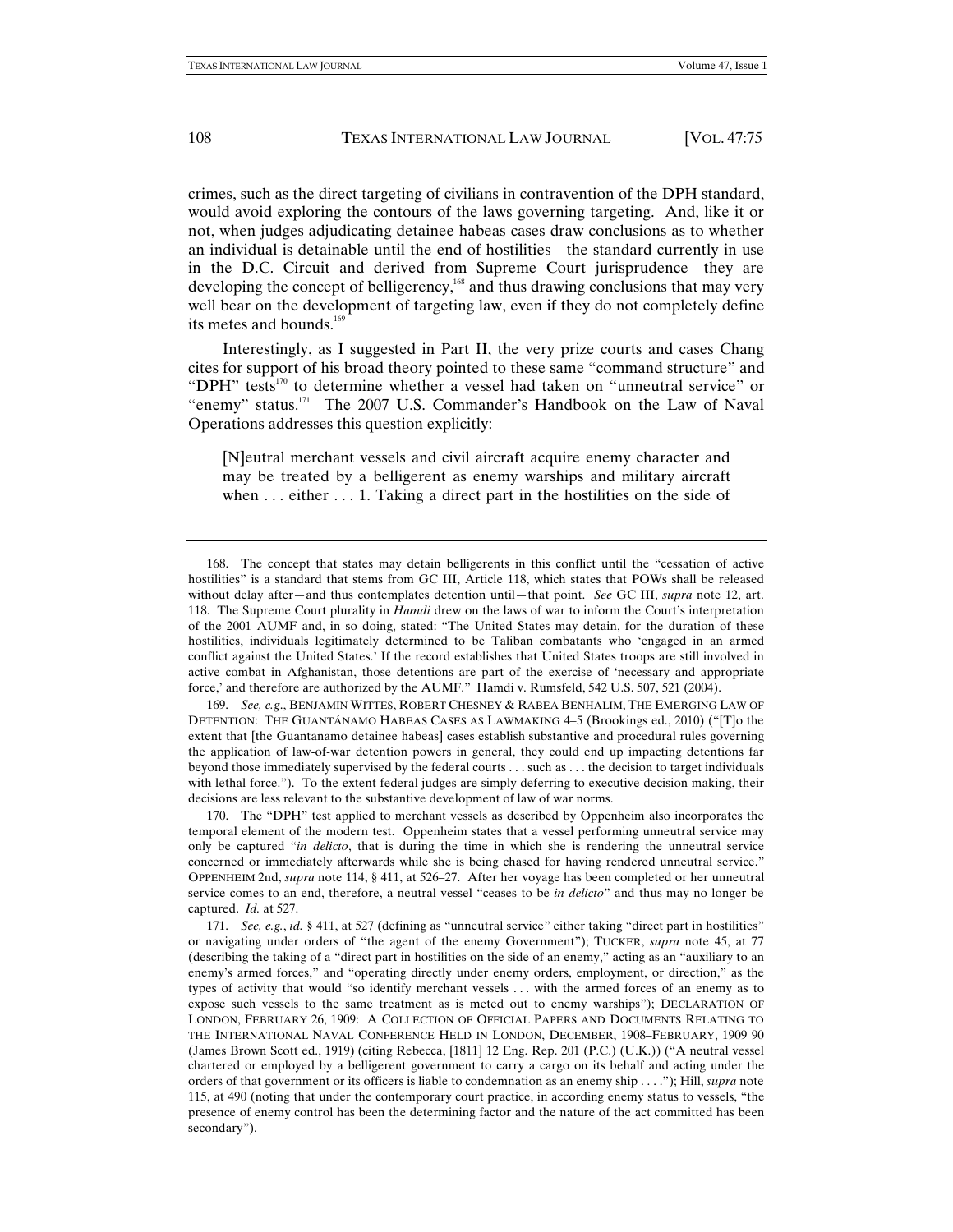the enemy [or] 2. Acting in any capacity as a naval or military auxiliary to the enemy's armed forces. $172$ 

Thus both historical and modern practice and law regarding such vessels provide additional support for the command structure and DPH tests that Chang finds overly restrictive.<sup>173</sup>

None of the proposed solutions to the puzzle of who may be detained in NIAC is perfect. Chang is correct that any one of these approaches—a requirement that an individual play a role in the command structure, or fulfill a continuous combatant function, or directly participate in hostilities—has flaws when employed as a standalone principle.<sup>174</sup> In describing the U.S. government and courts' approaches in so limited a way, Chang easily finds fault with the various definitions employed and dismisses them individually, but he never explains why they cannot collectively provide pieces of the puzzle.175 He does not address whether a state's detention authority might include each of these components, or at least more than one of them. While he may find legitimate reasons to quibble with any one of these approaches as a standalone standard, Chang is wrong to dismiss the entire exercise. Taken together these components form a picture of the various forms of relationship to a non-state armed force that could be sufficient to effect belligerent status under international law.

<sup>172. 2007</sup> COMMANDER'S HANDBOOK, *supra* note 165, § 7.5.1. The San Remo Manual, the result of a collaboration of a group of legal and naval experts and intended as a restatement of the law, contains detailed provisions for when a state may lawfully attack merchant vessels. INT'L INST. OF HUMANITARIAN LAW, SAN REMO MANUAL ON INTERNATIONAL LAW APPLICABLE TO ARMED CONFLICTS AT SEA intro. (1994) [hereinafter SAN REMO MANUAL]. Chang cites the San Remo Manual for the proposition that "neutral ships and aircraft that somehow 'make an effective contribution to the enemy's military action' cannot assert their neutral immunity." Chang, *supra* note 5, at 31 & n.162, (citing SAN REMO MANUAL, *supra*, arts. 67(f), 70(e)). Interestingly, however, the San Remo Manual also explicitly provides that the parties must observe the principle of distinction. SAN REMO MANUAL, *supra*, art. 39 ("Parties to the conflict shall at all times distinguish between civilians or other protected persons and combatants and between civilian or exempt objects and military objectives."). It also states that civilians who are not part of the crew of the enemy ship or otherwise directly participating in hostilities must be treated in accordance with the Fourth Geneva Convention of 1949. *Id.* arts. 166–67.

<sup>173.</sup> The Commander's Handbook also emphasizes the principles underlying the law of armed conflict—"military necessity, unnecessary suffering, distinction, and proportionality"—which aid in seeking "to minimize unnecessary suffering and destruction by controlling and mitigating the harmful effects of hostilities through standards of protection to be accorded to combatants, noncombatants, civilians and civilian property." 2007 COMMANDER'S HANDBOOK, *supra* note 165, § 5.3.

<sup>174.</sup> *See, e.g.*, Robert Chesney & Jack Goldsmith, *Terrorism and the Convergence of Criminal and Military Detention Models*, 60 STAN. L. REV. 1079, 1123 (2008) ("[I]t is easy to dispute the relevance of the direct participation standard as the only relevant criterion for detention in a non-international armed conflict. But the important point for present purposes is that reliance on the direct participation standard as a guide to the boundaries of detention authority would not necessarily preclude use of status in the command structure as a detention trigger.").

<sup>175.</sup> Chang, *supra* note 5, at 12 ("[W]hy is one criterion relevant to detention, but not others? Distilling the qualifications for lawful combatant status to a single *sine qua non* of detention is completely arbitrary. The analogizing approach ultimately falls apart under its own logic because no criterion is common to all the categories of POWs recognized by the 1949 Geneva Conventions.").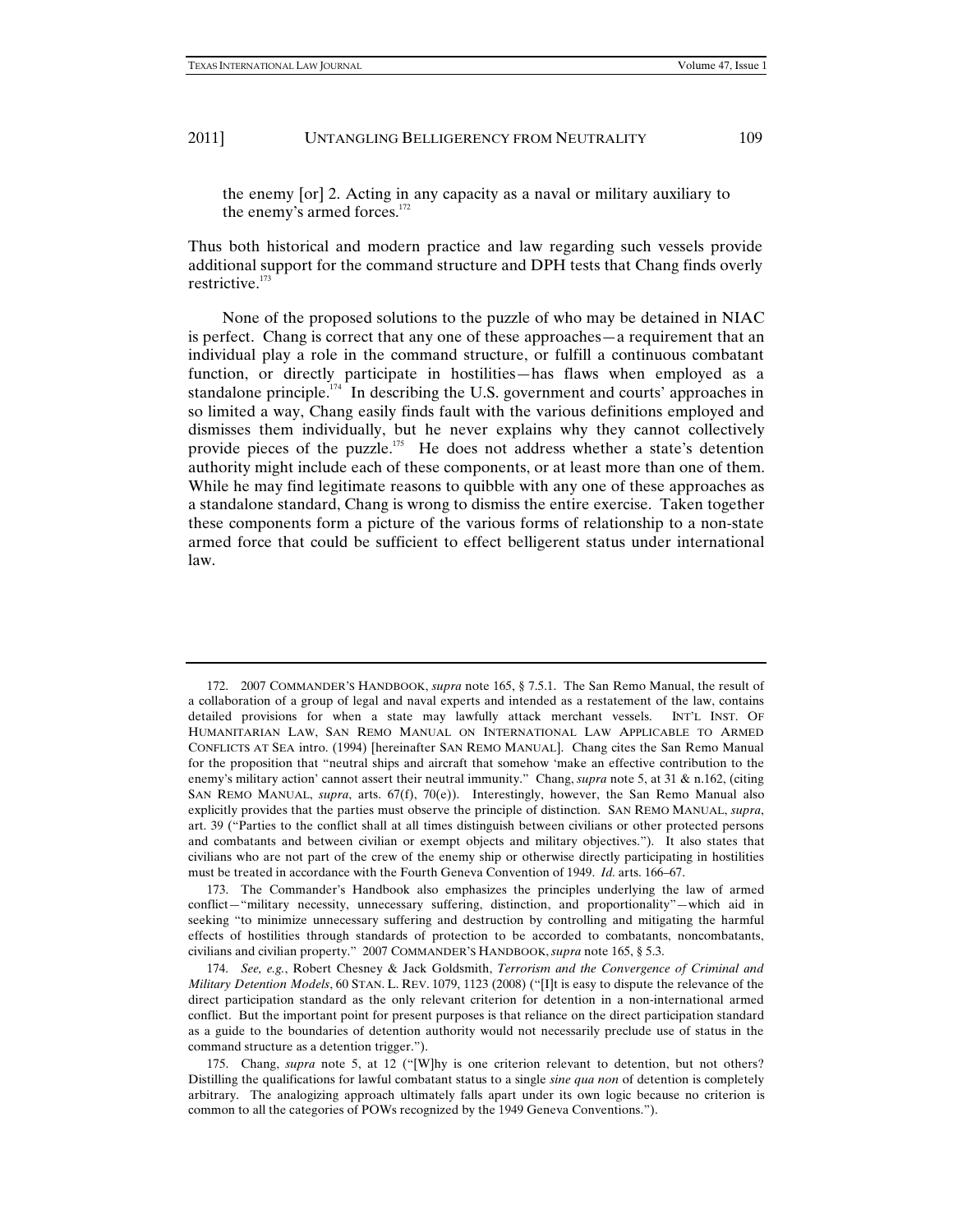### *C. Why Belligerent Status Is So Important*

It should go without saying that it remains critically important—including in this modern conflict—that states continue to abide by the laws of war. It is critical to the mutual well-being of states' armed forces, to the legitimacy of states' actions, and to the continued understanding and cooperation between states. As explained above, it is a fundamental principle of *jus in bello* that states draw distinctions between civilians and belligerents in armed conflict. Though Chang lumps together rules regarding civilians and belligerents with little distinction between the two—in fact, civilian internment forms the international law basis for a large portion of Chang's broad assertion of detention power<sup>176</sup>—these categories have very real and distinct implications. First and foremost, the law of armed conflict imposes an absolute prohibition on targeting civilians who are not directly participating in hostilities. $177$ Therefore even to the extent Chang relies on ambiguity in the law regarding civilian internment, he can find none in the targeting context. Chang hints at targeting in his conclusion, in which he suggests that a broad theory of detainability is necessary in order to avoid "perverse, inhumane incentives to kill rather than capture."<sup>178</sup> This argument does not, however, provide a rationale for a lawful theory of detainability beyond those whom a state may lawfully target.

While the scope of Chang's Article might explicitly govern only detention, operators who act on these principles—in particular military commanders in the field—require responsible legal guidance on the contours of enemy forces and how to distinguish between civilians and belligerents in this conflict. Suggesting that such operators may act on military necessity alone would leave them grossly exposed when making decisions regarding the treatment of civilians or potential civilians that could violate the laws of war, in particular, the principles of distinction or proportionality. The following statement in Chang's Article regarding the basis for civilian immunity may shed some light on Chang's thinking on this subject: "Civilian protections derive from the principle that harming peaceful civilians is unnecessary to military operations."179 Chang thus relegates all *jus in bello* protections of civilians to a status subordinate to that of military necessity.<sup>180</sup> The statement also flips on its

<sup>176.</sup> *Id.* at 17 ("[C]ivilians are not immune from detention. Under the law of war, enemy persons can lawfully be detained, even if they have not taken direct part in hostilities. Under the law of war, belligerents have a very broad discretion to detain enemy persons. Belligerents may lawfully detain any enemy person whom they regard as militarily necessary to detain, even if that person is not a 'combatant' in some sense, either by qualifying for prisoner of war status or by taking direct part in hostilities."); *id.* at 18 ("Belligerents can detain enemy civilians who are 'important' to the enemy, including senior government officials. Belligerents can detain enemy civilians for security reasons, regardless of whether they have participated in the armed conflict.").

<sup>177.</sup> *See supra* notes 163–165 and accompanying text. This does not address issues of civilian collateral damage incident to targeting of military objectives, which must be assessed in accordance with the principle of proportionality. *See supra* note 21.

<sup>178.</sup> Chang, *supra* note 5, at 73.

<sup>179.</sup> *Id.* at 27.

<sup>180.</sup> One potential repercussion of relying on military necessity alone could be the creation of a relatively narrow reading of military necessity that incorporates the other principles. The ICRC, for example, already has begun to propose a controversial interpretation of necessity that would require that states prioritize lesser uses of force when feasible, e.g., capture over kill. Melzer, *supra* note 27, at 1040– 44. *See also supra* note 160. A narrow interpretation of military necessity—which Chang suggests would be "overly stringent"—would be a fairly reasonable consequence of presenting military necessity as the sole *jus in bello* constraint on a state's authority. Chang, *supra* note 5, at 24.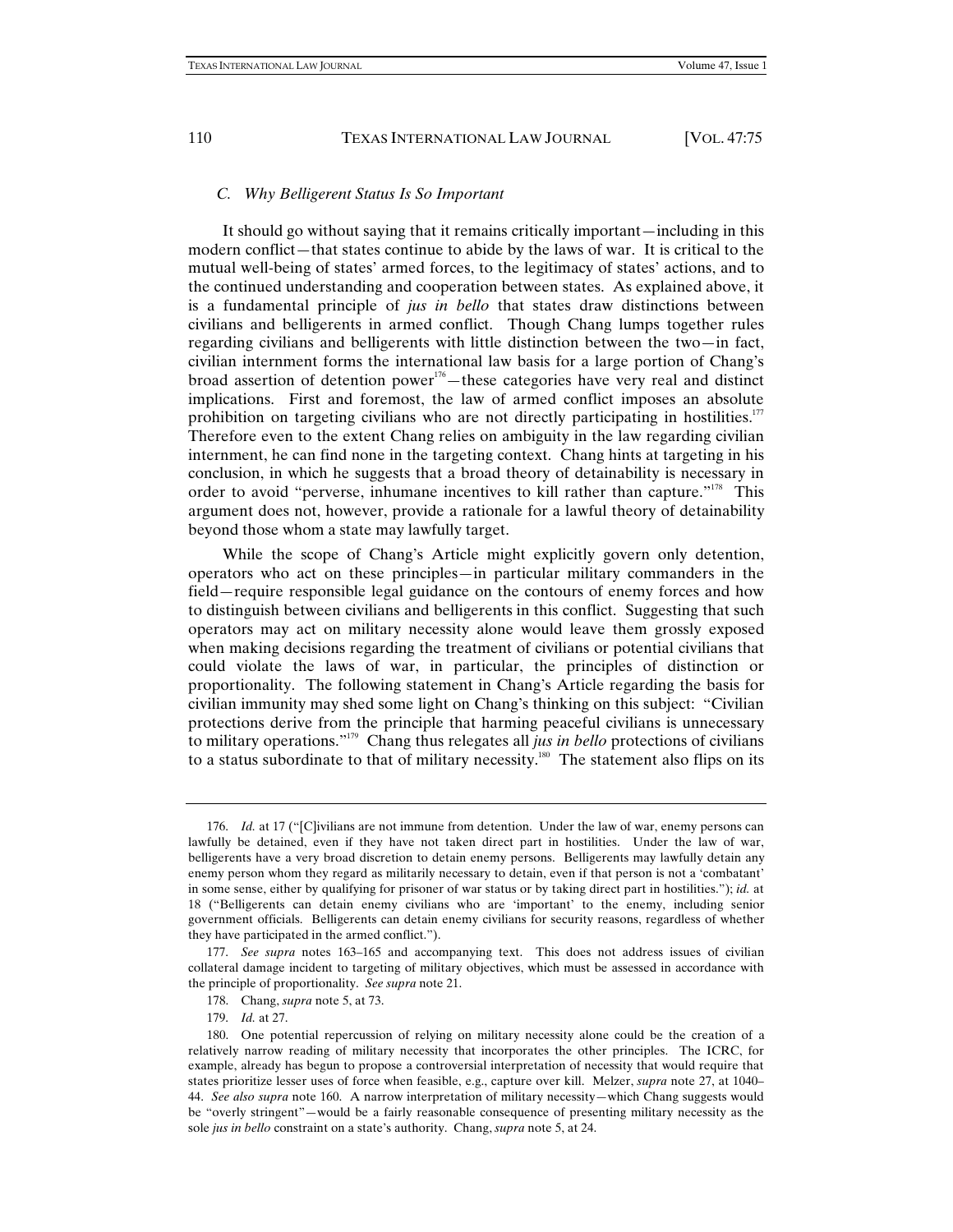head the principle of distinction and the modern understanding of humanitarian considerations in armed conflict: in lieu of the modern view that states undertake to comply with the laws of war largely in the interest of humanity, to protect civilians and those otherwise *hors de combat*, and to protect soldiers from unnecessary suffering, Chang proffers a view that places warfare as the end in itself, in which civilians need not be harmed only if they do not stand in the way of military objectives.

Second, with respect to deprivation of liberty, the law of armed conflict provides very different standards to govern who may be held depending on whether the person holds civilian or belligerent status. Despite Chang's reliance on civilian internment to bolster his theory of broad detainability, $181$  his Article nevertheless speaks in terms of belligerent detention models and consequences.<sup>182</sup> While, under the rules for international armed conflict, belligerents may be detained until the end of active hostilities,<sup>183</sup> protected civilians may be interned only for so long as they pose a genuine individualized threat to security, and this initial determination must be reexamined every six months with an eye toward release as soon as possible.<sup>184</sup> Chang does not explain his conflation of the "absolute necess[ity]" standard for civilian internment under GC IV with the concept of "military necessity," which, as he notes, is generally considered an extremely broad standard.<sup>185</sup> But the Commentary to the Geneva Conventions explicitly states that civilian internment is intended to be "exceptional" and based on an individualized assessment of whether the person presents a genuine threat to the state's security, such as through acts of espionage, in contrast to belligerent detention, which does not require any individual assessment of threat.186 Some have argued that all individuals in NIAC should receive the process afforded to civilians in IAC,<sup>187</sup> while the U.S. government and courts have sought to carve out a concept of belligerent that includes individuals who could be held without these protections and processes until the end of hostilities.<sup>188</sup>

Military detention of belligerents until the "cessation of hostilities" is an extreme act, particularly in a conflict of this nature. With respect to the current population at the military facilities at Guantanamo, for example, detention is going on ten years and counting for many, with no clear end in sight.<sup>189</sup> To date, the

<sup>181.</sup> *See, e.g.*, Chang, *supra* note 5, at 17 ("[C]ivilians are not immune from detention.") (citing GC IV regulations regarding civilian internment).

<sup>182.</sup> *See, e.g.*, *id.* at 51 (referring to "holding a person indefinitely in military detention," which I take to refer to detention until the end of hostilities, which is not clearly in view at this time); *see also id.* at 18– 19 ("However, the law of war does not require the release of captured enemy persons whom belligerents view as necessary to continue to detain.").

<sup>183.</sup> GC III, *supra* note 12, art. 118 (contemplating authority to detain in stating that "[p]risoners of war shall be released and repatriated without delay after the cessation of active hostilities").

<sup>184.</sup> *See, e.g.*, *supra* notes 31–35 and accompanying text.

<sup>185.</sup> Chang, *supra* note 5, at 25 ("[T]he law of war allows the detention of civilians when militarily necessary.").

<sup>186.</sup> *See supra* notes 30–35 and accompanying text.

<sup>187.</sup> *See, e.g.*, Jelena Pejic, *Procedural Principles and Safeguards for Internment/Administrative Detention in Armed Conflict and Other Situations of Violence*, 87 INT'L REV. RED CROSS 375, 376–77, 380– 81 (2005) (proposing heightened procedures for internment of non-POWs).

<sup>188.</sup> *See supra* notes 67–73 and accompanying text.

<sup>189.</sup> *See* Statement by the President on H.R. 2055 (Dec. 23, 2011), http://www.whitehouse.gov/thepress-office/2011/12/23/statement-president-hr-2055 ("In this bill, the Congress has once again included provisions that would bar the use of appropriated funds for transfers of Guantanamo detainees into the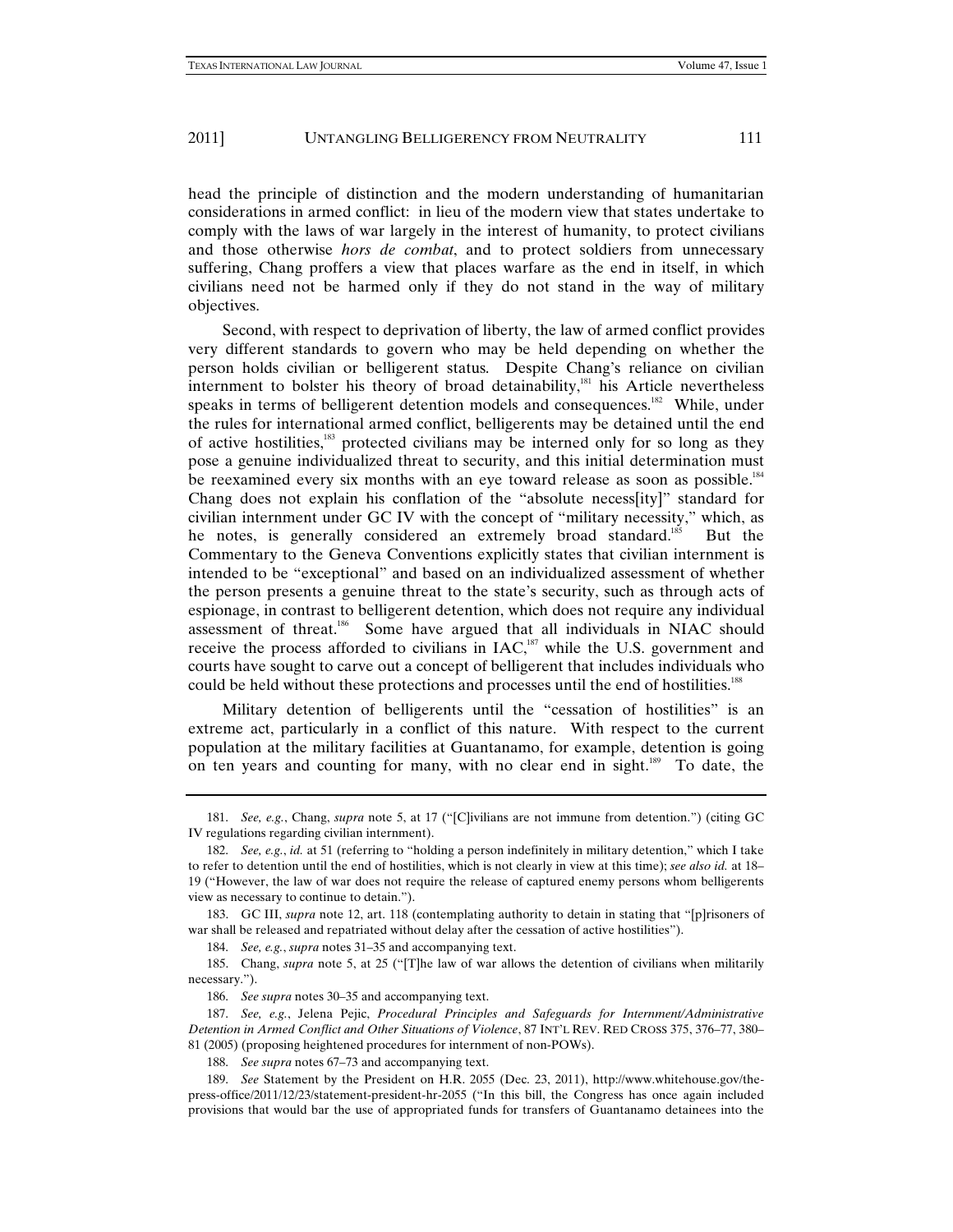government has neither held any of these individuals under the individual threatbased standard for civilian internment nor provided the regular process due such internees. $190$  This is not an area where we should so lightly cluster authorities together without rigor in terms of how they are intended to apply.

Third, questions regarding the geographic scope of lawful point of capture in this conflict are inherently controversial, but the law regarding where civilian internees may be apprehended or held is even less well-theorized than that regarding capture and detention of belligerents. Therefore, to the extent Chang is speaking at all to civilians apprehended on territory that is not part of an active combat zone for example, if he is proposing authority to detain civilian supporters of al-Qaeda captured in, say, Europe—it is not at all clear that a state could employ military internment for such an individual.

Fourth, Chang seems to view the *jus in bello* approaches in use today as overly restrictive, and yet he fails to recognize that a law-of-armed-conflict framework for the kinds of detention he envisions is as deferential as he is going to get. The government has argued for the past decade that the laws of war are the *lex specialis* governing targeting and detention in armed conflict and has in many cases argued that other bodies of law—such as human rights norms or domestic criminal law—are inapplicable. But this position has been controversial.<sup>191</sup> Under the government's rationale, the law of armed conflict includes specific rules designed to protect civilians and other individuals from the suffering of war. Because it includes such a detailed protection regime, there is an argument that *jus in bello* may operate in armed conflict as the *lex specialis* that supplants other laws—in particular human rights norms and some domestic laws—that would otherwise protect such individuals. Neutrality law, by contrast, speaks to relationships between belligerents and neutrals and does not purport to provide a protective regime for individuals detained or attacked in armed conflict. But the further the legal rationale for actions within armed conflict moves from a basis in—or attempts to ignore entirely<sup>192</sup>—laws intended specifically to address such acts and the proper treatment of the individuals

United States . . . as well as transfers to the custody or effective control of foreign countries unless certain conditions are met. . . . In approving this bill, I reiterate the objections my Administration has raised regarding these provisions, my intent to interpret and apply them in a manner that avoids constitutional conflicts, and the promise that my Administration will continue to work towards their repeal.").

<sup>190.</sup> The President's Executive Order 13567, Periodic Review of Individuals Detained at Guantánamo Bay Naval Station Pursuant to the Authorization for Use of Military Force, applies to a subset of detainees held at Guantanamo and provides for forward-looking regular review of the discretionary reasons for their detention based on the threat of the individual detainee. Exec. Order No. 13567, 76 Fed. Reg. 47, 13277 (Mar. 7, 2011). It includes some of the process requirements laid out in GC IV for civilian internees, but it is not intended to impact the government's detention authority and is fashioned instead as a review of the discretionary exercise of the government's powers. *Id.* (stating that "[i]t does not create any additional or separate source of detention authority, and it does not affect the scope of detention authority under existing law").

<sup>191.</sup> *See, e.g.*, Bellinger & Padmanabhan, *supra* note 39, at 219 ("Other scholars and groups completely reject the war paradigm—and with it, IHL—as a means of analyzing detention questions. They contend, instead, that national law, constrained by international human rights law, is the applicable legal framework for detention in a conflict with a nonstate actor. Some of these individuals and groups argue that a state may detain only those whom it plans to prosecute for criminal violations, is criminally prosecuting, or has criminally convicted."); *id.* at 209–210 & nn.40–44 (discussing the "vibrant" debate surrounding the interaction between human rights law and IHL).

<sup>192.</sup> *See, e.g.*, Goldsmith, LAWFARE, *supra* note 146 ("[I]f the laws of war for NIAC are silent on an issue, the main alternative to arguing by analogy to IAC in interpreting the AUMF is to conclude that the laws of war place no limits whatsoever on the AUMF.").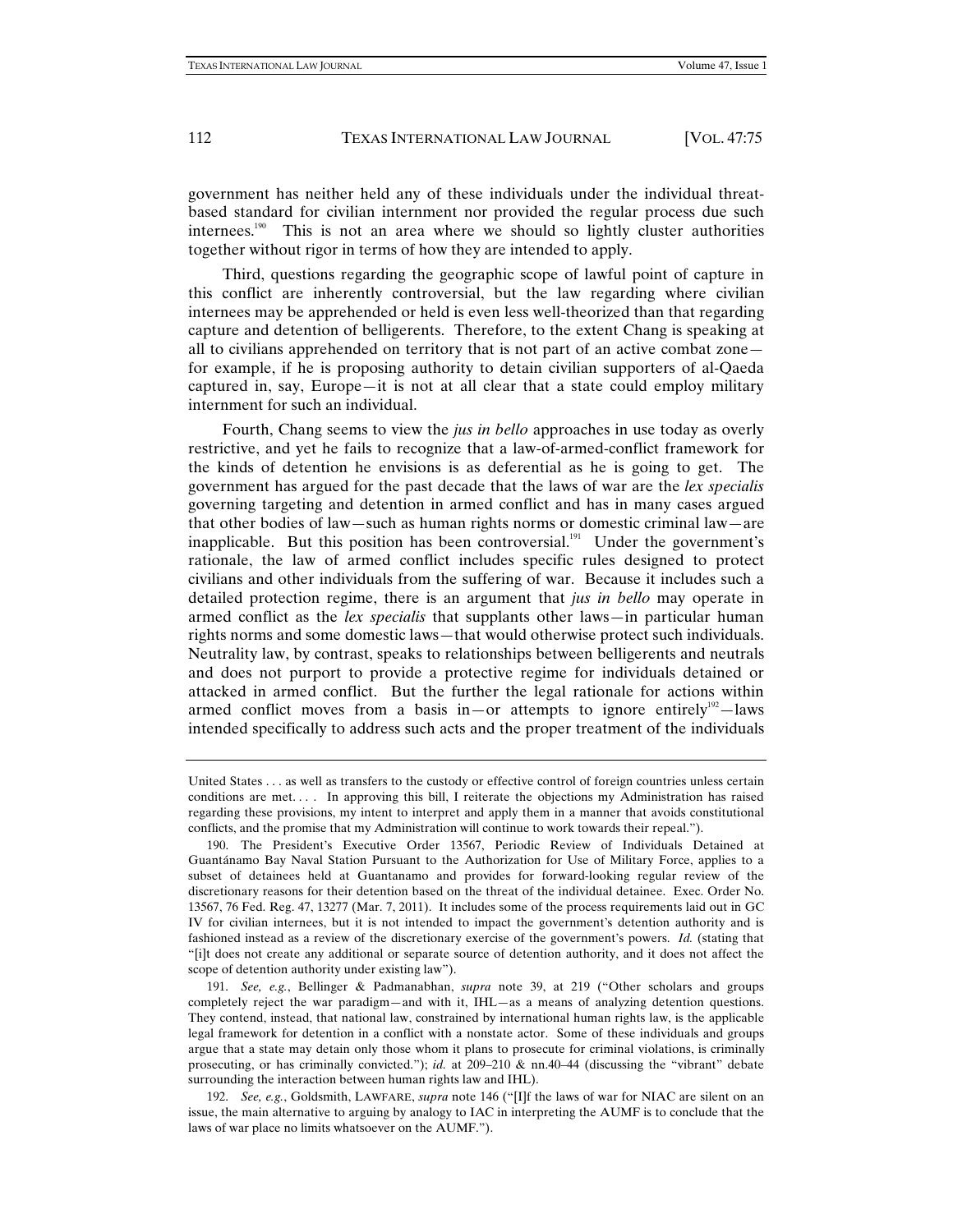involved, the more attenuated and difficult it will be to maintain an argument that this set of legal principles is the *lex specialis* governing that detention or targeting.<sup>193</sup>

#### *D. The Responsibility to Uphold the Laws of War Lies Ultimately with the State*

Establishing that the civilian-belligerent distinction is important is the easy part. The next step, determining how to distinguish who is a belligerent, is likely the most difficult question states face with respect to the legal contours of this conflict. There is no perfect answer here. But this difficulty does not remove the obligation on the part of states to draw that distinction. The answer—however complex—cannot be simply to ignore these foundational principles that have governed the evolution of the laws of war over the last century. Chang is correct that the D.C. Circuit has rejected many of the limits district court judges had imposed, per their interpretation of international law, on the government's authority, as well as restrictions proposed by plaintiffs counsel and—at times—the limits of the framework proposed by the government itself.194 Chang's solution, therefore, is to look to a different body of law for another test, one that in his view might better explain the broad authority some federal courts are currently inclined to grant. But whatever view the courts hold with respect to the justiciability of these cases or the appropriate level of deference to government decision making,<sup>195</sup> the United States itself is bound to continue to accord its actions in armed conflict, including detention practices, with the international laws of war. The current trend of judicial deference only amplifies the importance of the government's own scrupulous review of the legality of its actions. Such rigor is important not only to ensure the conformity of U.S. actions with both domestic and international law, but also may be critical to retaining the trust and deference of the federal courts going forward.

<sup>193.</sup> *See, e.g.*, Michael N. Schmitt, *Investigating Violations of International Law in Armed Conflict*, 2 HARV. NAT'L SEC. J. 31, 53–54 (2011) ("*Lex specialis* can apply in one of two ways in relation to *lex generalis*. First, the *lex specialis* may directly conflict with the *lex generalis*. In such a case, the *lex specialis* prevails. An example that is presently the subject of much discussion is a purported duty to capture (if possible), rather than kill, enemy combatants and civilians directly participating in hostilities. Human rights law contains precisely such a duty. By contrast, since enemy combatants and directly participating civilians constitute lawful targets under IHL, until they surrender or are otherwise rendered *hors de combat*, it is lawful to kill them even when capture is feasible. In that the action occurs during armed conflict, the *lex specialis* IHL norm supplants the *lex generalis* human rights standard.") (citations omitted).

<sup>194.</sup> Chang, *supra* note 5, at 5.

<sup>195.</sup> It is of course possible that the current level of judicial deference could be somewhat short-lived. In the past, the D.C. Circuit has granted the U.S. government broad authority, only to be overturned by the Supreme Court. *See, e.g.*, Hamdan v. Rumsfeld, 548 U.S. 557, 567 (2006) (reversing the D.C. Circuit and holding that the military commission convened by order of the President "lack[ed] power to proceed because its structure and procedures violate[d] both the UCMJ and the Geneva Conventions"); Boumediene v. Bush, 553 U.S. 723, 798 (2008) (reversing the D.C. Circuit's determination that the Suspension Clause was inapplicable to petitioners). Whatever one thinks of habeas at Guantanamo—and whatever one thinks of whether it has afforded detainees a robust remedy—it certainly seems plausible that the view at the time that the government was employing a broad and uncabined interpretation of its detention authority had an impact on the Supreme Court's decision to extend the writ of habeas corpus in *Boumediene*.